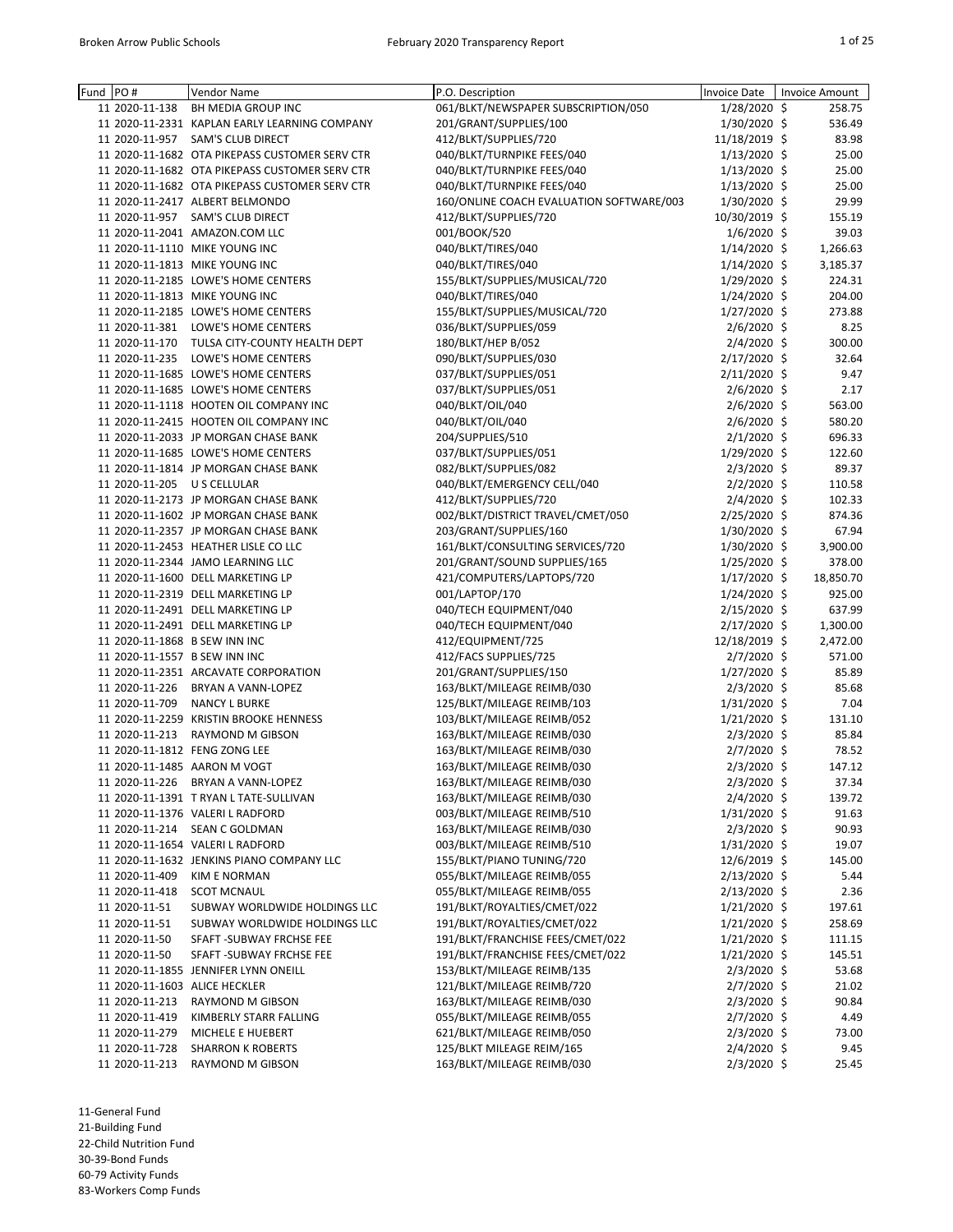| 11 2020-11-647                 | <b>HEARTSPRING INC</b>                    | 152/BLKT/SPED/SERVICE/720            | $1/31/2020$ \$ | 24,528.65 |
|--------------------------------|-------------------------------------------|--------------------------------------|----------------|-----------|
|                                | 11 2020-11-2042 VERITEQUE USA INC         | 089/ MARIJUANA TEST KITS/720         | 12/17/2019 \$  | 150.00    |
| 11 2020-11-1812 FENG ZONG LEE  |                                           | 163/BLKT/MILEAGE REIMB/030           | $2/7/2020$ \$  | 13.05     |
| 11 2020-11-51                  | SUBWAY WORLDWIDE HOLDINGS LLC             | 191/BLKT/ROYALTIES/CMET/022          | $1/28/2020$ \$ | 247.65    |
| 11 2020-11-51                  | SUBWAY WORLDWIDE HOLDINGS LLC             | 191/BLKT/ROYALTIES/CMET/022          | $1/28/2020$ \$ | 312.79    |
| 11 2020-11-50                  | SFAFT - SUBWAY FRCHSE FEE                 | 191/BLKT/FRANCHISE FEES/CMET/022     | 1/28/2020 \$   | 139.30    |
| 11 2020-11-50                  | SFAFT - SUBWAY FRCHSE FEE                 | 191/BLKT/FRANCHISE FEES/CMET/022     | $1/28/2020$ \$ | 175.95    |
| 11 2020-11-1485                | AARON M VOGT                              | 163/BLKT/MILEAGE REIMB/030           | $2/3/2020$ \$  | 59.02     |
| 11 2020-11-215                 | <b>BRANDON J GREEN</b>                    | 163/BLKT/MILEAGE REIMB/030           | $2/3/2020$ \$  | 114.72    |
|                                | 11 2020-11-2118 LOWE'S HOME CENTERS       | 412/BLKT/SUPPLIES/VOAG/720           | 1/23/2020 \$   | 191.18    |
|                                | 11 2020-11-1185 LINEAR COMMUNICATIONS INC | 163/BLKT/INSTALLATIONS/REPAIRS/050   | 2/17/2020 \$   | 370.00    |
| 11 2020-11-427                 | VITAL RECORDS HOLDINGS LLC                | 010/BLKT/SHREDDING SERVICES/050      | 10/31/2019 \$  | 16.50     |
| 11 2020-11-264                 | VITAL RECORDS HOLDINGS LLC                | 152/BLKT/SPED/SHREDDING/080          | 10/31/2019 \$  | 46.25     |
| 11 2020-11-329                 | VITAL RECORDS HOLDINGS LLC                | 082/BLKT/SHREDDING/082               | 10/31/2019 \$  | 13.25     |
| 11 2020-11-175                 | VITAL RECORDS HOLDINGS LLC                | 180/BLKT/SHREDDING/052               | 10/31/2019 \$  | 33.00     |
| 11 2020-11-59                  | VITAL RECORDS HOLDINGS LLC                | 191/BLKT/DOCUMENT SHREDDING/CMET/052 | 10/31/2019 \$  | 16.50     |
|                                | 11 2020-11-2155 LOWE'S HOME CENTERS       | 001/MICROWAVE & SURGE PROTECTOR/107  | $1/8/2020$ \$  | 119.02    |
| 11 2020-11-311                 | <b>FORTITUDE DOG INC</b>                  |                                      |                |           |
| 11 2020-11-2118                |                                           | 089/BLKT/DRUG DOGS/052               | $1/17/2020$ \$ | 685.92    |
|                                | LOWE'S HOME CENTERS                       | 412/BLKT/SUPPLIES/VOAG/720           | $2/4/2020$ \$  | 297.96    |
| 11 2020-11-175                 | VITAL RECORDS HOLDINGS LLC                | 180/BLKT/SHREDDING/052               | 11/30/2019 \$  | 31.00     |
| 11 2020-11-59                  | VITAL RECORDS HOLDINGS LLC                | 191/BLKT/DOCUMENT SHREDDING/CMET/052 | 11/30/2019 \$  | 15.50     |
| 11 2020-11-264                 | VITAL RECORDS HOLDINGS LLC                | 152/BLKT/SPED/SHREDDING/080          | 11/30/2019 \$  | 32.25     |
| 11 2020-11-427                 | VITAL RECORDS HOLDINGS LLC                | 010/BLKT/SHREDDING SERVICES/050      | 11/30/2019 \$  | 15.50     |
| 11 2020-11-329                 | VITAL RECORDS HOLDINGS LLC                | 082/BLKT/SHREDDING/082               | 11/30/2019 \$  | 13.25     |
|                                | 11 2020-11-2118 LOWE'S HOME CENTERS       | 412/BLKT/SUPPLIES/VOAG/720           | 1/29/2020 \$   | 15.16     |
|                                | 11 2020-11-1943 AMAZON.COM LLC            | 001/CLASSROOM SUPPLIES/150           | $1/6/2020$ \$  | 142.98    |
|                                | 11 2020-11-2118 LOWE'S HOME CENTERS       | 412/BLKT/SUPPLIES/VOAG/720           | $2/6/2020$ \$  | 147.76    |
| 11 2020-11-427                 | VITAL RECORDS HOLDINGS LLC                | 010/BLKT/SHREDDING SERVICES/050      | 12/31/2019 \$  | (15.00)   |
| 11 2020-11-36                  | ROSENSTEIN FIST & RINGOLD                 | 124/BLKT/LEGAL EXPENSES/CMET/050     | $1/14/2020$ \$ | 3,787.45  |
| 11 2020-11-36                  | ROSENSTEIN FIST & RINGOLD                 | 124/BLKT/LEGAL EXPENSES/CMET/050     | $1/14/2020$ \$ | 1,057.50  |
| 11 2020-11-36                  | ROSENSTEIN FIST & RINGOLD                 | 124/BLKT/LEGAL EXPENSES/CMET/050     | $1/14/2020$ \$ | 188.00    |
|                                | 11 2020-11-2053 LAKESHORE EQUIPMENT CO    | 151/READING RECOVERY/205             | 12/27/2019 \$  | 123.47    |
| 11 2020-11-2154 ASSETGENIE INC |                                           | 001/SUPPLIES/520                     | $1/8/2020$ \$  | 169.50    |
|                                | 11 2020-11-1762 AMERICAN EAGLE CO INC     | 001/SUPPLIES/WORLDLANG/720           | $1/16/2020$ \$ | 69.99     |
|                                | 11 2020-11-1648 JEREMY A STOUGH           | 163/BLKT/MILEAGE REIMB/030           | $2/3/2020$ \$  | 96.20     |
|                                | 11 2020-11-1640 JANICE M JENKINS          | 001/BLKT/MILEAGE REIMB/205           | $2/4/2020$ \$  | 41.34     |
|                                | 11 2020-11-1634 CHELSIE RENAE INSKEEP     | 563/BLKT/MILEAGE REIMB/525/520       | $2/7/2020$ \$  | 45.67     |
| 11 2020-11-280                 | MICHELLE R WARREN                         | 621/BLKT/MILEAGE REIMB/050           | $2/4/2020$ \$  | 54.36     |
| 11 2020-11-281                 | <b>KRISTEN D SCHAFNITT</b>                | 621/BLKT/MILEAGE REIMB/050           | $2/3/2020$ \$  | 29.72     |
| 11 2020-11-769                 | <b>HEATHER JEAN GUYNES</b>                | 621/BLKT/MILEAGE REIMB/720           | $2/3/2020$ \$  | 41.85     |
| 11 2020-11-2505 MOBYMAX LLC    |                                           | 001/LICENSE/525                      | 2/13/2020 \$   | 249.00    |
|                                | 11 2020-11-2290 LEARNING FOR LIVING, INC  | 102/SITE CULTURE MTGS/530            | $1/16/2020$ \$ | 4,000.00  |
| 11 2020-11-266                 | MOBILIZED VISION, LLC                     | 152/BLKT/SPED/VISION SERVICES/080    | $2/4/2020$ \$  | 4,468.75  |
| 11 2020-11-313                 | JUNIOR ACHIEVEMENT OF OKLAHOMA            | 101/BLKT/BIZTOWN-5TH GRADE/050       | $1/31/2020$ \$ | 1,400.00  |
| 11 2020-11-728                 | <b>SHARRON K ROBERTS</b>                  | 125/BLKT MILEAGE REIM/165            | $2/4/2020$ \$  | 10.57     |
| 11 2020-11-412                 | SONIA I ORTIZ-PALOMINO                    | 055/BLKT/MILEAGE REIMB/055           | $2/13/2020$ \$ | 6.08      |
| 11 2020-11-416                 | LANA D JOHNSON                            | 055/BLKT/MILEAGE REIMB/055           | $2/13/2020$ \$ | 5.04      |
| 11 2020-11-869                 | MICHELLE RENEE STOERMER                   | 121/BLKT/MILEAGE REIMB/720           | $2/3/2020$ \$  | 4.60      |
| 11 2020-11-765                 | <b>SUE N BAKER</b>                        | 621/BLKT/MILEAGE REIMB/160           | $2/7/2020$ \$  | 94.69     |
| 11 2020-11-845                 | ERIC BYRON SAMUELSON                      | 155/BLKT/MILEAGE REIMB/720           | $1/31/2020$ \$ | 38.08     |
| 11 2020-11-438                 | <b>KYLE ANDREW SMITH</b>                  | 155/BLKT/MILEAGE REIMB/720           | $2/3/2020$ \$  | 95.28     |
| 11 2020-11-1159 TORI S TURNER  |                                           | 089/BLKT/MILEAGE REIMB/720           | $2/3/2020$ \$  | 57.28     |
| 11 2020-11-436                 | JEFFREY SCOTT LOUD                        | 155/BLKT/MILEAGE REIMB/720           | $2/7/2020$ \$  | 68.31     |
| 11 2020-11-712                 | <b>RHIANNON G GUINN</b>                   | 155/BLKT/MILEAGE REIMB/720           | 2/12/2020 \$   | 66.24     |
| 11 2020-11-768                 | MICHAEL J FLASCH                          | 621/BLKT/MILEAGE REIMB/165           | $2/4/2020$ \$  | 73.45     |
| 11 2020-11-266                 | MOBILIZED VISION, LLC                     | 152/BLKT/SPED/VISION SERVICES/080    | $2/7/2020$ \$  | 68.43     |
|                                | 11 2020-11-1986 MORGAN E DILLINGHAM       | 621/BLKT/MILEAGE REIMB/205           | $2/7/2020$ \$  | 168.15    |
| 11 2020-11-772                 | ANITA KATHLEEN VEATCH                     | 621/BLKT/MILEAGE REIMB/125           | $2/3/2020$ \$  | 181.72    |
|                                | 11 2020-11-2179 MORGAN N BJORDAL          | 621/BLKT/MILEAGE REIMB/180           | $2/3/2020$ \$  | 77.74     |
|                                | 11 2020-11-1622 ADVANCE ALARMS INC        | 090/BLKT/ALARM MONITORING/030        | $2/1/2020$ \$  | 684.50    |
| 11 2020-11-209                 | JP MORGAN CHASE BANK                      | 040/BLKT/SUPPLIES/EQUIP/REPAIRS/040  | $2/16/2020$ \$ | 1,289.60  |
| 11 2020-11-209                 | JP MORGAN CHASE BANK                      | 040/BLKT/SUPPLIES/EQUIP/REPAIRS/040  | $2/21/2020$ \$ | 4,374.40  |
|                                | 11 2020-11-2243 JP MORGAN CHASE BANK      | 040/BLKT/SUPPLIES/EQUIP/REPAIRS/040  | 2/21/2020 \$   | 740.17    |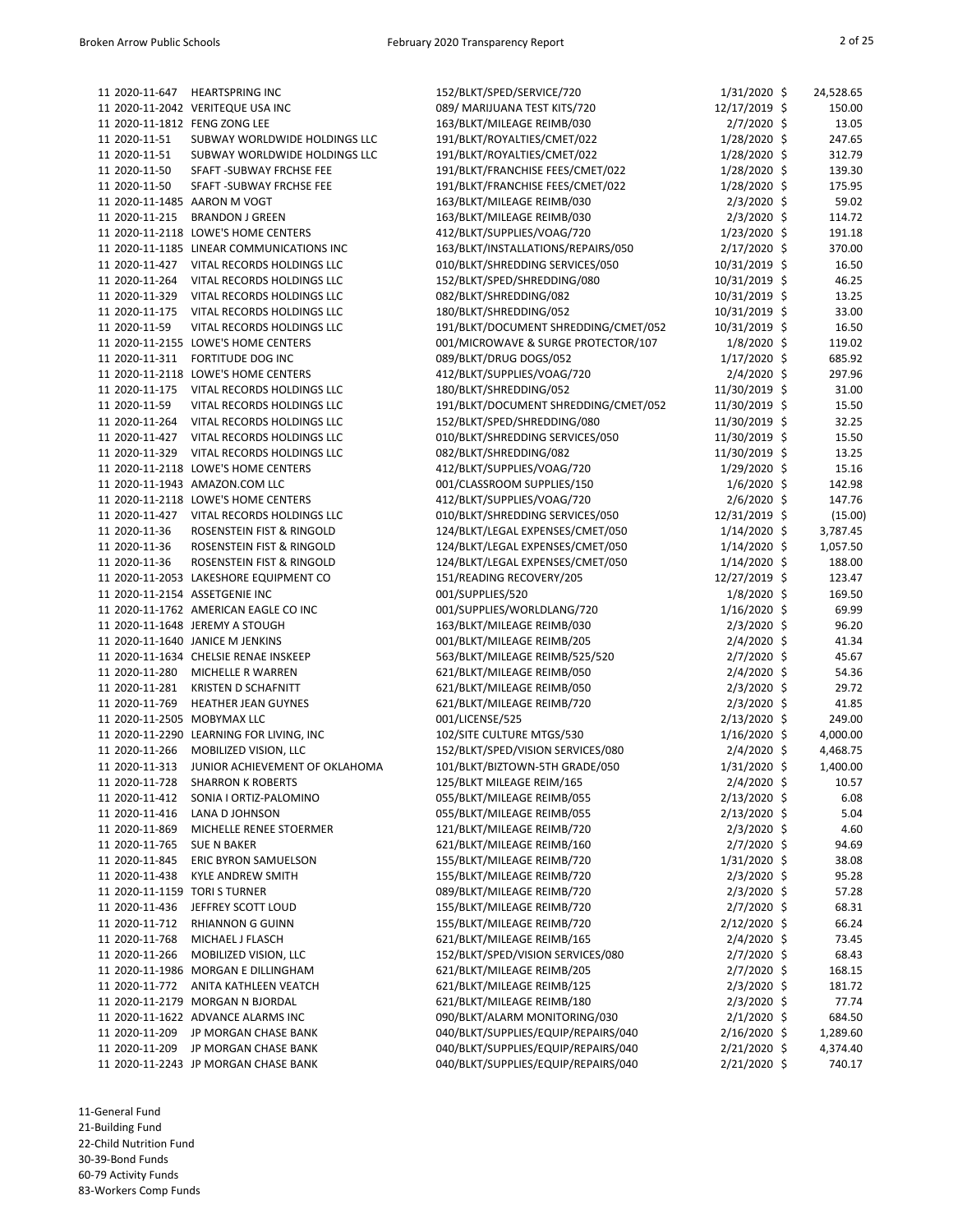| 11 2020-11-209                 | JP MORGAN CHASE BANK                             | 040/BLKT/SUPPLIES/EQUIP/REPAIRS/040      | $2/2/2020$ \$  | 1,584.59 |
|--------------------------------|--------------------------------------------------|------------------------------------------|----------------|----------|
| 11 2020-11-209                 | JP MORGAN CHASE BANK                             | 040/BLKT/SUPPLIES/EQUIP/REPAIRS/040      | $2/9/2020$ \$  | 874.45   |
| 11 2020-11-420                 | <b>KELLIE JO HAYES</b>                           | 055/BLKT/MILEAGE REIMB/055               | $1/31/2020$ \$ | 14.45    |
| 11 2020-11-666                 | AMY W MYERS                                      | 001/BLKT/MILEAGE REIMB/700               | $1/31/2020$ \$ | 18.98    |
|                                | 11 2020-11-2184 OK SECONDARY SCHOOL ACT ASSOC    | 038/BLKT/FEES/MS/720                     | $1/10/2020$ \$ | 100.00   |
|                                | 11 2020-11-2184 OK SECONDARY SCHOOL ACT ASSOC    |                                          | $1/10/2020$ \$ | 100.00   |
|                                |                                                  | 038/BLKT/FEES/MS/720                     |                |          |
|                                | 11 2020-11-2184 OK SECONDARY SCHOOL ACT ASSOC    | 038/BLKT/FEES/MS/720                     | 1/27/2020 \$   | 100.00   |
|                                | 11 2020-11-2184 OK SECONDARY SCHOOL ACT ASSOC    | 038/BLKT/FEES/MS/720                     | $1/27/2020$ \$ | 100.00   |
|                                | 11 2020-11-2184 OK SECONDARY SCHOOL ACT ASSOC    | 038/BLKT/FEES/MS/720                     | $1/10/2020$ \$ | 200.00   |
| 11 2020-11-181                 | MUNICIPAL ACCOUNTING SYSTEMS                     | 180/BLKT/W2&1099/FORMS/052               | $1/31/2020$ \$ | 1,338.75 |
|                                | 11 2020-11-2252 LAKESHORE EQUIPMENT CO           | 201/SUPPLIES/GRANT/200                   | $1/17/2020$ \$ | 166.23   |
|                                | 11 2020-11-2239 LAKESHORE EQUIPMENT CO           | 201/SUPPLIES/GRANT/200                   | $1/17/2020$ \$ | 299.16   |
|                                | 11 2020-11-2245 LAKESHORE EQUIPMENT CO           | 201/STEM KIT/GRANT/200                   | $1/17/2020$ \$ | 255.55   |
|                                | 11 2020-11-1749 TULSA CITY-COUNTY HEALTH DEPT    |                                          |                |          |
|                                |                                                  | 180/BLKT/HEP B SCREENING/052             | $2/4/2020$ \$  | 360.00   |
|                                | 11 2020-11-2279 DRUMFIT USA CORPORATION          | 201/GRANT/CURRICULUM LICENSE/SUPPLIES/13 | $1/17/2020$ \$ | 4,692.46 |
|                                | 11 2020-11-2452 BOOMERANG PRINTING LLC           | 193/POSTERS/PRNTNG/ARROWVISION CLASS/720 | $2/3/2020$ \$  | 109.00   |
| 11 2020-11-1725 HIREASE LLC    |                                                  | 180/BLKT/BACKGROUND CHECKS/052           | $1/31/2020$ \$ | 129.00   |
|                                | 11 2020-11-2117 MUNICIPAL ACCOUNTING SYSTEMS     | 180/DATA SERVICES/052                    | $1/20/2020$ \$ | 300.00   |
|                                | 11 2020-11-2348 PLANK ROAD PUBLISHING            | 001/MUSIC BOOKS/CD/140                   | $1/24/2020$ \$ | 55.35    |
|                                | 11 2020-11-2484 PLANK ROAD PUBLISHING            | 001/CLASSROOM SUPPLIES/200               | $2/4/2020$ \$  | 126.35   |
| 11 2020-11-119                 | SOUTHLAND AWARDS, LLC                            | 161/BLKT/SUPPLIES/050                    | $2/3/2020$ \$  | 17.00    |
|                                |                                                  |                                          |                | 34.00    |
|                                | 11 2020-11-2268 SOUTHLAND AWARDS, LLC            | 001/NAME BADGES/505                      | $2/3/2020$ \$  |          |
| 11 2020-11-167                 | OKLAHOMA STATE BUREAU OF INVESTGATI              | 180/BLKT/BACKGROUNDCHECKS/052            | $2/7/2020$ \$  | 990.00   |
| 11 2020-11-2298 AMPLYUS        |                                                  | 201/SUPPLIES/SCIENCE/720                 | $1/23/2020$ \$ | 495.00   |
|                                | 11 2020-11-1682 OTA PIKEPASS CUSTOMER SERV CTR   | 040/BLKT/TURNPIKE FEES/040               | $2/1/2020$ \$  | 1,805.67 |
|                                | 11 2020-11-1992 BETHANY PUBLIC SCHOOLS           | 615/REGISTRATION/TRAVEL/050              | 1/31/2020 \$   | 1,300.00 |
| 11 2020-11-135                 | eCAPITOL LLC                                     | 061/BOE SUBSCRIPTION RENEWAL/050         | 2/10/2020 \$   | 3,000.00 |
| 11 2020-11-354                 | OKLAHOMA COACHES ASSOCIATION                     | 160/BLKT/PASSES/003                      | $1/14/2020$ \$ | 110.00   |
| 11 2020-11-354                 | OKLAHOMA COACHES ASSOCIATION                     | 160/BLKT/PASSES/003                      | 1/15/2020 \$   | 65.00    |
|                                | 11 2020-11-1948 BLUESTEM INTEGRATED LLC          | 037/PAC SUPPLIES/051                     |                | 356.46   |
|                                |                                                  |                                          | $1/7/2020$ \$  |          |
|                                | 11 2020-11-2116 BLUESTEM INTEGRATED LLC          | 036/EXIT SIGNS/KIRKLAND/059              | $1/7/2020$ \$  | 125.00   |
|                                | 11 2020-11-2283 LAKESHORE EQUIPMENT CO           | 201/GRANT/SUPPLIES/135                   | 1/23/2020 \$   | 1,028.80 |
|                                | 11 2020-11-2285 LAKESHORE EQUIPMENT CO           | 201/GRANT/SUPPLIES/135                   | $1/22/2020$ \$ | 223.22   |
|                                | 11 2020-11-2282 LAKESHORE EQUIPMENT CO           | 201/GRANT/SUPPLIES/135                   | $1/22/2020$ \$ | 748.60   |
|                                | 11 2020-11-2015 JP MORGAN CHASE/ADMIRAL EXPRESS  | 001/SUPPLIES/170                         | 12/17/2019 \$  | 195.03   |
|                                | 11 2020-11-2440 KISS INST FOR PRACTICAL ROBOTICS | 201/GRANT/SUPPLIES/525                   | 1/27/2020 \$   | 300.00   |
|                                | 11 2020-11-2121 JP MORGAN CHASE/ADMIRAL EXPRESS  | 412/SUPPLIES/525                         | $1/7/2020$ \$  | 823.64   |
|                                | 11 2020-11-2121 JP MORGAN CHASE/ADMIRAL EXPRESS  | 412/SUPPLIES/525                         | $1/8/2020$ \$  | 18.90    |
|                                |                                                  |                                          |                |          |
|                                | 11 2020-11-2121 JP MORGAN CHASE/ADMIRAL EXPRESS  | 412/SUPPLIES/525                         | 1/28/2020 \$   | 11.64    |
| 11 2020-11-1914 SCHOLASTIC INC |                                                  | 511/STUDENT BOOKS/175                    | 12/23/2019 \$  | 104.21   |
|                                | 11 2020-11-1684 JP MORGAN CHASE/ADMIRAL EXPRESS  | 037/BLKT/OFFICE SUPPLIES/051             | 1/30/2020 \$   | 44.30    |
|                                | 11 2020-11-2214 JP MORGAN CHASE/ADMIRAL EXPRESS  | 001/SUPPLIES/120                         | $1/13/2020$ \$ | 220.44   |
|                                | 11 2020-11-2221 JP MORGAN CHASE/ADMIRAL EXPRESS  | 041/MESH WALL POCKETS/041                | $1/14/2020$ \$ | 363.80   |
|                                | 11 2020-11-1777 JP MORGAN CHASE/ADMIRAL EXPRESS  | 563/BLKT/CLASS SUPPLIES/053              | $1/23/2020$ \$ | 18.02    |
|                                | 11 2020-11-2232 JP MORGAN CHASE/ADMIRAL EXPRESS  | 003/OFFICE SUPPLIES/052                  | $1/14/2020$ \$ | 62.25    |
|                                | 11 2020-11-2249 JP MORGAN CHASE/ADMIRAL EXPRESS  | 001/SUPPLIES/170                         | $1/16/2020$ \$ | 196.80   |
|                                |                                                  |                                          |                | 97.49    |
|                                | 11 2020-11-2248 JP MORGAN CHASE/ADMIRAL EXPRESS  | 201/GRANT/ART SUPPLIES/150               | $1/16/2020$ \$ |          |
|                                | 11 2020-11-2260 JP MORGAN CHASE/ADMIRAL EXPRESS  | 001/CLASSROOM SUPPLIES/180               | 1/17/2020 \$   | 173.71   |
|                                | 11 2020-11-2271 JP MORGAN CHASE/ADMIRAL EXPRESS  | 001/SUPPLIES/MATH/720                    | $1/20/2020$ \$ | 255.40   |
|                                | 11 2020-11-2267 JP MORGAN CHASE/ADMIRAL EXPRESS  | 001/SUPPLIES/525                         | $1/20/2020$ \$ | 59.06    |
|                                | 11 2020-11-2286 JP MORGAN CHASE/ADMIRAL EXPRESS  | 001/SUPPLIES/STEM/220                    | $1/20/2020$ \$ | 151.34   |
|                                | 11 2020-11-2281 JP MORGAN CHASE/ADMIRAL EXPRESS  | 001/SUPPLIES/215                         | $1/20/2020$ \$ | 47.08    |
|                                | 11 2020-11-2235 SCHOOL SPECIALTY INC             | 201/GRANT/ART SUPPLIES/150               | $1/16/2020$ \$ | 112.92   |
|                                | 11 2020-11-2330 SCHOOL SPECIALTY INC             | 001/CLASSROOM SUPPLIES/200               | $1/24/2020$ \$ | 433.47   |
|                                | 11 2020-11-2328 SCHOOL SPECIALTY INC             | 201/GRANT/SUPPLIES/520                   | $1/27/2020$ \$ | 84.17    |
|                                |                                                  |                                          |                |          |
|                                | 11 2020-11-2322 SCHOOL SPECIALTY INC             | 201/GRANT/SUPPLIES/150                   | $1/27/2020$ \$ | 87.92    |
|                                | 11 2020-11-2343 SCHOOL SPECIALTY INC             | 201/GRANT/SUPPLIES/110                   | $1/27/2020$ \$ | 370.80   |
|                                | 11 2020-11-2443 SCHOOL SPECIALTY INC             | 001/SUPPLIES/160                         | $1/31/2020$ \$ | 283.69   |
|                                | 11 2020-11-174 JP MORGAN CHASE/ADMIRAL EXPRESS   | 180/BLKT/OFFICE SUPPLIES/052             | $1/22/2020$ \$ | 208.45   |
| 11 2020-11-174                 | JP MORGAN CHASE/ADMIRAL EXPRESS                  | 180/BLKT/OFFICE SUPPLIES/052             | $1/23/2020$ \$ | 5.88     |
|                                | 11 2020-11-1470 JP MORGAN CHASE/ADMIRAL EXPRESS  | 001/BLKT/SUPPLIES/OFFICE/720             | $1/23/2020$ \$ | 54.63    |
|                                | 11 2020-11-2015 JP MORGAN CHASE/ADMIRAL EXPRESS  | 001/SUPPLIES/170                         | $1/23/2020$ \$ | 35.57    |
|                                | 11 2020-11-174 JP MORGAN CHASE/ADMIRAL EXPRESS   | 180/BLKT/OFFICE SUPPLIES/052             | $1/27/2020$ \$ | 5.88     |
|                                |                                                  |                                          |                |          |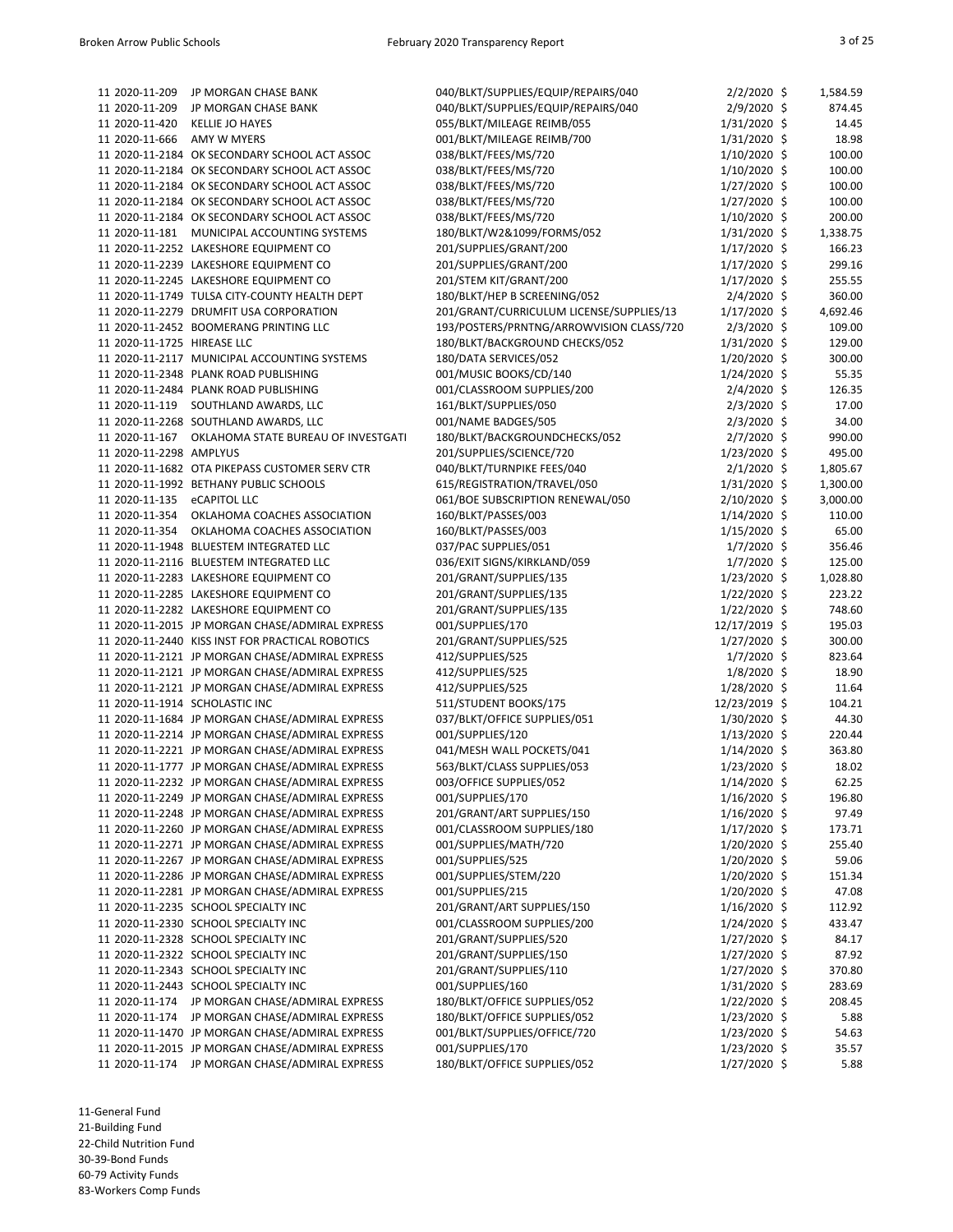|                                | 11 2020-11-2339 JP MORGAN CHASE/ADMIRAL EXPRESS                                                    | 001/SUPPLIES/220                                 | $1/27/2020$ \$                | 110.53          |
|--------------------------------|----------------------------------------------------------------------------------------------------|--------------------------------------------------|-------------------------------|-----------------|
|                                | 11 2020-11-2340 JP MORGAN CHASE/ADMIRAL EXPRESS                                                    | 001/COUNSELING/SUPPLIES/505                      | 2/10/2020 \$                  | 191.69          |
| 11 2020-11-96                  | JP MORGAN CHASE/ADMIRAL EXPRESS                                                                    | 162/BLKT/SUPPLIES/COMM/050                       | $1/27/2020$ \$                | 56.12           |
| 11 2020-11-96                  | JP MORGAN CHASE/ADMIRAL EXPRESS                                                                    | 162/BLKT/SUPPLIES/COMM/050                       | 1/28/2020 \$                  | 41.95           |
|                                | 11 2020-11-1960 JP MORGAN CHASE/ADMIRAL EXPRESS                                                    | 191/BLKT/OFFICE SUPPLIES/CMET/052                | $1/27/2020$ \$                | 677.24          |
|                                | 11 2020-11-1961 JP MORGAN CHASE/ADMIRAL EXPRESS                                                    | 191/BLKT/OFFICE SUPPLIES/CFO/052                 | $1/27/2020$ \$                | 233.30          |
|                                | 11 2020-11-2341 JP MORGAN CHASE/ADMIRAL EXPRESS                                                    | 001/TONER/525                                    | $1/27/2020$ \$                | 94.85           |
|                                | 11 2020-11-2359 JP MORGAN CHASE/ADMIRAL EXPRESS                                                    | 001/CLASSROOM SUPPLIES/200                       | $1/27/2020$ \$                | 123.54          |
|                                | 11 2020-11-2392 JP MORGAN CHASE/ADMIRAL EXPRESS                                                    | 001/SUPPLIES/530                                 | 1/28/2020 \$                  | 24.49           |
|                                | 11 2020-11-2390 JP MORGAN CHASE/ADMIRAL EXPRESS                                                    | 001/SUPPLIES/505                                 | 1/28/2020 \$                  | 239.99          |
| 11 2020-11-265                 | JP MORGAN CHASE/ADMIRAL EXPRESS                                                                    | 152/BLKT/SPED/SUPPLIES/052                       | 1/28/2020 \$                  | 55.51           |
|                                | 11 2020-11-2391 JP MORGAN CHASE/ADMIRAL EXPRESS                                                    | 001/CLASSROOM SUPPLIES/700                       | 1/28/2020 \$                  | 86.56           |
|                                | 11 2020-11-245 JP MORGAN CHASE/ADMIRAL EXPRESS                                                     | 041/BLKT/OFFICE SUPPLIES/041                     | 1/29/2020 \$                  | 52.36           |
|                                | 11 2020-11-2393 JP MORGAN CHASE/ADMIRAL EXPRESS                                                    | 511/MCKINNEY-VENTO/SUPPLIES/050                  | 1/29/2020 \$                  | 258.29          |
| 11 2020-11-160                 | JP MORGAN CHASE/ADMIRAL EXPRESS                                                                    | 104/BLKT/SUPPLIES/052                            | 1/29/2020 \$                  | 203.64          |
|                                | 11 2020-11-2438 JP MORGAN CHASE/ADMIRAL EXPRESS                                                    | 001/ELA/SUPPLIES/505                             | $1/31/2020$ \$                | 106.61          |
|                                | 11 2020-11-2446 JP MORGAN CHASE/ADMIRAL EXPRESS                                                    | 001/SUPPLIES/530                                 | $1/31/2020$ \$                | 79.72           |
|                                | 11 2020-11-2447 JP MORGAN CHASE/ADMIRAL EXPRESS                                                    | 001/SUPPLIES/530                                 | $1/31/2020$ \$                | 89.96           |
|                                | 11 2020-11-2315 JP MORGAN CHASE/ADMIRAL EXPRESS                                                    | 040/BLKT/SUPPLIES/040                            | 1/31/2020 \$                  | 62.77           |
|                                | 11 2020-11-2449 JP MORGAN CHASE/ADMIRAL EXPRESS                                                    | 001/SUPPLIES/530                                 | 1/31/2020 \$                  | 194.19          |
|                                | 11 2020-11-2448 JP MORGAN CHASE/ADMIRAL EXPRESS                                                    | 001/CLASSROOM SUPPLIES/200                       | 1/31/2020 \$                  | 644.00          |
| 11 2020-11-708                 | JP MORGAN CHASE/ADMIRAL EXPRESS                                                                    | 155/BLKT/SUPPLIES/720                            | $2/3/2020$ \$                 | 105.45          |
| 11 2020-11-160                 | JP MORGAN CHASE/ADMIRAL EXPRESS                                                                    | 104/BLKT/SUPPLIES/052                            | $2/3/2020$ \$                 | 40.80           |
|                                | 11 2020-11-2454 JP MORGAN CHASE/ADMIRAL EXPRESS                                                    | 152/SPED/SUPPLIES/107                            | $2/3/2020$ \$                 | 207.95          |
|                                | 11 2020-11-2454 JP MORGAN CHASE/ADMIRAL EXPRESS                                                    | 152/SPED/SUPPLIES/107                            | $2/11/2020$ \$                | 21.95           |
|                                | 11 2020-11-2447 JP MORGAN CHASE/ADMIRAL EXPRESS                                                    | 001/SUPPLIES/530                                 | $2/5/2020$ \$                 | 84.26           |
|                                | 11 2020-11-2469 JP MORGAN CHASE/ADMIRAL EXPRESS                                                    | 001/SUPPLIES/505                                 | $2/4/2020$ \$                 | 145.82          |
|                                | 11 2020-11-2480 JP MORGAN CHASE/ADMIRAL EXPRESS                                                    | 412/SUPPLIES/505                                 | $2/4/2020$ \$                 | 346.72          |
|                                | 11 2020-11-2481 JP MORGAN CHASE/ADMIRAL EXPRESS                                                    | 003/INK CARTRIDGE/510                            | $2/4/2020$ \$                 | 190.28          |
|                                | 11 2020-11-2306 JP MORGAN CHASE/ADMIRAL EXPRESS                                                    | 164/BLKT/CHROMEDESK SUPPLIES/050                 | $2/5/2020$ \$                 | 114.35          |
|                                | 11 2020-11-2306 JP MORGAN CHASE/ADMIRAL EXPRESS                                                    | 164/BLKT/CHROMEDESK SUPPLIES/050                 | $2/5/2020$ \$                 | 124.18          |
|                                | 11 2020-11-2492 JP MORGAN CHASE/ADMIRAL EXPRESS                                                    | 001/CLASSROOM SUPPLY/200                         | $2/5/2020$ \$                 | 55.18           |
|                                | 11 2020-11-2272 JP MORGAN CHASE/ADMIRAL EXPRESS                                                    | 001/STAMP/MILER/720<br>001/SUPPLIES/700          | $2/6/2020$ \$                 | 27.35<br>122.46 |
|                                | 11 2020-11-2511 JP MORGAN CHASE/ADMIRAL EXPRESS<br>11 2020-11-2512 JP MORGAN CHASE/ADMIRAL EXPRESS |                                                  | $2/7/2020$ \$                 | 1,256.62        |
|                                | 11 2020-11-422 JP MORGAN CHASE/ADMIRAL EXPRESS                                                     | 001/SUPPLIES/SOCSTU/720<br>099/BLKT/SUPPLIES/055 | $2/7/2020$ \$<br>2/10/2020 \$ | 39.96           |
|                                | 11 2020-11-245 JP MORGAN CHASE/ADMIRAL EXPRESS                                                     | 041/BLKT/OFFICE SUPPLIES/041                     | 2/11/2020 \$                  | 43.65           |
|                                | 11 2020-11-2315 JP MORGAN CHASE/ADMIRAL EXPRESS                                                    | 040/BLKT/SUPPLIES/040                            | $2/14/2020$ \$                | 169.69          |
|                                | 11 2020-11-265 JP MORGAN CHASE/ADMIRAL EXPRESS                                                     | 152/BLKT/SPED/SUPPLIES/052                       | 2/14/2020 \$                  | 130.44          |
|                                | 11 2020-11-2315 JP MORGAN CHASE/ADMIRAL EXPRESS                                                    | 040/BLKT/SUPPLIES/040                            | 2/17/2020 \$                  | 34.07           |
|                                | 11 2020-11-1419 DAYBREAK FAMILY SERVICES                                                           | 552/BLKT/COUNSELING SERVICES/053                 | 12/6/2019 \$                  | 3,960.00        |
| 11 2020-11-1914 SCHOLASTIC INC |                                                                                                    | 511/STUDENT BOOKS/175                            | $2/3/2020$ \$                 | 2.00            |
| 11 2020-11-2399 SCHOLASTIC INC |                                                                                                    | 367/READING CHAMPIONS/120                        | $2/4/2020$ \$                 | 321.00          |
|                                | 11 2020-11-2277 PASCO SCIENTIFIC CO                                                                | 201/SUPPLIES/SCIENCE/720                         | $1/22/2020$ \$                | 228.48          |
| 11 2020-11-51                  | SUBWAY WORLDWIDE HOLDINGS LLC                                                                      | 191/BLKT/ROYALTIES/CMET/022                      | $2/11/2020$ \$                | 139.46          |
| 11 2020-11-51                  | SUBWAY WORLDWIDE HOLDINGS LLC                                                                      | 191/BLKT/ROYALTIES/CMET/022                      | $2/11/2020$ \$                | 175.25          |
| 11 2020-11-50                  | SFAFT - SUBWAY FRCHSE FEE                                                                          | 191/BLKT/FRANCHISE FEES/CMET/022                 | $2/11/2020$ \$                | 78.45           |
| 11 2020-11-50                  | SFAFT - SUBWAY FRCHSE FEE                                                                          | 191/BLKT/FRANCHISE FEES/CMET/022                 | $2/11/2020$ \$                | 98.58           |
|                                | 11 2020-11-2318 LAKESHORE EQUIPMENT CO                                                             | 201/GRANT/SUPPLIES/100                           | $1/24/2020$ \$                | 94.98           |
| 11 2020-11-161                 | <b>KARLA L DYESS</b>                                                                               | 104/BLKT/MILEAGE REIMB/052                       | 2/19/2020 \$                  | 131.10          |
|                                | 11 2020-11-2337 LAKESHORE EQUIPMENT CO                                                             | 001/GRANT/SUPPLIES/100                           | $1/27/2020$ \$                | 1,471.20        |
| 11 2020-11-382                 | JENKINS PIANO COMPANY LLC                                                                          | 037/BLKT/PIANO TUNING/051                        | 2/18/2020 \$                  | 390.00          |
|                                | 11 2020-11-2342 LAKESHORE EQUIPMENT CO                                                             | 201/GRANT/SUPPLIES/110                           | $1/28/2020$ \$                | 477.95          |
|                                | 11 2020-11-2352 LAKESHORE EQUIPMENT CO                                                             | 201/GRANT/SUPPLIES/150                           | $1/27/2020$ \$                | 73.10           |
| 11 2020-11-2509 LAZEL INC      |                                                                                                    | 511/ONLINE LICENSES/220                          | $2/6/2020$ \$                 | 1,799.10        |
|                                | 11 2020-11-2407 LAKESHORE EQUIPMENT CO                                                             | 201/SUPPLIES/175                                 | 1/30/2020 \$                  | 475.00          |
|                                | 11 2020-11-2396 JP MORGAN CHASE BANK                                                               | 005/TIGER CHALLENGE/SUPPLIES/MS/050              | $1/30/2020$ \$                | 35.88           |
|                                | 11 2020-11-2477 LAKESHORE EQUIPMENT CO                                                             | 201/SUPPLIES/GRANT/200                           | $2/4/2020$ \$                 | 33.24           |
|                                | 11 2020-11-2478 LAKESHORE EQUIPMENT CO                                                             | 201/SUPPLIES/GRANT/200                           | $2/12/2020$ \$                | 61.70           |
| 11 2020-11-51                  | SUBWAY WORLDWIDE HOLDINGS LLC                                                                      | 191/BLKT/ROYALTIES/CMET/022                      | $2/4/2020$ \$                 | 230.04          |
| 11 2020-11-51                  | SUBWAY WORLDWIDE HOLDINGS LLC                                                                      | 191/BLKT/ROYALTIES/CMET/022                      | $2/4/2020$ \$                 | 306.78          |
| 11 2020-11-50                  | SFAFT - SUBWAY FRCHSE FEE                                                                          | 191/BLKT/FRANCHISE FEES/CMET/022                 | $2/4/2020$ \$                 | 129.40          |
| 11 2020-11-50                  | SFAFT - SUBWAY FRCHSE FEE                                                                          | 191/BLKT/FRANCHISE FEES/CMET/022                 | $2/4/2020$ \$                 | 172.56          |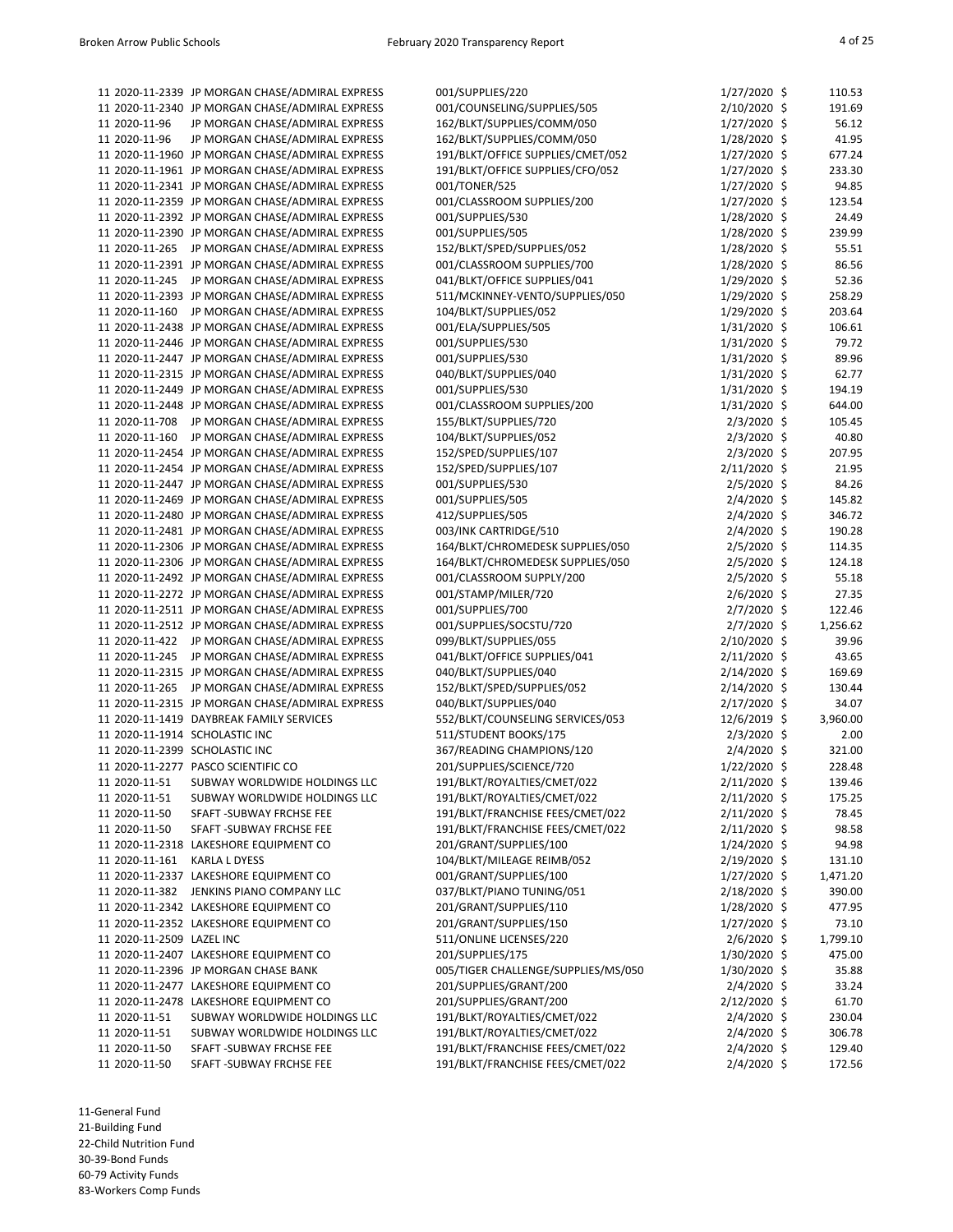|                                 | 11 2020-11-2486 LAKESHORE EQUIPMENT CO          | 201/STEM/GRANT/200                     | $2/6/2020$ \$  | 223.21    |
|---------------------------------|-------------------------------------------------|----------------------------------------|----------------|-----------|
|                                 | 11 2020-11-2147 FLINN SCIENTIFIC COMPANY        | 001/SUPPLIES/SCIENCE/720               | $1/7/2020$ \$  | 1,607.90  |
|                                 | 11 2020-11-2147 FLINN SCIENTIFIC COMPANY        | 001/SUPPLIES/SCIENCE/720               | $1/7/2020$ \$  | 14.04     |
|                                 | 11 2020-11-1818 LAKESHORE EQUIPMENT CO          | 082/BLKT/SUPPLIES/082                  | 2/10/2020 \$   | 953.57    |
|                                 | 11 2020-11-2240 SUPER DUPER INC                 | 201/SUPPLIES/GRANT/200                 | $1/16/2020$ \$ | 368.27    |
|                                 | 11 2020-11-2329 BLICK ART MATERIALS LLC         | 001/SUPPLIES/ART/720                   | 12/5/2019 \$   | 20.88     |
|                                 | 11 2020-11-1521 TIM SPENCER ENTERPRISES INC DBA | 040/BLKT/PRINTING/040                  | $1/21/2020$ \$ | 42.67     |
| 11 2020-11-93                   | TIM SPENCER ENTERPRISES INC DBA                 | 162/BLKT/PRINTING/052                  | $1/21/2020$ \$ | 24.00     |
|                                 | 11 2020-11-2140 TIM SPENCER ENTERPRISES INC DBA | 180/BUSINESS CARDS/052                 | $1/21/2020$ \$ | 42.67     |
|                                 | 11 2020-11-2422 TIM SPENCER ENTERPRISES INC DBA | 001/PRINTING/FORMS/700                 | $2/7/2020$ \$  | 125.00    |
|                                 | 11 2020-11-2420 TIM SPENCER ENTERPRISES INC DBA | 180/PRINTING/BUSINESS CARDS/052        | $2/11/2020$ \$ | 24.00     |
| 11 2020-11-233                  | KUHLMANN ENTERPRISES INC                        | 197/BLKT/COPIER SUPPLIES/050           | $1/31/2020$ \$ | 186.50    |
| 11 2020-11-38                   | TWO OAKS INVESTMENTS LLC                        | 181/BLKT/WC TPA/CMET/050               | $2/14/2020$ \$ | 2,900.00  |
|                                 | 11 2020-11-2150 BLICK ART MATERIALS LLC         | 203/GRANT/SUPPLIES/700                 | $1/13/2020$ \$ | 393.11    |
|                                 | 11 2020-11-2435 RAINBOW RESOURCE CENTER INC     | 001/FOCUS READING/505                  | 1/30/2020 \$   | 20.15     |
|                                 | 11 2020-11-2234 BLICK ART MATERIALS LLC         | 201/GRANT/ART SUPPLIES/150             | $1/18/2020$ \$ | 99.95     |
|                                 | 11 2020-11-2269 BLICK ART MATERIALS LLC         | 001/SUPPLIES/ART/720                   | $1/21/2020$ \$ | 624.00    |
|                                 | 11 2020-11-2150 BLICK ART MATERIALS LLC         | 203/GRANT/SUPPLIES/700                 | $1/22/2020$ \$ | 106.86    |
|                                 | 11 2020-11-2295 BLICK ART MATERIALS LLC         | 201/SUPPLIES/ART/720                   | $1/22/2020$ \$ | 951.64    |
| 11 2020-11-2236 EVOLLVE INC     |                                                 | 201/GRANT/ART SUPPLIES/150             |                |           |
|                                 |                                                 |                                        | 1/30/2020 \$   | 1,800.00  |
|                                 | 11 2020-11-2338 BLICK ART MATERIALS LLC         | 001/ART SUPPLIES/725                   | 1/29/2020 \$   | 661.32    |
|                                 | 11 2020-11-2338 BLICK ART MATERIALS LLC         | 001/ART SUPPLIES/725                   | $2/5/2020$ \$  | 31.90     |
|                                 | 11 2020-11-2058 MARYRUTH BOOKS INC              | 151/READING RECOVERY/170               | 12/18/2019 \$  | 108.19    |
|                                 | 11 2020-11-2104 MARYRUTH BOOKS INC              | 151/READING RECOVERY/150               | 12/23/2019 \$  | 105.93    |
|                                 | 11 2020-11-2311 SCHOOL SPECIALTY INC            | 201/GRANT/SUPPLIES/150                 | $1/25/2020$ \$ | 76.12     |
|                                 | 11 2020-11-1682 OTA PIKEPASS CUSTOMER SERV CTR  | 040/BLKT/TURNPIKE FEES/040             | $1/2/2020$ \$  | 6.70      |
|                                 | 11 2020-11-2363 ORAL ROBERTS UNIVERSITY         | 180/REGISTRATION/CAREERFAIR/052        | 1/24/2020 \$   | 145.00    |
|                                 | 11 2020-11-2467 PALOS SPORTS INC                | 001/PE/SUPPLIES/150                    | $2/5/2020$ \$  | 315.51    |
|                                 | 11 2020-11-2409 C W PUBLICATIONS                | 412/SUPPLIES/505                       | 1/29/2020 \$   | 199.00    |
|                                 | 11 2020-11-2166 BARNES & NOBLE INC              | 121/TEACHING BOOKS/052                 | $1/8/2020$ \$  | 770.70    |
|                                 | 11 2020-11-2251 BARNES & NOBLE INC              | 163/BOOKS/030                          | $1/17/2020$ \$ | 55.98     |
|                                 | 11 2020-11-2266 BARNES & NOBLE INC              | 001/BOOKS/700                          | 1/17/2020 \$   | 339.90    |
|                                 | 11 2020-11-2308 BARNES & NOBLE INC              | 001/BOOKS/160                          | $1/23/2020$ \$ | 18.21     |
|                                 | 11 2020-11-2387 BARNES & NOBLE INC              | 001/BOOKS/520                          | $1/27/2020$ \$ | 66.12     |
|                                 | 11 2020-11-2451 BARNES & NOBLE INC              | 001/BOOKS/140                          | 1/30/2020 \$   | 379.86    |
|                                 | 11 2020-11-2241 FUN AND FUNCTION                | 201/SUPPLIES/GRANT/200                 | $1/15/2020$ \$ | 693.46    |
| 11 2020-11-209                  | JP MORGAN CHASE BANK                            | 040/BLKT/SUPPLIES/EQUIP/REPAIRS/040    | 1/28/2020 \$   | 236.00    |
| 11 2020-11-209                  | JP MORGAN CHASE BANK                            | 040/BLKT/SUPPLIES/EQUIP/REPAIRS/040    | $2/9/2020$ \$  | 388.80    |
| 11 2020-11-209                  | JP MORGAN CHASE BANK                            | 040/BLKT/SUPPLIES/EQUIP/REPAIRS/040    | $1/28/2020$ \$ | 8,080.85  |
| 11 2020-11-209                  | JP MORGAN CHASE BANK                            | 040/BLKT/SUPPLIES/EQUIP/REPAIRS/040    | $2/16/2020$ \$ | 4,750.23  |
| 11 2020-11-209                  | JP MORGAN CHASE BANK                            | 040/BLKT/SUPPLIES/EQUIP/REPAIRS/040    | $2/2/2020$ \$  | 2,322.24  |
| 11 2020-11-209                  | JP MORGAN CHASE BANK                            | 040/BLKT/SUPPLIES/EQUIP/REPAIRS/040    | $2/9/2020$ \$  | 9,717.45  |
|                                 | 11 2020-11-2180 OFFICE DEPOT INC                | 152/SPED/SUPPLIES/125                  | $1/13/2020$ \$ | 91.79     |
|                                 | 11 2020-11-2410 US SCHOOL SUPPLY INC            | 412/SUPPLIES/505                       | $1/29/2020$ \$ | 80.70     |
|                                 | 11 2020-11-1602 JP MORGAN CHASE BANK            | 002/BLKT/DISTRICT TRAVEL/CMET/050      | $2/25/2020$ \$ | 7,025.39  |
| 11 2020-11-262                  | LANGUAGE LINE SERVICES INC                      | 003/BLKT/TRANSLATION SVCS/050          | 1/31/2020 \$   | 3.78      |
| 11 2020-11-113                  | BA CHAMBER OF COMMERCE                          | 161/BLKT/CHAMBER FEES/050              | $1/28/2020$ \$ | 60.00     |
|                                 | 11 2020-11-2456 BA CHAMBER OF COMMERCE          | 102/BLKT/CHAMBER EVENTS/STDNT SRVS/050 | 2/6/2020 \$    | 5.00      |
|                                 | 11 2020-11-2143 CAROLINA BIOLOGICAL SUPPLY      | 001/SUPPLIES/SCIENCE/720               | $1/27/2020$ \$ | 199.34    |
|                                 | 11 2020-11-2312 LITERACY RESOURCES INC          | 367/PHONEMIC CURRICULUM/050            | $1/23/2020$ \$ | 23,247.71 |
| 11 2020-11-2336 U.S. TOY CO INC |                                                 | 001/GRANT/SUPPLIES/100                 | $1/23/2020$ \$ | 160.76    |
| 11 2020-11-2220 B & L PRINTING  |                                                 | 120/PRINTING HS COURSE GUIDE/720       | $1/17/2020$ \$ | 442.00    |
| 11 2020-11-2246 B & L PRINTING  |                                                 | 367/ASSESSMENT FOLDERS/050             | $1/17/2020$ \$ | 60.00     |
| 11 2020-11-2389 B & L PRINTING  |                                                 | 120/MS COURSE GUIDE/PRINTING/052       | $1/29/2020$ \$ | 168.00    |
| 11 2020-11-2419 B & L PRINTING  |                                                 | 180/PRINTING/ORIENTATION FOLDERS/052   | $2/6/2020$ \$  | 794.00    |
|                                 | 11 2020-11-1602 JP MORGAN CHASE BANK            | 002/BLKT/DISTRICT TRAVEL/CMET/050      | 2/25/2020 \$   | 2,372.52  |
|                                 | 11 2020-11-2247 PLASTIC ENGINEERING CO-TULSA    | 037/PLEXIGLASS COVER/051               | $1/22/2020$ \$ | 85.00     |
|                                 | 11 2020-11-1290 NASCO EDUCATION LLC             | 001/ART/SUPPLIES/205                   | $10/1/2019$ \$ | 526.98    |
|                                 | 11 2020-11-1481 FOLLETT SCHOOL SOLUTIONS INC    | 001/BOOKS/ESL CLASS/510                | 10/14/2019 \$  | 90.00     |
|                                 | 11 2020-11-2189 DIGI SECURITY SYSTEMS LLC       | 040/SOFTWARE CAMERAS/040               | $1/27/2020$ \$ | 3,374.50  |
|                                 | 11 2020-11-1602 JP MORGAN CHASE BANK            | 002/BLKT/DISTRICT TRAVEL/CMET/050      | $2/25/2020$ \$ | 1,457.52  |
|                                 | 11 2020-11-2413 DIGI SECURITY SYSTEMS LLC       | 040/CAMERA/LICENSE/040                 | $1/31/2020$ \$ | 2,040.00  |
|                                 | 11 2020-11-1301 REASOR'S HOLDING COMPANY, INC   | 412/BLKT/FACS/SUPPLIES/725             | 1/23/2020 \$   | 62.59     |
|                                 |                                                 |                                        |                |           |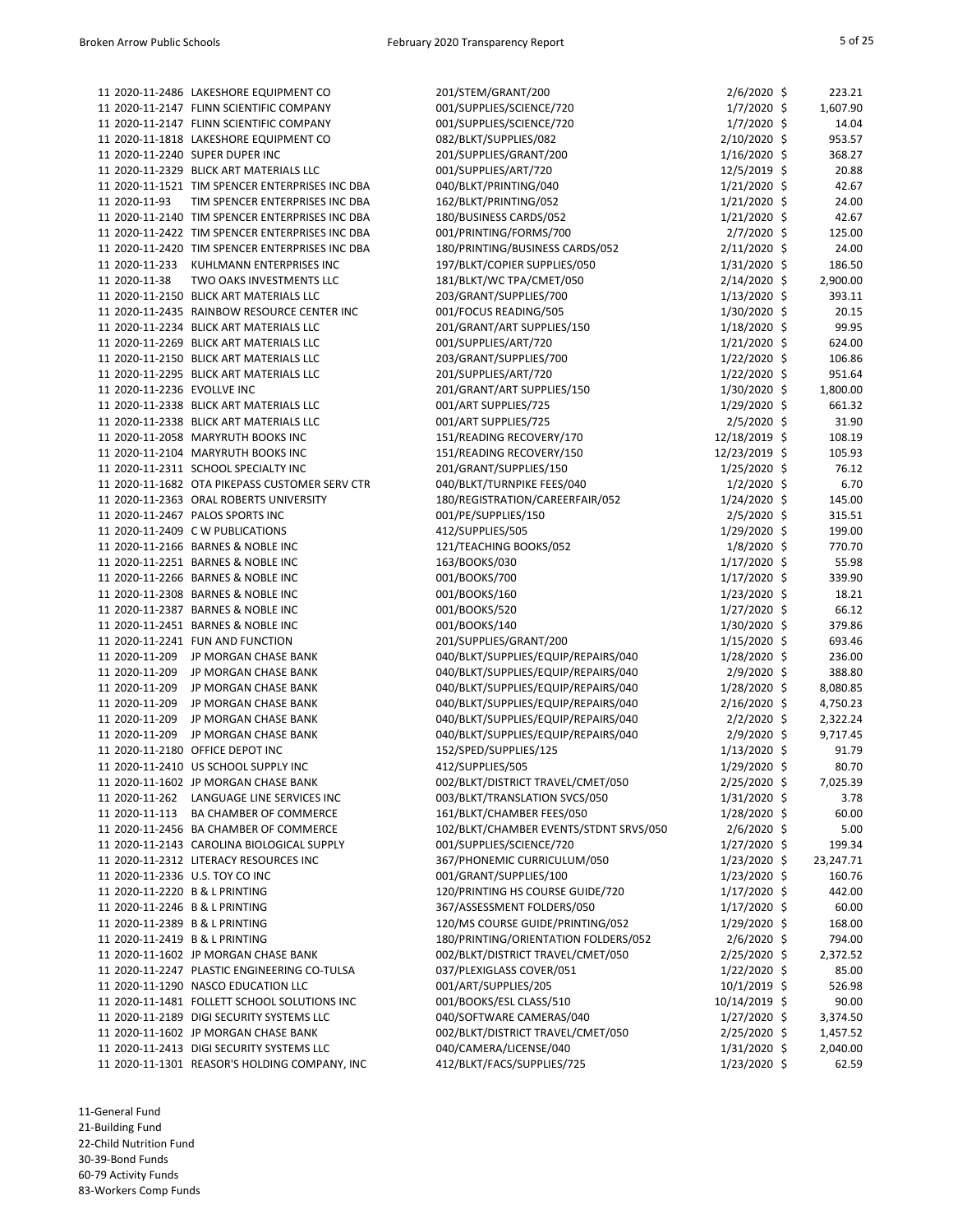|                              | 11 2020-11-1290 NASCO EDUCATION LLC                | 001/ART/SUPPLIES/205                    | 10/25/2019 \$  | 81.44     |
|------------------------------|----------------------------------------------------|-----------------------------------------|----------------|-----------|
|                              | 11 2020-11-1241 ED SVC & STAFF DEV ASSN OF CENT KS | 001/SUPPLIES/530                        | $9/25/2019$ \$ | 25.35     |
|                              | 11 2020-11-2013 AMAZON.COM LLC                     | 001/I-FUN PAD/SPED/125                  | $1/6/2020$ \$  | 25.00     |
|                              | 11 2020-11-2353 HAND2MIND INC                      | 201/GRANT/SUPPLIES/110                  | 1/31/2020 \$   | 253.28    |
|                              | 11 2020-11-2485 HAND2MIND INC                      | 201/STEM/GRANT/200                      | $2/5/2020$ \$  | 170.83    |
|                              | 11 2020-11-1290 NASCO EDUCATION LLC                | 001/ART/SUPPLIES/205                    | 11/15/2019 \$  | 3.68      |
|                              | 11 2020-11-1714 BEEN VISUAL COMMUNICATIONS LLC     | 160/SPORTS MED TRAINER SIGNAGE/003      | 11/8/2019 \$   | 67.00     |
|                              | 11 2020-11-2402 BEEN VISUAL COMMUNICATIONS LLC     | 102/AP PANEL/HS DISPLAY CASE/720        | $1/28/2020$ \$ | 206.50    |
|                              | 11 2020-11-1602 JP MORGAN CHASE BANK               | 002/BLKT/DISTRICT TRAVEL/CMET/050       | 2/25/2020 \$   | 263.50    |
| 11 2020-11-155               | <b>NASCO EDUCATION LLC</b>                         | 082/BLKT/CURRICULUM SUPPLIES/082        | 12/4/2019 \$   | 59.87     |
| 11 2020-11-155               | <b>NASCO EDUCATION LLC</b>                         | 082/BLKT/CURRICULUM SUPPLIES/082        | 12/4/2019 \$   | 55.86     |
|                              | 11 2020-11-1290 NASCO EDUCATION LLC                | 001/ART/SUPPLIES/205                    | 12/6/2019 \$   | 22.12     |
| 11 2020-11-155               | <b>NASCO EDUCATION LLC</b>                         | 082/BLKT/CURRICULUM SUPPLIES/082        | 12/12/2019 \$  | 14.41     |
|                              | 11 2020-11-1290 NASCO EDUCATION LLC                | 001/ART/SUPPLIES/205                    | 12/13/2019 \$  | 8.08      |
| 11 2020-11-1797 WEX BANK     |                                                    | 040/BLKT/ACT/FUEL/040                   | $2/6/2020$ \$  | 486.47    |
|                              | 11 2020-11-2228 GORFAM MARKETING INC               | 055/SAFETY JACKETS/055                  | 1/20/2020 \$   | 278.00    |
|                              | 11 2020-11-2275 NASCO EDUCATION LLC                | 001/CALCULATORS/530                     | 1/21/2020 \$   | 142.68    |
|                              | 11 2020-11-2288 NASCO EDUCATION LLC                | 204/INCUBATOR/165                       | $1/21/2020$ \$ | 161.46    |
|                              | 11 2020-11-2293 NASCO EDUCATION LLC                | 001/CLASSROOM SUPPLIES/200              | $1/21/2020$ \$ | 163.16    |
|                              | 11 2020-11-2323 NASCO EDUCATION LLC                | 201/GRANT/SUPPLIES/150                  | 1/29/2020 \$   | 253.41    |
|                              | 11 2020-11-1816 NASCO EDUCATION LLC                | 082/BLKT/SUPPLIES/082                   | 2/6/2020 \$    | 30.32     |
|                              |                                                    |                                         |                |           |
|                              | 11 2020-11-1816 NASCO EDUCATION LLC                | 082/BLKT/SUPPLIES/082                   | $2/7/2020$ \$  | 132.71    |
|                              | 11 2020-11-2256 PRINTED PRODUCTS, INC              | 412/SUPPLIES/510                        | $1/27/2020$ \$ | 133.35    |
| 11 2020-11-297               | <b>FEDERAL EXPRESS CORP</b>                        | 163/BLKT/POSTAGE/SHIPPING/050           | 1/30/2020 \$   | 25.66     |
| 11 2020-11-2487 MARENEM INC. |                                                    | 001/INSTRUCTIONAL RESOURCE/200          | $2/7/2020$ \$  | 115.50    |
|                              | 11 2020-11-1321 HOUGHTON MIFFLIN HARCOURT PUB CO   | 333/SPED/TRAINING/080                   | $7/1/2019$ \$  | 28,400.00 |
|                              | 11 2020-11-2412 REALLY GOOD STUFF LLC              | 201/SUPPLIES/175                        | 1/30/2020 \$   | 132.99    |
| 11 2020-11-162               | JENNIFER S KLINE                                   | 104/BLKT/MILEAGE REIMB/052              | $1/29/2020$ \$ | 67.72     |
|                              | 11 2020-11-1602 JP MORGAN CHASE BANK               | 002/BLKT/DISTRICT TRAVEL/CMET/050       | 2/25/2020 \$   | 797.28    |
| 11 2020-11-2126 PITSCO INC   |                                                    | 412/SUPPLIES/510                        | $2/14/2020$ \$ | 2,376.60  |
| 11 2020-11-2284 PITSCO INC   |                                                    | 201/GRANT/SUPPLIES/135                  | $1/21/2020$ \$ | 137.67    |
| 11 2020-11-2394 PITSCO INC   |                                                    | 412/SUPPLIES/510                        | 1/29/2020 \$   | 351.95    |
|                              | 11 2020-11-1602 JP MORGAN CHASE BANK               | 002/BLKT/DISTRICT TRAVEL/CMET/050       | $2/25/2020$ \$ | 2,612.23  |
| 11 2020-11-64                | <b>BANK OF OKLAHOMA</b>                            | 191/BLKT/BANK FEES/RELATED EXP/CMET/052 | $2/14/2020$ \$ | 966.00    |
| 11 2020-11-240               | CMI                                                | 090/DISTRICT MEMBERSHIP/DUES/030        | 10/8/2019 \$   | 470.00    |
|                              | 11 2020-11-1563 SPECIAL OPS UNIFORMS               | 089/BLKT/EQUIPMENT/720                  | $1/8/2020$ \$  | 2,693.90  |
| 11 2020-11-158               | MORPHO USA, INC.                                   | 082/BLKT/FINGERPRINTING/082             | 2/25/2020 \$   | 52.25     |
|                              | 11 2020-11-2021 JP MORGAN CHASE BANK               | 180/BLKT/IDEMIA BACKGROUND CKS/052      | $2/25/2020$ \$ | 916.00    |
|                              | 11 2020-11-2442 CERAMIC COTTAGE INC                | 001/ART/SUPPLIES/175                    | $2/12/2020$ \$ | 407.00    |
|                              | 11 2020-11-1008 ALPHA AWARDS & ENGRAVING LLC       | 001/NAME BADGES/OFFICE/720              | $9/10/2019$ \$ | 49.50     |
| 11 2020-11-700               | <b>VICKI DAWN KOESSEL</b>                          | 001/BLKT/MILEAGE REIMB/105              | $1/24/2020$ \$ | 46.98     |
| 11 2020-11-47                | <b>BANK OF OKLAHOMA</b>                            | 191/BLKT/BOND/TRUST FEES/CMET/052       | $1/24/2020$ \$ | 1,500.00  |
| 11 2020-11-47                | <b>BANK OF OKLAHOMA</b>                            | 191/BLKT/BOND/TRUST FEES/CMET/052       | $1/24/2020$ \$ | 1,500.00  |
| 11 2020-11-47                | <b>BANK OF OKLAHOMA</b>                            | 191/BLKT/BOND/TRUST FEES/CMET/052       | $1/24/2020$ \$ | 1,500.00  |
|                              | 11 2020-11-2444 ALPHA AWARDS & ENGRAVING LLC       | 001/NAME BADGES/530                     | $1/31/2020$ \$ | 11.00     |
|                              | 11 2020-11-2490 ALPHA AWARDS & ENGRAVING LLC       | 001/NAME BADGES/135                     | $2/6/2020$ \$  | 11.00     |
|                              | 11 2020-11-2027 HOBBY LOBBY STORES INC             |                                         |                |           |
|                              |                                                    | 412/BLKT/DRAFTING SUPPLIES/700          | 12/17/2019 \$  | 169.63    |
|                              | 11 2020-11-2009 AMAZON.COM LLC                     | 089/LABELS/SCHOOL SAFE ID/050           | $1/6/2020$ \$  | 1,137.00  |
|                              | 11 2020-11-1906 HOBBY LOBBY STORES INC             | 412/BLKT/SUPPLIES/720                   | $1/25/2020$ \$ | 216.40    |
|                              | 11 2020-11-1906 HOBBY LOBBY STORES INC             | 412/BLKT/SUPPLIES/720                   | $2/1/2020$ \$  | 151.60    |
|                              | 11 2020-11-1724 CHEROKEE HERITAGE CENTER           | 563/BLKT/BASKET WEAVING/053             | 10/25/2019 \$  | 320.00    |
|                              | 11 2020-11-1602 JP MORGAN CHASE BANK               | 002/BLKT/DISTRICT TRAVEL/CMET/050       | $2/25/2020$ \$ | 17,300.63 |
|                              | 11 2020-11-2231 W W GRAINGER INC                   | 099/BLKT/SUPPLIES/055                   | $2/13/2020$ \$ | 712.28    |
|                              | 11 2020-11-2335 W W GRAINGER INC                   | 040/BLKT/SHOP SUPPLIES/040              | $1/24/2020$ \$ | 822.75    |
|                              | 11 2020-11-2273 THE PROPHET CORPORATION            | 001/SUPPLIES/505                        | $1/17/2020$ \$ | 403.41    |
|                              | 11 2020-11-2321 THE PROPHET CORPORATION            | 001/SUPPLIES/170                        | $1/23/2020$ \$ | 600.00    |
|                              | 11 2020-11-2388 THE PROPHET CORPORATION            | 001/PE SUPPLIES/725                     | 1/28/2020 \$   | 499.36    |
|                              | 11 2020-11-2466 THE PROPHET CORPORATION            | 001/PE/SUPPLIES/150                     | $2/3/2020$ \$  | 17.95     |
| 11 2020-11-336               | <b>VERIZON WIRELESS SERVICES LLC</b>               | 193/BLKT/DATA PLAN/052                  | $2/6/2020$ \$  | 121.79    |
| 11 2020-11-105               | VERIZON WIRELESS SERVICES LLC                      | 162/ANNUAL DATA PLAN/050                | $2/6/2020$ \$  | 40.01     |
| 11 2020-11-143               | VERIZON WIRELESS SERVICES LLC                      | 061/BLKT/DATA PLANS/050                 | $2/6/2020$ \$  | 200.05    |
| 11 2020-11-335               | VERIZON WIRELESS SERVICES LLC                      | 037/BLKT/DATA PLAN/052                  | 2/6/2020 \$    | 40.01     |
| 11 2020-11-208               | VERIZON WIRELESS SERVICES LLC                      | 040/BLKT/DATA PLAN/040                  | 2/6/2020 \$    | 80.02     |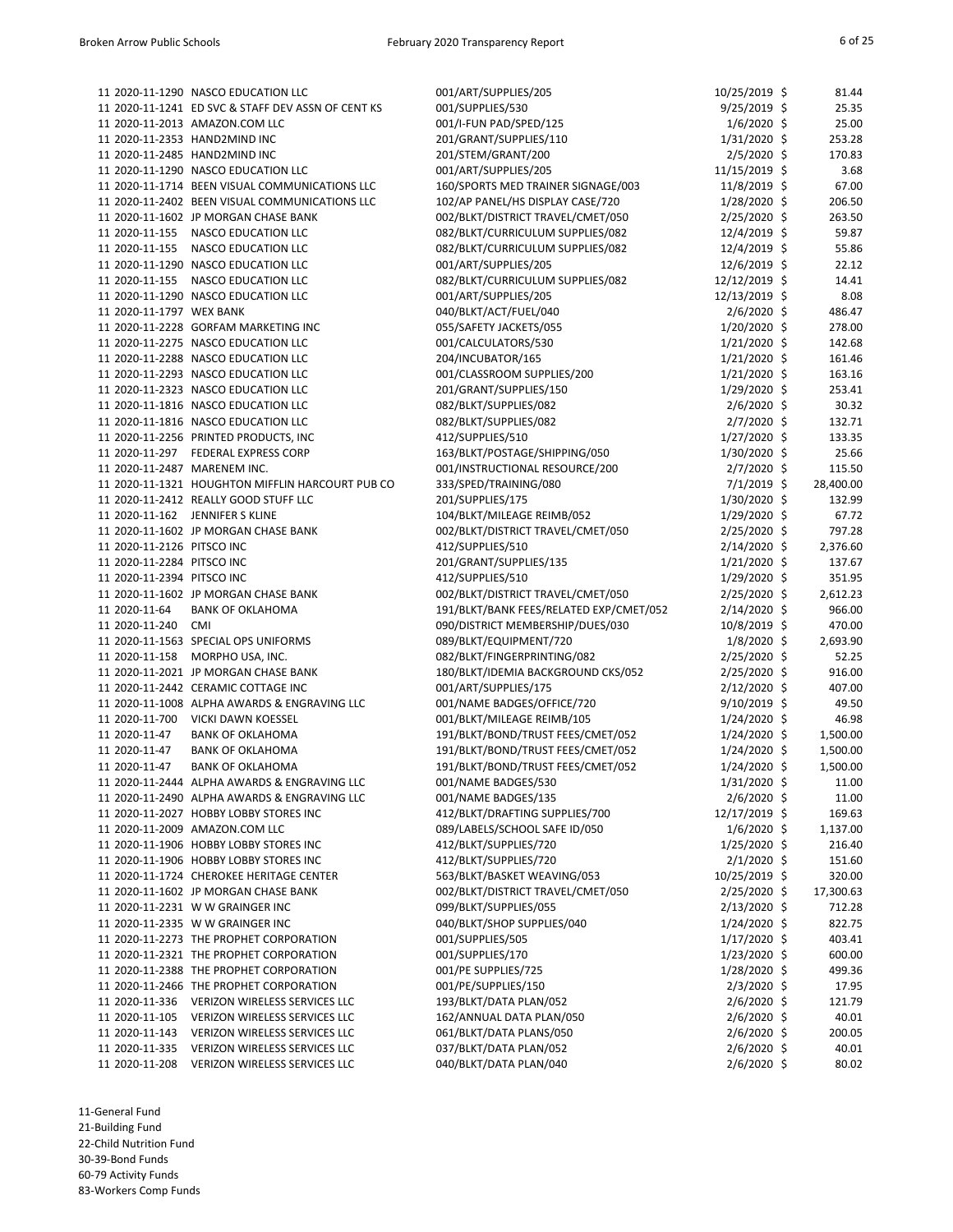| 11 2020-11-485                 | <b>VERIZON WIRELESS SERVICES LLC</b>                                                                 | 082/CELL PHONE SERVICE/082                                       | $2/6/2020$ \$                  | 1,240.29         |
|--------------------------------|------------------------------------------------------------------------------------------------------|------------------------------------------------------------------|--------------------------------|------------------|
| 11 2020-11-629                 | <b>VERIZON WIRELESS SERVICES LLC</b>                                                                 | 163/CELL PHONE SERVICE/030                                       | $2/6/2020$ \$                  | 37.69            |
| 11 2020-11-215                 | <b>BRANDON J GREEN</b>                                                                               | 163/BLKT/MILEAGE REIMB/030                                       | $2/3/2020$ \$                  | 68.92            |
| 11 2020-11-442                 | TULSA COMMUNITY COLLEGE                                                                              | 165/BLKT 2 + 2 INITIATIVE/720                                    | 12/19/2019 \$                  | 14,140.05        |
| 11 2020-11-187                 | 11 2020-11-1878 NATHALIE JEAN BRASSFIELD                                                             | 572/BLKT/TRAVEL/053                                              | $2/7/2020$ \$                  | 274.84           |
| 11 2020-11-187                 | BACKGROUND INVESTIGATION BUREAU LLC<br>BACKGROUND INVESTIGATION BUREAU LLC                           | 180/BLKT/BACKGROUND CHECKS/052<br>180/BLKT/BACKGROUND CHECKS/052 | $1/1/2020$ \$<br>$2/1/2020$ \$ | 653.00<br>943.30 |
| 11 2020-11-263                 | <b>REHAB SOURCE FOR KIDS</b>                                                                         | 152/BLKT/SPED/STDNT SERVICES/080                                 | $2/11/2020$ \$                 | 85,325.21        |
| 11 2020-11-681                 | <b>REHAB SOURCE FOR KIDS</b>                                                                         | 621/BLKT/SPED/SPEECH PSYCH SERV/080                              | 2/10/2020 \$                   | 6,268.50         |
|                                | 11 2020-11-1877 KELLI ANN BURNETT                                                                    | 572/BLKT/TRAVEL/053                                              | $2/7/2020$ \$                  | 199.75           |
|                                | 11 2020-11-2015 JP MORGAN CHASE/ADMIRAL EXPRESS                                                      | 001/SUPPLIES/170                                                 | $1/31/2020$ \$                 | (45.59)          |
| 11 2020-11-174                 | JP MORGAN CHASE/ADMIRAL EXPRESS                                                                      | 180/BLKT/OFFICE SUPPLIES/052                                     | $1/29/2020$ \$                 | (5.88)           |
|                                | 11 2020-11-2447 JP MORGAN CHASE/ADMIRAL EXPRESS                                                      | 001/SUPPLIES/530                                                 | $2/11/2020$ \$                 | (84.26)          |
| 11 2020-11-1848 TDT KNOX LLC   |                                                                                                      | 040/BLKT/TRANSPORTATION PHYSICALS/040                            | $1/31/2020$ \$                 | 436.00           |
|                                | 11 2020-11-2462 AQUAPHOENIX SCIENTIFIC INC                                                           | 201/GRANT/SUPPLIES/525                                           | $2/3/2020$ \$                  | 960.00           |
| 11 2020-11-310                 | DRUGS OF ABUSE TESTING LABORATORY                                                                    | 089/BLKT/DRUG TESTING/052                                        | $2/6/2020$ \$                  | 150.00           |
|                                | 11 2020-11-1853 JANET COOPER DUNLOP                                                                  | 161/BLKT/TRAVEL/050                                              | $1/22/2020$ \$                 | 141.65           |
| 11 2020-11-210                 | <b>FROST OIL COMPANY</b>                                                                             | 040/BLKT/FUEL/040                                                | $1/30/2020$ \$                 | 12,657.09        |
| 11 2020-11-210                 | <b>FROST OIL COMPANY</b>                                                                             | 040/BLKT/FUEL/040                                                | $2/4/2020$ \$                  | 11,880.13        |
|                                | 11 2020-11-2229 FROST OIL COMPANY                                                                    | 040/BLKT/FUEL/040                                                | $2/12/2020$ \$                 | 12,420.29        |
| 11 2020-11-210                 | <b>FROST OIL COMPANY</b>                                                                             | 040/BLKT/FUEL/040                                                | $1/23/2020$ \$                 | 13,331.52        |
|                                | 11 2020-11-2229 FROST OIL COMPANY                                                                    | 040/BLKT/FUEL/040                                                | 2/14/2020 \$                   | 13,893.87        |
| 11 2020-11-210                 | <b>FROST OIL COMPANY</b>                                                                             | 040/BLKT/FUEL/040                                                | $2/14/2020$ \$                 | 1,695.00         |
| 11 2020-11-532                 | OKLAHOMA KENWORTH INC                                                                                | 039/BLKT/TRUCKING/BAND/720                                       | $1/23/2020$ \$                 | 51.20            |
| 11 2020-11-179                 | COMMUNITYCARE MANAGED HEALTHCARE                                                                     | 180/BLKT/EAP SERVICES/052                                        | $2/1/2020$ \$                  | 1,568.00         |
|                                | 11 2020-11-1800 ELIZABETH ANN FRISILLO                                                               | 541/BLKT/TRAVEL/053                                              | $2/8/2020$ \$                  | 1,138.78         |
|                                | 11 2020-11-2261 DESINYA M GARZA                                                                      | 412/BLKT/TRAVEL/720                                              | 1/28/2020 \$                   | 25.76            |
|                                | 11 2020-11-1870 AMANDA J GRACE                                                                       | 102/BLKT/TRAVEL/050                                              | $1/28/2020$ \$                 | 154.17           |
|                                | 11 2020-11-2072 PIONEER VALLEY EDUCATIONAL PRESS                                                     | 151/READING RECOVERY/120                                         | $1/12/2020$ \$                 | 18.95            |
|                                | 11 2020-11-2071 PIONEER VALLEY EDUCATIONAL PRESS                                                     | 151/READING RECOVERY/135                                         | $1/13/2020$ \$                 | 115.42           |
|                                | 11 2020-11-2076 PIONEER VALLEY EDUCATIONAL PRESS                                                     | 151/READING RECOVERY/170                                         | $1/12/2020$ \$                 | 32.99            |
|                                | 11 2020-11-2078 PIONEER VALLEY EDUCATIONAL PRESS                                                     | 151/READING RECOVERY/215                                         | $1/12/2020$ \$                 | 149.19           |
|                                | 11 2020-11-2079 PIONEER VALLEY EDUCATIONAL PRESS                                                     | 151/READING RECOVERY/125                                         | $1/12/2020$ \$                 | 12.99            |
|                                | 11 2020-11-2077 PIONEER VALLEY EDUCATIONAL PRESS<br>11 2020-11-2074 PIONEER VALLEY EDUCATIONAL PRESS | 151/READING RECOVERY/175                                         | $1/24/2020$ \$                 | 111.65<br>84.87  |
|                                | 11 2020-11-2075 PIONEER VALLEY EDUCATIONAL PRESS                                                     | 151/READING RECOVERY/125<br>151/READING RECOVERY/135             | 1/19/2020 \$<br>$1/19/2020$ \$ | 128.52           |
|                                | 11 2020-11-1884 PIONEER VALLEY EDUCATIONAL PRESS                                                     | 151/READING RECOVERY/135                                         | 12/9/2019 \$                   | 63.36            |
|                                | 11 2020-11-2274 WILLIAM V MACGILL & CO                                                               | 001/NURSE SUPPLIES/505                                           | $1/21/2020$ \$                 | 191.73           |
|                                | 11 2020-11-2244 WILLIAM V MACGILL & CO                                                               | 001/NURSE SUPPLIES/140                                           | $1/22/2020$ \$                 | 230.09           |
|                                | 11 2020-11-157 S & S WORLDWIDE INC                                                                   | 082/BLKT/CURRICULUM SUPPLIES/082                                 | $12/4/2019$ \$                 | 1,046.54         |
| 11 2020-11-157                 | S & S WORLDWIDE INC                                                                                  | 082/BLKT/CURRICULUM SUPPLIES/082                                 | $1/3/2020$ \$                  | 8.46             |
|                                | 11 2020-11-157 S & S WORLDWIDE INC                                                                   | 082/BLKT/CURRICULUM SUPPLIES/082                                 | 1/9/2020 \$                    | 24.43            |
| 11 2020-11-157                 | S & S WORLDWIDE INC                                                                                  | 082/BLKT/CURRICULUM SUPPLIES/082                                 | $1/10/2020$ \$                 | 7.99             |
| 11 2020-11-157                 | S & S WORLDWIDE INC                                                                                  | 082/BLKT/CURRICULUM SUPPLIES/082                                 | $1/13/2020$ \$                 | 24.43            |
|                                | 11 2020-11-157 S & S WORLDWIDE INC                                                                   | 082/BLKT/CURRICULUM SUPPLIES/082                                 | $1/17/2020$ \$                 | 27.19            |
|                                | 11 2020-11-2333 S & S WORLDWIDE INC                                                                  | 201/GRANT SUPPLIES/160                                           | $1/24/2020$ \$                 | 89.25            |
|                                | 11 2020-11-157 S & S WORLDWIDE INC                                                                   | 082/BLKT/CURRICULUM SUPPLIES/082                                 | $2/5/2020$ \$                  | 23.50            |
| 11 2020-11-232 R K BLACK INC   |                                                                                                      | 197/BLKT/COPIER EQUIPMENT/SUPPLIES/050                           | $1/24/2020$ \$                 | 5,130.80         |
|                                | 11 2020-11-2441 FULL COMPASS SYSTEMS                                                                 | 001/SPEAKER/STANDS/510                                           | 1/30/2020 \$                   | 60.18            |
|                                | 11 2020-11-1772 RIVERSIDE ASSESSMENTS LLC                                                            | 621/SPED/TESTING/080                                             | 11/21/2019 \$                  | 1,850.96         |
| 11 2020-11-2276 GREAT MINDS    |                                                                                                      | 333/EUREKA MATH BOOKS/505                                        | $1/22/2020$ \$                 | 158.04           |
| 11 2020-11-2437 ERIC ARMIN INC |                                                                                                      | 001/FOCUS READING/505                                            | $2/3/2020$ \$                  | 108.84           |
| 11 2020-11-2471 ERIC ARMIN INC |                                                                                                      | 001/CALCULATORS/505                                              | $2/4/2020$ \$                  | 1,852.00         |
|                                | 11 2020-11-2406 SCHOOL OUTFITTERS LLC                                                                | 001/PROJECT BOARDS/175                                           | $2/7/2020$ \$                  | 340.39           |
| 11 2020-11-2334 STEMFINITY LLC |                                                                                                      | 201/GRANT SUPPLIES/160                                           | $1/24/2020$ \$                 | 107.40           |
|                                | 11 2020-11-2242 TANGIBLE PLAY INC                                                                    | 541/SUMMIT PD MATERIALS/053                                      | $1/17/2020$ \$                 | 468.00           |
| 11 2020-11-582                 | OKLAHOMA HEALTHCARE AUTHORITY                                                                        | 698/BLKT/SPED/MEDICAID/080                                       | 12/31/2019 \$                  | 24,187.77        |
| 11 2020-11-48                  | <b>VIP VOICE SERVICES LLC</b>                                                                        | 002/BLKT/SIP CALL PATHS/CMET/050                                 | $2/1/2020$ \$                  | 589.02           |
| 11 2020-11-49                  | PUBLIC SERVICE CO OF OK                                                                              | 002/BLKT/ELEC UTILITY/CMET/050                                   | $1/17/2020$ \$                 | 281.98           |
| 11 2020-11-49                  | PUBLIC SERVICE CO OF OK                                                                              | 002/BLKT/ELEC UTILITY/CMET/050                                   | $1/17/2020$ \$                 | 203.41           |
| 11 2020-11-49                  | PUBLIC SERVICE CO OF OK                                                                              | 002/BLKT/ELEC UTILITY/CMET/050                                   | $2/3/2020$ \$                  | 105,430.07       |
| 11 2020-11-52                  | <b>COX COMMUNICATIONS</b>                                                                            | 002/BLKT/CABLE/PHONE/FIBER/CMET/050                              | $2/1/2020$ \$                  | 30.56            |
| 11 2020-11-49                  | PUBLIC SERVICE CO OF OK                                                                              | 002/BLKT/ELEC UTILITY/CMET/050                                   | $2/11/2020$ \$                 | 681.39           |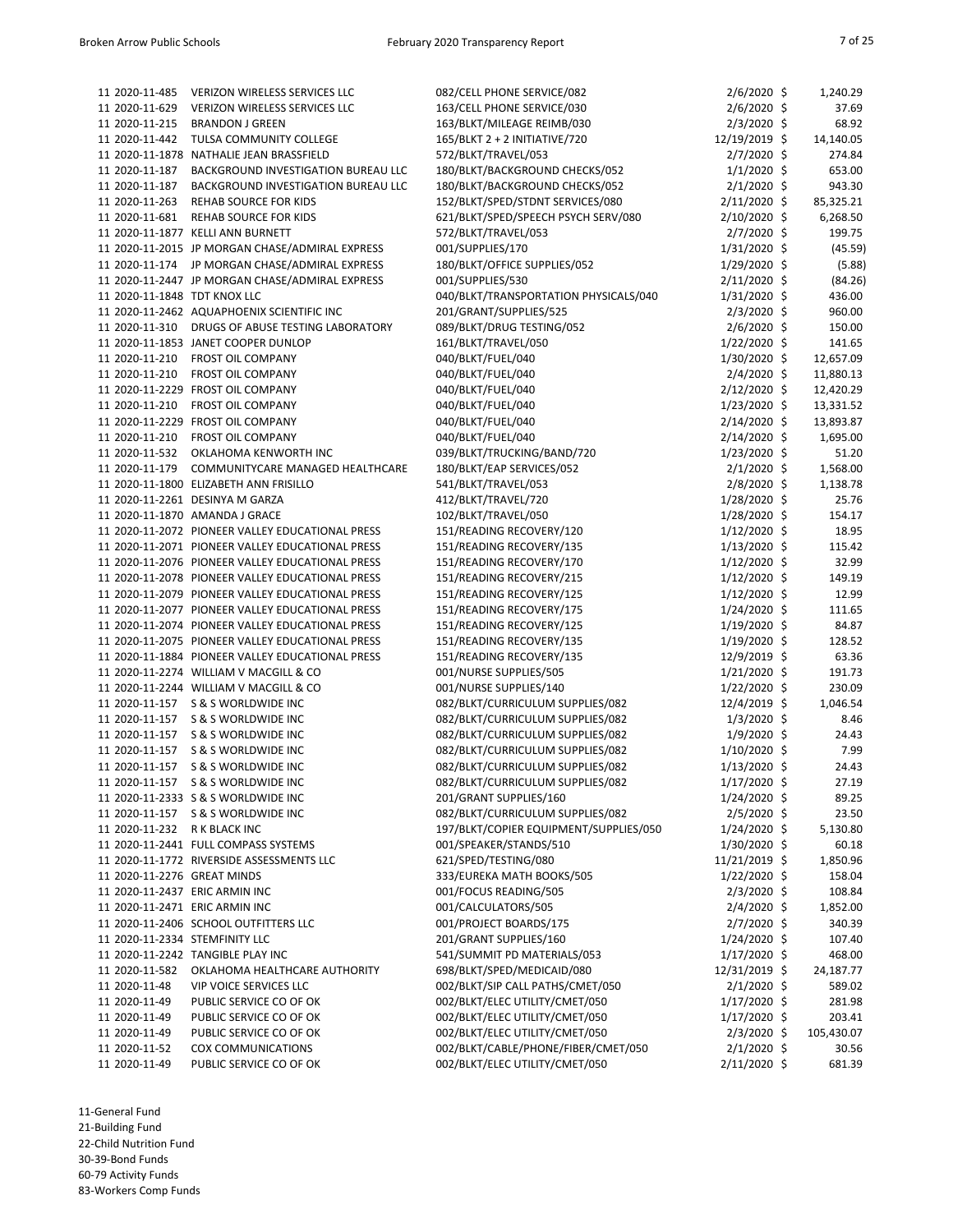| 11 2020-11-52                 | <b>COX COMMUNICATIONS</b>                           | 002/BLKT/CABLE/PHONE/FIBER/CMET/050     | $2/1/2020$ \$  | 11,254.47 |
|-------------------------------|-----------------------------------------------------|-----------------------------------------|----------------|-----------|
|                               | 11 2020-11-2135 COX COMMUNICATIONS                  | 002/BLKT/PHONE/CABLE/FIBER/CMET/050     | $2/1/2020$ \$  | 21,159.83 |
| 11 2020-11-968                | SPECIAL EVENT SERVICES LLC                          | 160/BLKT/EVENT STAFFING/003             | $1/21/2020$ \$ | 216.00    |
| 11 2020-11-52                 | <b>COX COMMUNICATIONS</b>                           | 002/BLKT/CABLE/PHONE/FIBER/CMET/050     | $2/1/2020$ \$  | 30.56     |
| 11 2020-11-52                 | <b>COX COMMUNICATIONS</b>                           | 002/BLKT/CABLE/PHONE/FIBER/CMET/050     | $2/4/2020$ \$  | 277.28    |
| 11 2020-11-670                | <b>LARRY L MULLINS</b>                              | 621/BLKT/SPED/SERVICES/080              | $2/3/2020$ \$  | 1,406.25  |
| 11 2020-11-968                | SPECIAL EVENT SERVICES LLC                          | 160/BLKT/EVENT STAFFING/003             | $2/3/2020$ \$  | 216.00    |
| 11 2020-11-1000               | OKLAHOMA EMPLOYMENT SECURITY COMM                   | 180/REGISTRATION/CAREER FAIR/052        | 10/10/2019 \$  | 250.00    |
| 11 2020-11-532                | OKLAHOMA KENWORTH INC                               | 039/BLKT/TRUCKING/BAND/720              | $1/22/2020$ \$ | 1,020.80  |
| 11 2020-11-532                | OKLAHOMA KENWORTH INC                               | 039/BLKT/TRUCKING/BAND/720              | $2/12/2020$ \$ | 904.32    |
|                               | 11 2020-11-1312 LIANA N MARTIN                      | 613/BLKT/TRAVEL/110                     | $1/31/2020$ \$ | 138.00    |
|                               | 11 2020-11-2238 BOARD OF REGENTS- OU HEALTH SCI CTR | 621/REGISTRATION/TRAVEL/160             | $1/14/2020$ \$ | 100.00    |
|                               | 11 2020-11-1750 PROGRESSIVE BUSINESS PUBLICATIONS   | 180/PAYROLL SUBSCRIPTION/052            | $1/13/2020$ \$ | 299.00    |
| 11 2020-11-45                 | OKLAHOMA SCHOOL INSURANCE GROUP                     |                                         |                |           |
|                               |                                                     | 060/BLKT/GEN LIAB DEDUCTIBLES/CMET/050  | $2/4/2020$ \$  | 1,000.00  |
| 11 2020-11-2193 RICH PAWPA    |                                                     | 563/BLKT/TRAVEL/052                     | $2/12/2020$ \$ | 117.97    |
| 11 2020-11-2317 TRINITY 3 LLC |                                                     | 001/CHARGERS/160                        | $1/27/2020$ \$ | 162.00    |
| 11 2020-11-2162 TRINITY 3 LLC |                                                     | 164/CHROMEBOOK/175                      | 1/31/2020 \$   | 260.00    |
| 11 2020-11-32                 | HILLTOP HOLDINGS INC                                | 191/BLKT/ARBITRAGE/CMET/050             | $1/29/2020$ \$ | 10,010.00 |
|                               | 11 2020-11-2400 ORIGO EDUCATION INC                 | 333/MATH BOOKS/052                      | 1/30/2020 \$   | 85,000.00 |
|                               | 11 2020-11-2349 WEST MUSIC COMPANY INC              | 001/MUSIC/INSTRUMENTS/140               | $1/31/2020$ \$ | 152.61    |
|                               | 11 2020-11-2230 MURRAY WOMBLE INC                   | 040/WHITEBOARD/040                      | $2/10/2020$ \$ | 550.00    |
|                               | 11 2020-11-2262 COLUMBIA SCHOLASTIC PRESS ASSOC.    | 001/REGISTRATION/TRAVEL/720             | $1/16/2020$ \$ | 149.00    |
|                               | 11 2020-11-1477 DARR EQUIPMENT LP                   | 099/BLKT/EQUIPMENT/055                  | $1/8/2020$ \$  | 2,141.58  |
|                               | 11 2020-11-1814 JP MORGAN CHASE BANK                | 082/BLKT/SUPPLIES/082                   | 2/10/2020 \$   | 83.95     |
|                               | 11 2020-11-2498 JP MORGAN CHASE BANK                | 511/BLKT/MCKINNEY-VENTO/SUPPLIES/050    | 2/11/2020 \$   | 124.37    |
|                               | 11 2020-11-2129 JP MORGAN CHASE BANK                | 511/BLKT/PARENT NIGHT SUPPLIES/110      | $2/12/2020$ \$ | 94.23     |
|                               | 11 2020-11-2124 ROSALYN VANN-JACKSON/REFUND         | 563/ACT STUDENT REFUND/720              | $9/14/2019$ \$ | 68.00     |
| 11 2020-11-156                | EARLYCHILDHOOD LLC                                  | 082/BLKT/CURRICULUM SUPPLIES/082        | $12/2/2019$ \$ | 994.00    |
|                               | 11 2020-11-1814 JP MORGAN CHASE BANK                | 082/BLKT/SUPPLIES/082                   | $2/10/2020$ \$ | 177.36    |
|                               | 11 2020-11-2170 JP MORGAN CHASE BANK                | 412/BLKT/SUPPLIES/720                   | $2/17/2020$ \$ | 151.27    |
|                               | 11 2020-11-2173 JP MORGAN CHASE BANK                | 412/BLKT/SUPPLIES/720                   | 2/16/2020 \$   | 39.86     |
|                               | 11 2020-11-1814 JP MORGAN CHASE BANK                | 082/BLKT/SUPPLIES/082                   | 2/10/2020 \$   | 76.74     |
|                               | 11 2020-11-2457 JP MORGAN CHASE BANK                | 204/SUPPLIES/170                        | $2/22/2020$ \$ | 259.05    |
|                               | 11 2020-11-2173 JP MORGAN CHASE BANK                | 412/BLKT/SUPPLIES/720                   | 2/16/2020 \$   | 58.18     |
|                               |                                                     | 001/CABLES/220                          |                |           |
| 11 2020-11-2291 CDW LLC       |                                                     |                                         | 1/17/2020 \$   | 104.12    |
| 11 2020-11-2313 CDW LLC       |                                                     | 163/AUDIO CABLES/ADAPTERS/030           | 1/23/2020 \$   | 548.42    |
| 11 2020-11-2313 CDW LLC       |                                                     | 163/AUDIO CABLES/ADAPTERS/030           | $1/24/2020$ \$ | 847.80    |
| 11 2020-11-2350 CDW LLC       |                                                     | 001/HEADPHONES/215                      | $1/24/2020$ \$ | 303.48    |
| 11 2020-11-2350 CDW LLC       |                                                     | 001/HEADPHONES/215                      | $1/27/2020$ \$ | 455.49    |
| 11 2020-11-2411 CDW LLC       |                                                     | 037/PAC EQUIPMENT/051                   | $1/29/2020$ \$ | 120.89    |
| 11 2020-11-2479 CDW LLC       |                                                     | 163/KEYBOARD/030                        | $2/3/2020$ \$  | 44.98     |
| 21 2020-21-204                | SR COMMUNICATIONS ASSOC INC                         | 055/RADIO REPAIR/055                    | 12/23/2019 \$  | 1,578.38  |
| 21 2020-21-138                | LOWE'S HOME CENTERS                                 | 041/BLKT/PARTS/SUPPL/FURN/FIXT/MACH/041 | 1/28/2020 \$   | 10.78     |
| 21 2020-21-138                | LOWE'S HOME CENTERS                                 | 041/BLKT/PARTS/SUPPL/FURN/FIXT/MACH/041 | 2/12/2020 \$   | 78.79     |
| 21 2020-21-138                | LOWE'S HOME CENTERS                                 | 041/BLKT/PARTS/SUPPL/FURN/FIXT/MACH/041 | $2/4/2020$ \$  | 79.72     |
| 21 2020-21-138                | LOWE'S HOME CENTERS                                 | 041/BLKT/PARTS/SUPPL/FURN/FIXT/MACH/041 | $2/7/2020$ \$  | 114.71    |
| 21 2020-21-138                | LOWE'S HOME CENTERS                                 | 041/BLKT/PARTS/SUPPL/FURN/FIXT/MACH/041 | 1/30/2020 \$   | 78.84     |
| 21 2020-21-254                | <b>GLOBAL TECHNOLOGY SYSTEMS INC</b>                | 055/BATTERIES/055                       | $2/4/2020$ \$  | 679.31    |
| 21 2020-21-138                | LOWE'S HOME CENTERS                                 | 041/BLKT/PARTS/SUPPL/FURN/FIXT/MACH/041 | $2/5/2020$ \$  | 168.61    |
| 21 2020-21-138                | LOWE'S HOME CENTERS                                 | 041/BLKT/PARTS/SUPPL/FURN/FIXT/MACH/041 | $1/15/2020$ \$ | 42.84     |
| 21 2020-21-138                | LOWE'S HOME CENTERS                                 | 041/BLKT/PARTS/SUPPL/FURN/FIXT/MACH/041 | $2/14/2020$ \$ | 18.99     |
| 21 2020-21-138                | LOWE'S HOME CENTERS                                 | 041/BLKT/PARTS/SUPPL/FURN/FIXT/MACH/041 | $1/27/2020$ \$ | 19.54     |
| 21 2020-21-138                | LOWE'S HOME CENTERS                                 | 041/BLKT/PARTS/SUPPL/FURN/FIXT/MACH/041 | 1/28/2020 \$   | 48.88     |
| 21 2020-21-138                | LOWE'S HOME CENTERS                                 | 041/BLKT/PARTS/SUPPL/FURN/FIXT/MACH/041 | $1/22/2020$ \$ | 143.38    |
| 21 2020-21-138                | LOWE'S HOME CENTERS                                 | 041/BLKT/PARTS/SUPPL/FURN/FIXT/MACH/041 | 2/10/2020 \$   | 28.69     |
| 21 2020-21-138                | LOWE'S HOME CENTERS                                 | 041/BLKT/PARTS/SUPPL/FURN/FIXT/MACH/041 | $1/23/2020$ \$ | 13.56     |
| 21 2020-21-138                | LOWE'S HOME CENTERS                                 | 041/BLKT/PARTS/SUPPL/FURN/FIXT/MACH/041 | 1/30/2020 \$   | 20.30     |
| 21 2020-21-227                | MURPHY SANITARY SUPPLY LLC                          | 055/BLKT/SUPPLIES/055                   | $2/12/2020$ \$ | 1,944.00  |
| 21 2020-21-3                  | <b>WAGONER COUNTY RWD #4</b>                        | 002/BLKT/WATER UTILITY/CMET/175/220     |                |           |
|                               |                                                     |                                         | 1/30/2020 \$   | 146.19    |
| 21 2020-21-3                  | <b>WAGONER COUNTY RWD #4</b>                        | 002/BLKT/WATER UTILITY/CMET/175/220     | 1/30/2020 \$   | 18.08     |
| 21 2020-21-161                | <b>TYLER COLE</b>                                   | 041/BLKT/BIRD CONTROL/205               | $2/1/2020$ \$  | 244.22    |
| 21 2020-21-283                | <b>JOSEPH ENTERPRISES</b>                           | 041/RAMP/PAVING/200                     | $2/12/2020$ \$ | 1,997.00  |
| 21 2020-21-138                | LOWE'S HOME CENTERS                                 | 041/BLKT/PARTS/SUPPL/FURN/FIXT/MACH/041 | $1/23/2020$ \$ | 37.97     |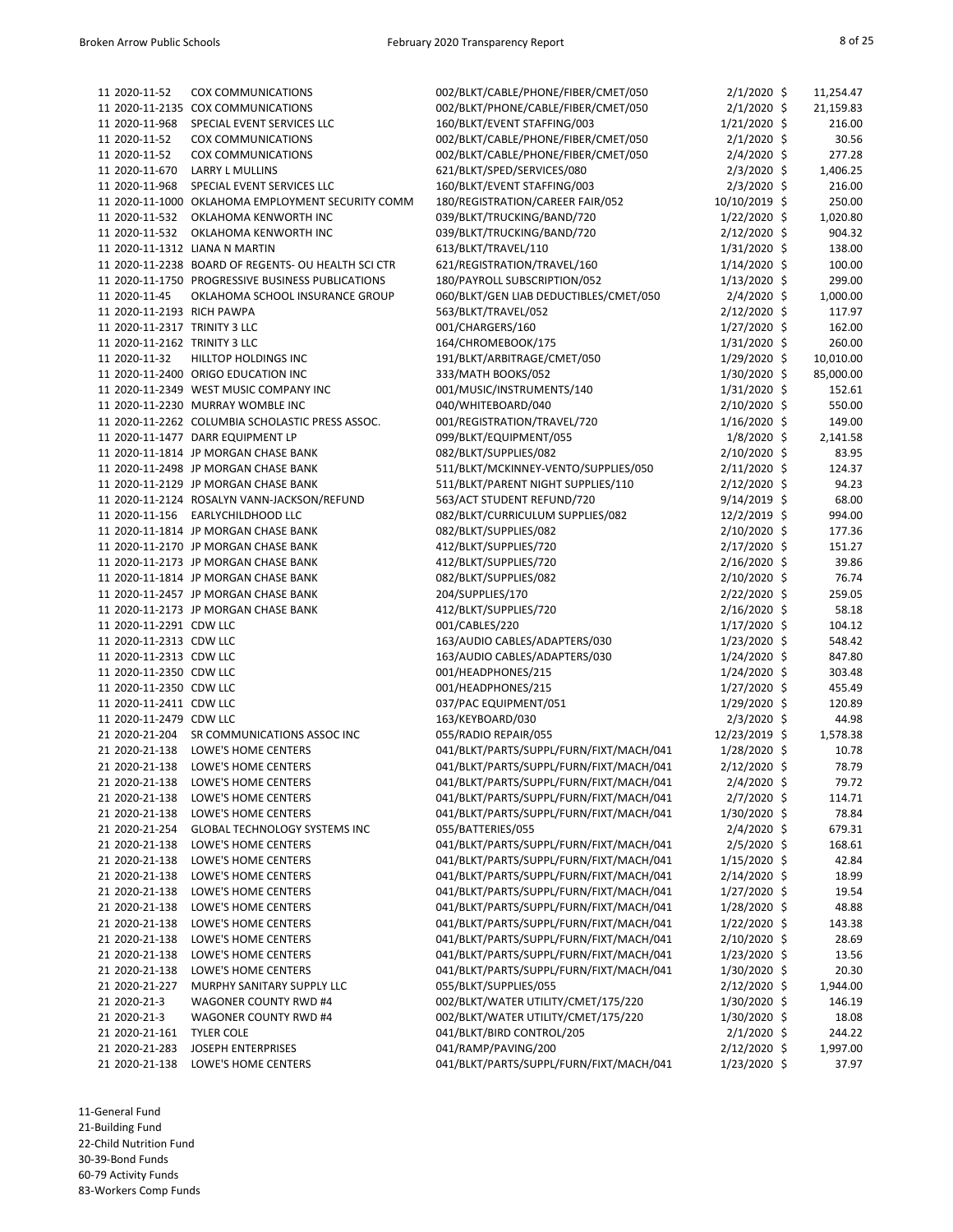| 21 2020-21-234 | <b>CENERGISTIC LLC</b>             | 002/BLKT/ENERGY CONSERVATION/CMET/050    | $1/25/2020$ \$ | 66,878.50 |
|----------------|------------------------------------|------------------------------------------|----------------|-----------|
| 21 2020-21-138 | LOWE'S HOME CENTERS                | 041/BLKT/PARTS/SUPPL/FURN/FIXT/MACH/041  | 2/11/2020 \$   | 185.78    |
| 21 2020-21-138 | LOWE'S HOME CENTERS                | 041/BLKT/PARTS/SUPPL/FURN/FIXT/MACH/041  | $1/28/2020$ \$ | 21.60     |
| 21 2020-21-264 | <b>HAPPY PLAYGROUNDS</b>           | 041/WHEELCHAIR SWING PLATFORM/125        | 1/30/2020 \$   | 1,443.00  |
| 21 2020-21-138 | LOWE'S HOME CENTERS                | 041/BLKT/PARTS/SUPPL/FURN/FIXT/MACH/041  | 2/17/2020 \$   | 27.52     |
| 21 2020-21-158 | <b>BATTERY OUTFITTERS INC</b>      |                                          |                |           |
|                |                                    | 055/BLKT/BATTERIES/055                   | $2/6/2020$ \$  | 1,067.88  |
| 21 2020-21-158 | <b>BATTERY OUTFITTERS INC</b>      | 055/BLKT/BATTERIES/055                   | 2/13/2020 \$   | 74.95     |
| 21 2020-21-75  | <b>LIBERTY LAUNDRY</b>             | 055/BLKT/LAUNDRY/055                     | $2/1/2020$ \$  | 389.21    |
| 21 2020-21-225 | <b>HELLAS CONSTRUCTION INC</b>     | 060/WIND DAMAGE-TURF/003                 | 11/30/2019 \$  | 20,488.00 |
| 21 2020-21-195 | <b>HELLAS CONSTRUCTION INC</b>     | 194/BB FIELD TURF REPLACEMENT/050        | 11/30/2019 \$  | 4,020.40  |
| 21 2020-21-222 | <b>EARTH-TECH ENTERPRISES INC</b>  | 055/BLKT/MOLD TESTING/055                | 2/14/2020 \$   | 425.00    |
| 21 2020-21-219 | <b>OWASSO FENCE COMPANY</b>        | 060/WIND DAMAGE REPAIR/BB FENCE/003      | $1/9/2020$ \$  | 25,866.00 |
| 21 2020-21-74  | URBAN PEST AND WILDLIFE MANAGEMENT | 055/BLKT/PEST CONTROL/055                | $1/22/2020$ \$ | 45.00     |
| 21 2020-21-74  | URBAN PEST AND WILDLIFE MANAGEMENT | 055/BLKT/PEST CONTROL/055                | 1/22/2020 \$   | 45.00     |
| 21 2020-21-74  | URBAN PEST AND WILDLIFE MANAGEMENT | 055/BLKT/PEST CONTROL/055                | $2/3/2020$ \$  | 55.00     |
| 21 2020-21-197 | OVERHEAD DOOR COMPANY OF TULSA INC | 194/ROLLING STEEL GRILLS/003             | 12/6/2019 \$   | 18,535.00 |
| 21 2020-21-197 | OVERHEAD DOOR COMPANY OF TULSA INC | 194/ROLLING STEEL GRILLS/003             | 1/23/2020 \$   | 3,752.54  |
| 21 2020-21-198 | <b>JAMES DANIEL HENDRICKSON</b>    | 194/COMMERCIAL CHAIN LINK FENCE/003      | $1/15/2020$ \$ | 9,500.75  |
| 21 2020-21-86  | JP MORGAN CHASE/ADMIRAL EXPRESS    | 055/BLKT/SUPPLIES/055                    | $1/31/2020$ \$ | 65.75     |
| 21 2020-21-56  | OKLAHOMA DEPARTMENT OF LABOR       | 041/BLKT/INSPECTIONS/041                 | $1/22/2020$ \$ | 4,200.00  |
| 21 2020-21-236 | ALLWINE ROOFING & CONSTRUCTION INC | 041/BLKT/CONTRACTOR SERVICES/041         | $1/28/2020$ \$ | 359.00    |
| 21 2020-21-236 | ALLWINE ROOFING & CONSTRUCTION INC |                                          |                | 208.00    |
|                |                                    | 041/BLKT/CONTRACTOR SERVICES/041         | 2/11/2020 \$   |           |
| 21 2020-21-256 | MIDWEST RACQUETBALL & SPORTING INC | 060/HS BASEBALL WIND DAMAGE/003          | $1/20/2020$ \$ | 7,444.00  |
| 21 2020-21-281 | TALON COMMERCIAL SERVICES          | 041/BASEBALL DUGOUTS/PAINT/720           | 2/12/2020 \$   | 3,919.00  |
| 21 2020-21-5   | <b>EXELON CORPORATION</b>          | 002/BLKT/NATURAL GAS UTILITY/CMET/050    | $1/23/2020$ \$ | 12,793.70 |
| 21 2020-21-5   | <b>EXELON CORPORATION</b>          | 002/BLKT/NATURAL GAS UTILITY/CMET/050    | $2/13/2020$ \$ | 16,450.51 |
| 21 2020-21-277 | OVERHEAD DOOR COMPANY OF TULSA INC | 194/REPAIRS/OVERHEAD DOORS/040           | $1/31/2020$ \$ | 7,421.11  |
| 21 2020-21-110 | FORD AUDIO-VIDEO SYSTEMS LLC       | 194/TECH ASSURANCE PLAN/SCOREBOARD/720   | $2/5/2020$ \$  | 6,050.00  |
| 21 2020-21-171 | VIRGINIA TILE HOLDINGS LLC         | 041/BLKT/CONTRACTOR SERVICES/041         | $1/13/2020$ \$ | 407.40    |
| 21 2020-21-251 | <b>LOCKE SUPPLY</b>                | 041/BLKT/PARTS/SUPPL/FURN/FIXT/041       | $1/21/2020$ \$ | 12.52     |
| 21 2020-21-251 | <b>LOCKE SUPPLY</b>                | 041/BLKT/PARTS/SUPPL/FURN/FIXT/041       | $1/21/2020$ \$ | 97.29     |
| 21 2020-21-251 | <b>LOCKE SUPPLY</b>                | 041/BLKT/PARTS/SUPPL/FURN/FIXT/041       | 1/22/2020 \$   | 26.61     |
| 21 2020-21-251 | <b>LOCKE SUPPLY</b>                | 041/BLKT/PARTS/SUPPL/FURN/FIXT/041       | $1/23/2020$ \$ | 17.58     |
| 21 2020-21-251 | <b>LOCKE SUPPLY</b>                | 041/BLKT/PARTS/SUPPL/FURN/FIXT/041       | $1/22/2020$ \$ | 190.81    |
| 21 2020-21-251 | <b>LOCKE SUPPLY</b>                | 041/BLKT/PARTS/SUPPL/FURN/FIXT/041       | $1/23/2020$ \$ | 11.05     |
| 21 2020-21-251 | <b>LOCKE SUPPLY</b>                | 041/BLKT/PARTS/SUPPL/FURN/FIXT/041       | $1/24/2020$ \$ | 109.57    |
| 21 2020-21-251 | <b>LOCKE SUPPLY</b>                | 041/BLKT/PARTS/SUPPL/FURN/FIXT/041       | $1/27/2020$ \$ | 30.22     |
| 21 2020-21-208 | C & C SUPPLY AND SERVICE CO INC    |                                          |                |           |
|                |                                    | 055/BLKT/SUPPLIES/PARTS/055              | 2/14/2020 \$   | 65.00     |
| 21 2020-21-239 | JP MORGAN CHASE BANK               | 041/BLKT/SERVICES/PARTS/FURN/FIXTURE/041 | 2/16/2020 \$   | 2,510.53  |
| 21 2020-21-127 | JP MORGAN CHASE BANK               | 041/BLKT/SUPPL/PA/MAC/FURN/FIXT/CONT/041 | $1/28/2020$ \$ | 908.29    |
| 21 2020-21-127 | JP MORGAN CHASE BANK               | 041/BLKT/SUPPL/PA/MAC/FURN/FIXT/CONT/041 | 2/16/2020 \$   | 730.20    |
| 21 2020-21-127 | JP MORGAN CHASE BANK               | 041/BLKT/SUPPL/PA/MAC/FURN/FIXT/CONT/041 | $2/2/2020$ \$  | 107.08    |
| 21 2020-21-239 | JP MORGAN CHASE BANK               | 041/BLKT/SERVICES/PARTS/FURN/FIXTURE/041 | 2/23/2020 \$   | (562.18)  |
| 21 2020-21-127 | JP MORGAN CHASE BANK               | 041/BLKT/SUPPL/PA/MAC/FURN/FIXT/CONT/041 | $2/9/2020$ \$  | 145.02    |
| 21 2020-21-3   | <b>WAGONER COUNTY RWD #4</b>       | 002/BLKT/WATER UTILITY/CMET/175/220      | 1/30/2020 \$   | 240.87    |
| 21 2020-21-239 | JP MORGAN CHASE BANK               | 041/BLKT/SERVICES/PARTS/FURN/FIXTURE/041 | 2/16/2020 \$   | 6,444.51  |
| 21 2020-21-127 | JP MORGAN CHASE BANK               | 041/BLKT/SUPPL/PA/MAC/FURN/FIXT/CONT/041 | 1/28/2020 \$   | 2,084.36  |
| 21 2020-21-127 | JP MORGAN CHASE BANK               | 041/BLKT/SUPPL/PA/MAC/FURN/FIXT/CONT/041 | 2/16/2020 \$   | 436.84    |
| 21 2020-21-127 | JP MORGAN CHASE BANK               | 041/BLKT/SUPPL/PA/MAC/FURN/FIXT/CONT/041 | $2/2/2020$ \$  | 1,190.06  |
| 21 2020-21-239 | JP MORGAN CHASE BANK               | 041/BLKT/SERVICES/PARTS/FURN/FIXTURE/041 | 2/23/2020 \$   | 1,095.29  |
| 21 2020-21-127 | JP MORGAN CHASE BANK               | 041/BLKT/SUPPL/PA/MAC/FURN/FIXT/CONT/041 | $2/9/2020$ \$  | 1,767.08  |
| 21 2020-21-209 | PANCO INC                          | 041/BLKT/EMS SERVICES/ALL SITES/041      | $1/23/2020$ \$ | 250.00    |
| 21 2020-21-209 | PANCO INC                          | 041/BLKT/EMS SERVICES/ALL SITES/041      | 2/13/2020 \$   | 500.00    |
|                |                                    |                                          |                |           |
| 21 2020-21-2   | <b>BANK OF OKLAHOMA</b>            | 191/BLKT/BANK FEES/SUPPLIES/CMET/050     | 2/14/2020 \$   | 132.22    |
| 21 2020-21-81  | WESTLAKE ACE HARDWARE INC          | 055/BLKT/SUPPLIES/055                    | $1/31/2020$ \$ | 29.98     |
| 21 2020-21-81  | WESTLAKE ACE HARDWARE INC          | 055/BLKT/SUPPLIES/055                    | $2/3/2020$ \$  | (29.98)   |
| 21 2020-21-81  | WESTLAKE ACE HARDWARE INC          | 055/BLKT/SUPPLIES/055                    | $2/3/2020$ \$  | 33.98     |
| 21 2020-21-81  | WESTLAKE ACE HARDWARE INC          | 055/BLKT/SUPPLIES/055                    | $2/4/2020$ \$  | 113.96    |
| 21 2020-21-81  | WESTLAKE ACE HARDWARE INC          | 055/BLKT/SUPPLIES/055                    | $2/7/2020$ \$  | 4.84      |
| 21 2020-21-4   | JP MORGAN CHASE BANK               | 002/BLKT/WATER/TRASH UTILITIES/CMET/050  | $2/20/2020$ \$ | 2,665.89  |
| 21 2020-21-4   | JP MORGAN CHASE BANK               | 002/BLKT/WATER/TRASH UTILITIES/CMET/050  | $2/3/2020$ \$  | 38,476.10 |
| 21 2020-21-4   | JP MORGAN CHASE BANK               | 002/BLKT/WATER/TRASH UTILITIES/CMET/050  | $2/5/2020$ \$  | 12,389.68 |
| 21 2020-21-79  | CONSOLIDATED ELECTRICAL DISTRIB    | 055/BLKT/LAMPS/BULBS/055                 | $1/16/2020$ \$ | 57.00     |

11-General Fund 21-Building Fund 22-Child Nutrition Fund

30-39-Bond Funds

60-79 Activity Funds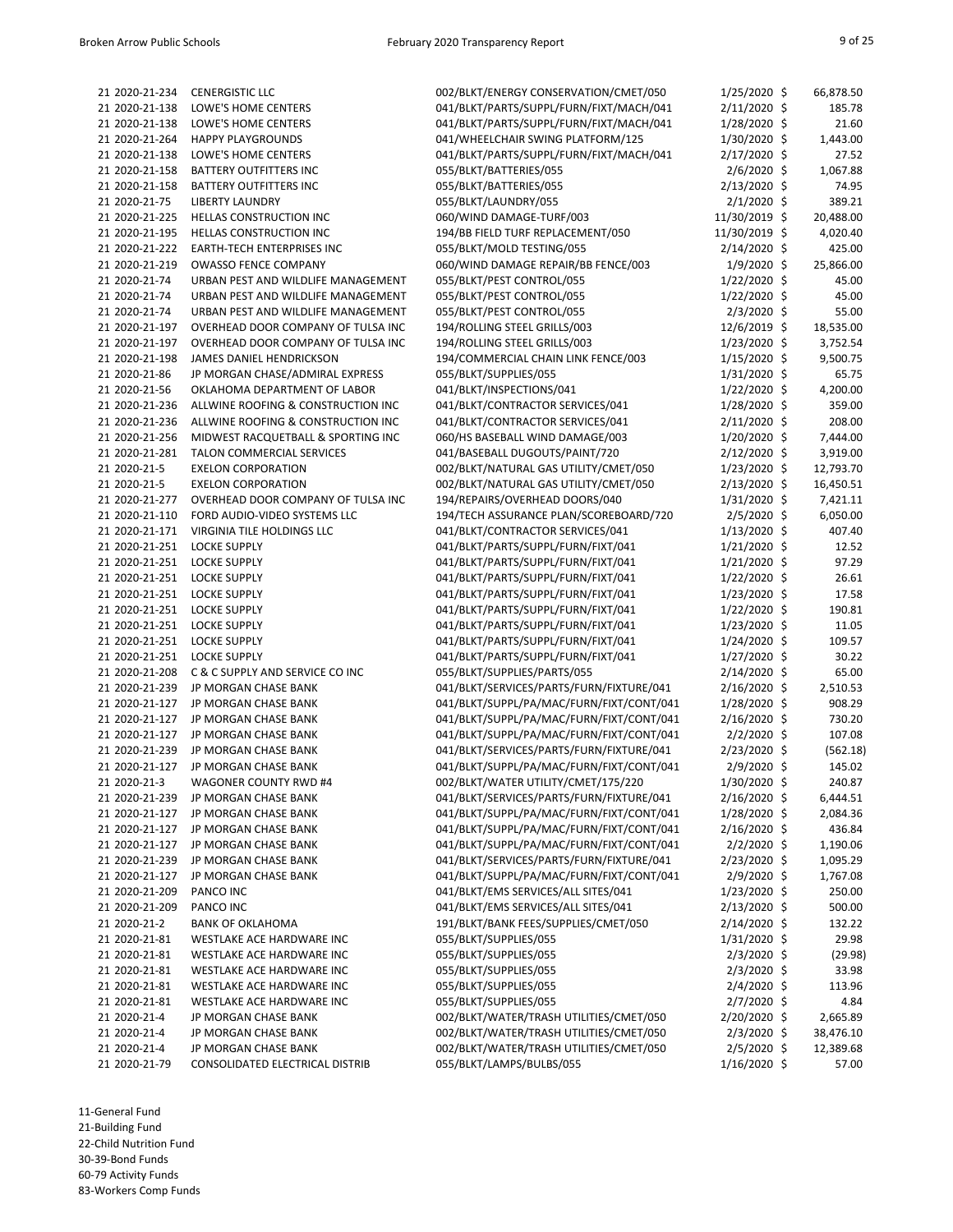| 21 2020-21-79  | CONSOLIDATED ELECTRICAL DISTRIB          | 055/BLKT/LAMPS/BULBS/055                 | $2/13/2020$ \$ | 97.20     |
|----------------|------------------------------------------|------------------------------------------|----------------|-----------|
| 21 2020-21-89  | <b>TACONY CORP/POWR-FLITE</b>            | 055/BLKT/SUPPLIES/055                    | $1/14/2020$ \$ | 384.00    |
| 21 2020-21-138 | LOWE'S HOME CENTERS                      | 041/BLKT/PARTS/SUPPL/FURN/FIXT/MACH/041  | $2/4/2020$ \$  | 74.10     |
| 21 2020-21-182 | W W GRAINGER INC                         | 055/BLKT/SUPPLIES/055                    | $1/9/2020$ \$  | 175.67    |
| 21 2020-21-182 | W W GRAINGER INC                         | 055/BLKT/SUPPLIES/055                    | 1/17/2020 \$   | 391.56    |
| 21 2020-21-182 | W W GRAINGER INC                         | 055/BLKT/SUPPLIES/055                    | 1/28/2020 \$   | 119.90    |
| 21 2020-21-248 | HEATWAVE SUPPLY INC                      | 041/BLKT PARTS/SUPPL/FURN/FIXT/MACH/041  | 1/24/2020 \$   | 51.18     |
| 21 2020-21-248 | HEATWAVE SUPPLY INC                      | 041/BLKT PARTS/SUPPL/FURN/FIXT/MACH/041  | $1/24/2020$ \$ | 605.36    |
| 21 2020-21-6   | ONE GAS INC.                             | 002/BLKT/NATURAL GAS UTILITY/CMET/050    |                | 290.60    |
|                |                                          |                                          | 12/27/2019 \$  |           |
| 21 2020-21-6   | ONE GAS INC.                             | 002/BLKT/NATURAL GAS UTILITY/CMET/050    | 12/31/2019 \$  | 453.72    |
| 21 2020-21-6   | ONE GAS INC.                             | 002/BLKT/NATURAL GAS UTILITY/CMET/050    | 12/30/2019 \$  | 312.66    |
| 21 2020-21-6   | ONE GAS INC.                             | 002/BLKT/NATURAL GAS UTILITY/CMET/050    | 12/31/2019 \$  | 364.87    |
| 21 2020-21-6   | ONE GAS INC.                             | 002/BLKT/NATURAL GAS UTILITY/CMET/050    | 12/31/2019 \$  | 175.05    |
| 21 2020-21-6   | ONE GAS INC.                             | 002/BLKT/NATURAL GAS UTILITY/CMET/050    | 12/20/2019 \$  | 149.15    |
| 21 2020-21-149 | AUTOMATIC PROTECTION SYSTEMS CORP        | 055/BLKT/FIRE EX/REPAIR/INSPECTIONS/055  | 1/20/2020 \$   | 24.25     |
| 21 2020-21-149 | AUTOMATIC PROTECTION SYSTEMS CORP        | 055/BLKT/FIRE EX/REPAIR/INSPECTIONS/055  | $1/20/2020$ \$ | 84.00     |
| 21 2020-21-149 | AUTOMATIC PROTECTION SYSTEMS CORP        | 055/BLKT/FIRE EX/REPAIR/INSPECTIONS/055  | 1/20/2020 \$   | 58.00     |
| 21 2020-21-149 | AUTOMATIC PROTECTION SYSTEMS CORP        | 055/BLKT/FIRE EX/REPAIR/INSPECTIONS/055  | $1/27/2020$ \$ | 93.25     |
| 21 2020-21-149 | AUTOMATIC PROTECTION SYSTEMS CORP        | 055/BLKT/FIRE EX/REPAIR/INSPECTIONS/055  | $1/31/2020$ \$ | 41.25     |
| 21 2020-21-6   | ONE GAS INC.                             | 002/BLKT/NATURAL GAS UTILITY/CMET/050    | 1/23/2020 \$   | 709.21    |
| 21 2020-21-6   | ONE GAS INC.                             | 002/BLKT/NATURAL GAS UTILITY/CMET/050    | $1/27/2020$ \$ | 333.76    |
| 21 2020-21-6   | ONE GAS INC.                             | 002/BLKT/NATURAL GAS UTILITY/CMET/050    | 1/30/2020 \$   | 489.70    |
| 21 2020-21-6   | ONE GAS INC.                             | 002/BLKT/NATURAL GAS UTILITY/CMET/050    | $1/28/2020$ \$ | 319.30    |
| 21 2020-21-6   | ONE GAS INC.                             | 002/BLKT/NATURAL GAS UTILITY/CMET/050    | 1/30/2020 \$   | 453.90    |
| 21 2020-21-6   | ONE GAS INC.                             | 002/BLKT/NATURAL GAS UTILITY/CMET/050    | 1/30/2020 \$   | 233.51    |
| 21 2020-21-6   | ONE GAS INC.                             | 002/BLKT/NATURAL GAS UTILITY/CMET/050    | $1/22/2020$ \$ | 152.96    |
| 21 2020-21-250 | BROKEN ARROW ELECTRIC SUPPLY LLC         | 041BLKT PO FOR PARTS/SUPPL/FURN/FIXT/041 | $1/15/2020$ \$ | 33.50     |
| 21 2020-21-93  | <b>BRIDGEPOINT ELECTRIC INC</b>          | 041/BLKT/CONTRACTOR SERV/MAINT/041       | 1/30/2020 \$   | 335.00    |
| 21 2020-21-93  | <b>BRIDGEPOINT ELECTRIC INC</b>          | 041/BLKT/CONTRACTOR SERV/MAINT/041       | 1/28/2020 \$   | 180.00    |
| 21 2020-21-216 | MURRAY WOMBLE INC                        | 060/WIND DAMAGE REPAIR/BACKSTOP/003      | $1/17/2020$ \$ | 12,125.00 |
| 21 2020-21-170 | MURRAY WOMBLE INC                        | 041/BLKT/CONTRACTOR SERVICES/041         | $1/27/2020$ \$ | 308.00    |
| 21 2020-21-217 | MURRAY WOMBLE INC                        | 060/WIND DAMAGE REPAIR/HS BLEACHERS/003  | $1/30/2020$ \$ | 12,000.00 |
|                | MURRAY WOMBLE INC                        |                                          |                |           |
| 21 2020-21-213 |                                          | 041/BLKT/BASKETBALL GOAL REPAIRS/041     | $2/11/2020$ \$ | 528.00    |
| 21 2020-21-252 | A & D SUPPLY CO. LLC                     | 041/BLKT PO FOR PART/SUPPL/FURN/FIXT/041 | $1/29/2020$ \$ | 78.00     |
| 22 2020-22-37  | REASOR'S HOLDING COMPANY, INC            | 000/BLKT/GROCERIES/022                   | $2/2/2020$ \$  | 37.98     |
| 22 2020-22-136 | <b>INTEGRATED FOOD SERVICE</b>           | 000/BLKT/BEEF PROCESSING/022             | $1/10/2020$ \$ | 8,799.81  |
| 22 2020-22-24  | LOWE'S HOME CENTERS                      | 000/BLKT/PARTS/SUPPLIES/MISC/022         | 1/30/2020 \$   | 87.79     |
| 22 2020-22-5   | <b>ASSOCIATED PARTS &amp; SUPPLY INC</b> | 000/BLKT/REPAIRS/PARTS/SUPPLIES/MISC/022 | $1/21/2020$ \$ | 38.91     |
| 22 2020-22-5   | <b>ASSOCIATED PARTS &amp; SUPPLY INC</b> | 000/BLKT/REPAIRS/PARTS/SUPPLIES/MISC/022 | $1/22/2020$ \$ | 100.87    |
| 22 2020-22-5   | <b>ASSOCIATED PARTS &amp; SUPPLY INC</b> | 000/BLKT/REPAIRS/PARTS/SUPPLIES/MISC/022 | $1/27/2020$ \$ | 13.75     |
| 22 2020-22-235 | ASSOCIATED PARTS & SUPPLY INC            | 000/BLKT/REPAIRS/PARTS/SUPPLIES/022      | 1/30/2020 \$   | 39.89     |
| 22 2020-22-48  | HILAND DAIRY FOODS COMPANY LLC           | 000/BLKT MILK & DAIRY PRODUCTS/022       | $1/27/2020$ \$ | 16,822.16 |
| 22 2020-22-128 | OZARK EMPIRE DISTRIBUTORS INC            | 000/BLKT/BAKERY ITEMS/022                | $2/3/2020$ \$  | 6,487.28  |
| 22 2020-22-110 | <b>FRONTIER PRODUCE INC</b>              | 000/BLKT/PRODUCE/022                     | $2/3/2020$ \$  | 8,181.20  |
| 22 2020-22-103 | <b>COSTLEY ENTERPRISES INC</b>           | 000/BLKT/PIZZA/022                       | $1/27/2020$ \$ | 9,891.95  |
| 22 2020-22-39  | TANKERSLEY FOODSERVICE                   | 000/BLKT/PAPER GOODS/022                 | $2/3/2020$ \$  | 19,125.85 |
| 22 2020-22-277 | COCA-COLA SOUTHWEST BEVERAGES LLC        | 000/BLKT/COKE PRODUCTS/022               | $2/3/2020$ \$  | 8,407.19  |
| 22 2020-22-47  | <b>SYSCO CORPORATION</b>                 | 000/BLKT/FOOD/SUBWAY/022                 | $2/3/2020$ \$  | 4,868.65  |
| 22 2020-22-133 | AUTO-CHLOR SYSTEM LLC                    | 000/BLKT/CHEMICALS/SANITATION/022        | $1/27/2020$ \$ | 6,530.80  |
| 22 2020-22-48  | HILAND DAIRY FOODS COMPANY LLC           | 000/BLKT MILK & DAIRY PRODUCTS/022       | $2/3/2020$ \$  | 19,361.92 |
| 22 2020-22-103 | <b>COSTLEY ENTERPRISES INC</b>           | 000/BLKT/PIZZA/022                       | $2/3/2020$ \$  | 10,746.40 |
| 22 2020-22-27  | LOVE BOTTLING CO LLC                     | 000/BLKT/VENDING SUPPLIES/022            | $1/21/2020$ \$ | 501.58    |
| 22 2020-22-27  | LOVE BOTTLING CO LLC                     | 000/BLKT/VENDING SUPPLIES/022            | $1/28/2020$ \$ | 372.55    |
| 22 2020-22-27  | LOVE BOTTLING CO LLC                     | 000/BLKT/VENDING SUPPLIES/022            | $2/4/2020$ \$  | 372.55    |
| 22 2020-22-291 | <b>GOFRESH PRODUCE</b>                   | 000/BLKT/PRODUCE/022                     | 8/21/2019 \$   | 537.40    |
| 22 2020-22-291 | <b>GOFRESH PRODUCE</b>                   | 000/BLKT/PRODUCE/022                     | 8/28/2019 \$   | 612.20    |
| 22 2020-22-291 | <b>GOFRESH PRODUCE</b>                   | 000/BLKT/PRODUCE/022                     | 8/29/2019 \$   | 134.00    |
| 22 2020-22-291 | <b>GOFRESH PRODUCE</b>                   | 000/BLKT/PRODUCE/022                     | $9/5/2019$ \$  | 346.50    |
| 22 2020-22-291 | <b>GOFRESH PRODUCE</b>                   | 000/BLKT/PRODUCE/022                     | $9/6/2019$ \$  | 227.00    |
| 22 2020-22-291 | <b>GOFRESH PRODUCE</b>                   | 000/BLKT/PRODUCE/022                     | $9/6/2019$ \$  | 59.00     |
|                |                                          |                                          |                |           |
| 22 2020-22-291 | <b>GOFRESH PRODUCE</b>                   | 000/BLKT/PRODUCE/022                     | $9/11/2019$ \$ | 325.25    |
| 22 2020-22-291 | <b>GOFRESH PRODUCE</b>                   | 000/BLKT/PRODUCE/022                     | $9/12/2019$ \$ | 7.75      |
| 22 2020-22-291 | <b>GOFRESH PRODUCE</b>                   | 000/BLKT/PRODUCE/022                     | 9/18/2019 \$   | 252.75    |

| 2/13/2020  | Ş  | 97.20     |
|------------|----|-----------|
| 1/14/2020  | \$ | 384.00    |
| 2/4/2020   | \$ | 74.10     |
|            |    |           |
| 1/9/2020   | \$ | 175.67    |
| 1/17/2020  | \$ | 391.56    |
| 1/28/2020  | \$ | 119.90    |
| 1/24/2020  | \$ | 51.18     |
| 1/24/2020  | \$ | 605.36    |
| 12/27/2019 | \$ | 290.60    |
|            |    |           |
| 12/31/2019 | \$ | 453.72    |
| 12/30/2019 | \$ | 312.66    |
| 12/31/2019 | \$ | 364.87    |
| 12/31/2019 | \$ | 175.05    |
| 12/20/2019 | \$ | 149.15    |
| 1/20/2020  | \$ | 24.25     |
| 1/20/2020  | \$ | 84.00     |
|            |    |           |
| 1/20/2020  | \$ | 58.00     |
| 1/27/2020  | \$ | 93.25     |
| 1/31/2020  | \$ | 41.25     |
| 1/23/2020  | \$ | 709.21    |
| 1/27/2020  | \$ | 333.76    |
| 1/30/2020  | \$ | 489.70    |
|            |    | 319.30    |
| 1/28/2020  | \$ |           |
| 1/30/2020  | \$ | 453.90    |
| 1/30/2020  | \$ | 233.51    |
| 1/22/2020  | \$ | 152.96    |
| 1/15/2020  | \$ | 33.50     |
| 1/30/2020  | \$ | 335.00    |
| 1/28/2020  | \$ | 180.00    |
| 1/17/2020  | \$ | 12,125.00 |
|            |    |           |
| 1/27/2020  | \$ | 308.00    |
| 1/30/2020  | \$ | 12,000.00 |
| 2/11/2020  | \$ | 528.00    |
| 1/29/2020  | \$ | 78.00     |
| 2/2/2020   | \$ | 37.98     |
| 1/10/2020  | \$ | 8,799.81  |
| 1/30/2020  | \$ | 87.79     |
| 1/21/2020  | \$ | 38.91     |
|            |    |           |
| 1/22/2020  | \$ | 100.87    |
| 1/27/2020  | \$ | 13.75     |
| 1/30/2020  | \$ | 39.89     |
| 1/27/2020  | \$ | 16,822.16 |
| 2/3/2020   | \$ | 6,487.28  |
| 2/3/2020   | \$ | 8,181.20  |
| 1/27/2020  | \$ | 9,891.95  |
|            | \$ | 19,125.85 |
| 2/3/2020   |    |           |
| 2/3/2020   | \$ | 8,407.19  |
| 2/3/2020   | \$ | 4,868.65  |
| 1/27/2020  | \$ | 6,530.80  |
| 2/3/2020   | \$ | 19,361.92 |
| 2/3/2020   | \$ | 10,746.40 |
| 1/21/2020  | \$ | 501.58    |
|            |    |           |
| 1/28/2020  | \$ | 372.55    |
| 2/4/2020   | \$ | 372.55    |
| 8/21/2019  | \$ | 537.40    |
| 8/28/2019  | \$ | 612.20    |
| 8/29/2019  | \$ | 134.00    |
| 9/5/2019   | \$ | 346.50    |
| 9/6/2019   | \$ | 227.00    |
| 9/6/2019   | \$ | 59.00     |
|            |    |           |
| 9/11/2019  | \$ | 325.25    |
| 9/12/2019  | \$ | 7.75      |
| 9/18/2019  | \$ | 252.75    |
|            |    |           |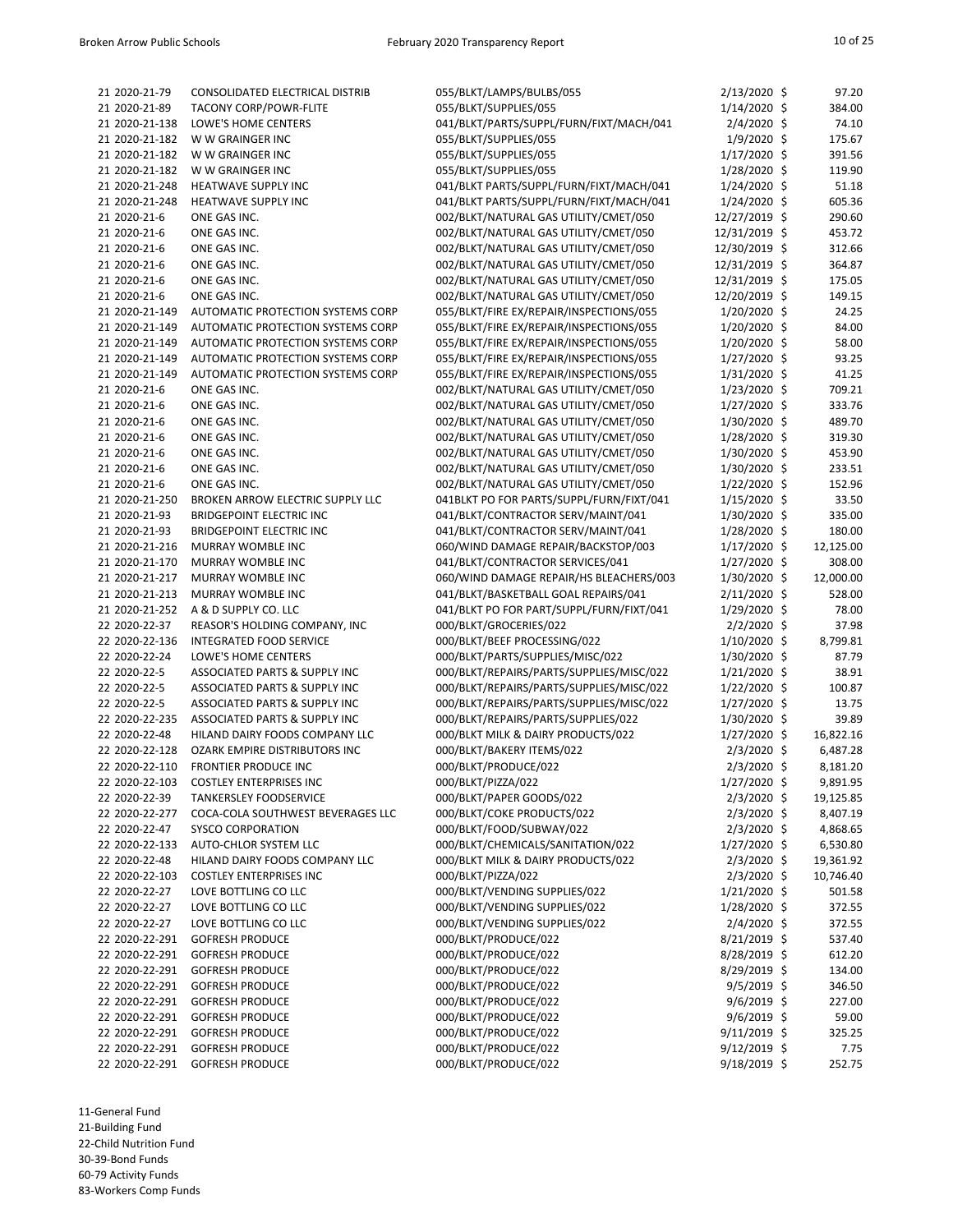| 22 2020-22-291 | <b>GOFRESH PRODUCE</b>            | 000/BLKT/PRODUCE/022                     | $9/25/2019$ \$ | 395.00     |
|----------------|-----------------------------------|------------------------------------------|----------------|------------|
| 22 2020-22-291 | <b>GOFRESH PRODUCE</b>            | 000/BLKT/PRODUCE/022                     | 10/2/2019 \$   | 338.00     |
| 22 2020-22-291 | <b>GOFRESH PRODUCE</b>            | 000/BLKT/PRODUCE/022                     | 10/9/2019 \$   | 593.75     |
| 22 2020-22-62  | SARAH MCKINNIS GARDNER            | 000/BLKT/MILEAGE REIMB/510               | 2/11/2020 \$   | 33.01      |
| 22 2020-22-60  | <b>CHRISTIN JULIA ALBERTSON</b>   | 000/BLKT/MILEAGE REIMB/140               | $2/11/2020$ \$ | 18.63      |
| 22 2020-22-273 | BETH ANDREA YARBROUGH             | 000/BLKT/MILEAGE REIMB/725               | $2/4/2020$ \$  | 41.80      |
| 22 2020-22-113 | <b>JESSIE MARIE HEIDORN</b>       | 000/BLKT/MILEAGE REIMB/720               | $2/4/2020$ \$  | 64.47      |
|                |                                   |                                          |                |            |
| 22 2020-22-267 | <b>KELLI SUE HUNSPERGER</b>       | 000/BLKT/MILEAGE REIMB/505               | $2/4/2020$ \$  | 39.90      |
| 22 2020-22-270 | <b>ROBIN G BROWN</b>              | 000/BLKT/MILEAGE REIMB/525               | $2/4/2020$ \$  | 39.18      |
| 22 2020-22-269 | JULIE ANN BARNES                  | 000/BLKT/MILEAGE REIMB/520               | $2/4/2020$ \$  | 64.40      |
| 22 2020-22-250 | LINDA KAY HENDERSON               | 000/BLKT/MILEAGE REIMB/022               | $2/4/2020$ \$  | 15.35      |
| 22 2020-22-274 | <b>NANCY RINEHART</b>             | 000/BLKT/MILEAGE REIMB/700               | 2/11/2020 \$   | 37.61      |
| 22 2020-22-275 | ANGELA LYNN BURROWS               | 000/BLKT/MILEAGE REIMB/720               | $2/4/2020$ \$  | 46.00      |
| 22 2020-22-238 | <b>SHELLY R HOLMES</b>            | 000/BLKT/MILEAGE REIMB/022               | $2/4/2020$ \$  | 64.34      |
| 22 2020-22-74  | <b>STACIE LYN BURRIS</b>          | 000/BLKT/MILEAGE REIMB/165               | $2/11/2020$ \$ | 38.07      |
|                |                                   |                                          |                |            |
| 22 2020-22-256 | DELTA LOUISE CHAVEZ               | 000/BLKT/MILEAGE REIMB/103               | 2/11/2020 \$   | 52.15      |
| 22 2020-22-263 | AUDREY R CREEKPAUM                | 000/BLKT/MILEAGE REIMB/107               | $2/4/2020$ \$  | 57.33      |
| 22 2020-22-265 | LISA MICHELLE HOLLAND             | 000/BLKT/MILEAGE REIMB/175               | 2/4/2020 \$    | 46.75      |
| 22 2020-22-264 | KRISTIE RENEE ARMSTRONG           | 000/BLKT/MILEAGE REIMB/220               | $2/4/2020$ \$  | 37.95      |
| 22 2020-22-67  | DAYLE J KING                      | 000/BLKT/MILEAGE REIMB/180               | 2/18/2020 \$   | 30.76      |
| 22 2020-22-210 | JONI MICHELE WINFREY              | 000/BLKT/MILEAGE REIMB/200               | 2/18/2020 \$   | 12.42      |
| 22 2020-22-268 | <b>GISELA J TUCKER</b>            | 000/BLKT/MILEAGE REIMB/530               | $2/4/2020$ \$  | 70.61      |
| 22 2020-22-257 | BARBARA ANN JACOBSON              | 000/BLKT/MILEAGE REIMB/135               | $2/4/2020$ \$  | 68.31      |
| 22 2020-22-271 | LESLIE ANN PETERSON               | 000/BLKT/MILEAGE REIMB/170               | $2/4/2020$ \$  | 31.68      |
|                |                                   |                                          |                |            |
| 22 2020-22-254 | <b>MARCY ANN WAYMIRE</b>          | 000/BLKT/MILEAGE REIMB/125               | $2/4/2020$ \$  | 39.78      |
| 22 2020-22-255 | LAURA LORRAINE CLAYTON            | 000/BLKT/MILEAGE REIMB/205               | $2/4/2020$ \$  | 53.65      |
| 22 2020-22-14  | <b>LESLIE E PTOMEY</b>            | 000/BLKT/MILEAGE REIMB/022               | $1/31/2020$ \$ | 29.04      |
| 22 2020-22-251 | NELLA KAY OSBORNE                 | 000/BLKT/MILEAGE REIMB/022               | $2/4/2020$ \$  | 65.61      |
| 22 2020-22-38  | <b>TANKERSLEY FOODSERVICE</b>     | 000/BLKT/FOOD/022                        | $2/3/2020$ \$  | 155,556.04 |
| 22 2020-22-44  | BA PUBLIC SCHOOLS-GENERAL FUND    | 000/INDIRECT EXPENSE/022                 | $2/11/2020$ \$ | 78.15      |
| 22 2020-22-20  | HAGAR RESTAURANT EQUIP SERV INC   | 000/BLKT/REPAIRS/PARTS/SUPPLIES/MISC/022 | $1/21/2020$ \$ | 124.47     |
| 22 2020-22-20  | HAGAR RESTAURANT EQUIP SERV INC   | 000/BLKT/REPAIRS/PARTS/SUPPLIES/MISC/022 | $1/15/2020$ \$ | 270.93     |
|                |                                   |                                          |                |            |
| 22 2020-22-20  | HAGAR RESTAURANT EQUIP SERV INC   | 000/BLKT/REPAIRS/PARTS/SUPPLIES/MISC/022 | $1/28/2020$ \$ | 447.00     |
| 22 2020-22-3   | JP MORGAN CHASE/ADMIRAL EXPRESS   | 000/BLKT/OFFICE SUPPLIES/022             | $1/23/2020$ \$ | 172.14     |
| 22 2020-22-3   | JP MORGAN CHASE/ADMIRAL EXPRESS   | 000/BLKT/OFFICE SUPPLIES/022             | 1/30/2020 \$   | 154.17     |
| 22 2020-22-3   | JP MORGAN CHASE/ADMIRAL EXPRESS   | 000/BLKT/OFFICE SUPPLIES/022             | 2/10/2020 \$   | 209.98     |
| 22 2020-22-3   | JP MORGAN CHASE/ADMIRAL EXPRESS   | 000/BLKT/OFFICE SUPPLIES/022             | $2/13/2020$ \$ | 80.70      |
| 22 2020-22-103 | <b>COSTLEY ENTERPRISES INC</b>    | 000/BLKT/PIZZA/022                       | 2/17/2020 \$   | 11,271.60  |
| 22 2020-22-48  | HILAND DAIRY FOODS COMPANY LLC    | 000/BLKT MILK & DAIRY PRODUCTS/022       | 2/17/2020 \$   | 19,702.16  |
| 22 2020-22-38  | <b>TANKERSLEY FOODSERVICE</b>     | 000/BLKT/FOOD/022                        | 2/17/2020 \$   | 80,527.11  |
| 22 2020-22-39  | <b>TANKERSLEY FOODSERVICE</b>     | 000/BLKT/PAPER GOODS/022                 | 2/17/2020 \$   |            |
|                |                                   |                                          |                | 17,589.50  |
| 22 2020-22-277 | COCA-COLA SOUTHWEST BEVERAGES LLC | 000/BLKT/COKE PRODUCTS/022               | $2/17/2020$ \$ | 10,928.04  |
| 22 2020-22-103 | <b>COSTLEY ENTERPRISES INC</b>    | 000/BLKT/PIZZA/022                       | 2/10/2020 \$   | 4,312.70   |
| 22 2020-22-48  | HILAND DAIRY FOODS COMPANY LLC    | 000/BLKT MILK & DAIRY PRODUCTS/022       | 2/10/2020 \$   | 11,195.19  |
| 22 2020-22-128 | OZARK EMPIRE DISTRIBUTORS INC     | 000/BLKT/BAKERY ITEMS/022                | 2/17/2020 \$   | 6,176.29   |
| 22 2020-22-110 | <b>FRONTIER PRODUCE INC</b>       | 000/BLKT/PRODUCE/022                     | 2/17/2020 \$   | 2,865.87   |
| 22 2020-22-47  | <b>SYSCO CORPORATION</b>          | 000/BLKT/FOOD/SUBWAY/022                 | 2/17/2020 \$   | 4,651.50   |
| 22 2020-22-20  | HAGAR RESTAURANT EQUIP SERV INC   | 000/BLKT/REPAIRS/PARTS/SUPPLIES/MISC/022 | $1/14/2020$ \$ | 147.75     |
| 22 2020-22-20  | HAGAR RESTAURANT EQUIP SERV INC   | 000/BLKT/REPAIRS/PARTS/SUPPLIES/MISC/022 | 1/30/2020 \$   | 30.76      |
|                |                                   |                                          |                |            |
| 22 2020-22-20  | HAGAR RESTAURANT EQUIP SERV INC   | 000/BLKT/REPAIRS/PARTS/SUPPLIES/MISC/022 | $1/31/2020$ \$ | 62.10      |
| 22 2020-22-20  | HAGAR RESTAURANT EQUIP SERV INC   | 000/BLKT/REPAIRS/PARTS/SUPPLIES/MISC/022 | $1/31/2020$ \$ | 60.84      |
| 22 2020-22-20  | HAGAR RESTAURANT EQUIP SERV INC   | 000/BLKT/REPAIRS/PARTS/SUPPLIES/MISC/022 | $2/3/2020$ \$  | 98.18      |
| 22 2020-22-20  | HAGAR RESTAURANT EQUIP SERV INC   | 000/BLKT/REPAIRS/PARTS/SUPPLIES/MISC/022 | 2/10/2020 \$   | 57.98      |
| 22 2020-22-135 | TYSON PREPARED FOODS INC          | 000/BLKT/FOOD PROCESSING/022             | $2/7/2020$ \$  | 11,564.65  |
| 22 2020-22-137 | CHINESE FOOD SOLUTIONS, INC       | 000/BLKT/BEEF/CHICKEN PROCESSING/022     | 2/12/2020 \$   | 22,054.20  |
| 22 2020-22-16  | <b>CULLIGAN OF TULSA</b>          | 000/BLKT/BRINE SALT/022                  | $1/16/2020$ \$ | 271.95     |
| 22 2020-22-141 | RICH HOLDINGS INC.                | 000/BLKT/CHEESE PROCESSING/022           | $1/28/2020$ \$ | 9,742.44   |
| 22 2020-22-211 | <b>DNR SERVICE LLC</b>            | 000/BLKT/PARTS/REPAIRS/SERVICE/022       | $1/21/2020$ \$ | 120.65     |
| 22 2020-22-211 | <b>DNR SERVICE LLC</b>            | 000/BLKT/PARTS/REPAIRS/SERVICE/022       | $1/9/2020$ \$  | 104.04     |
|                |                                   |                                          |                |            |
| 22 2020-22-211 | <b>DNR SERVICE LLC</b>            | 000/BLKT/PARTS/REPAIRS/SERVICE/022       | $1/17/2020$ \$ | 140.00     |
| 22 2020-22-211 | <b>DNR SERVICE LLC</b>            | 000/BLKT/PARTS/REPAIRS/SERVICE/022       | $1/15/2020$ \$ | 126.31     |
| 22 2020-22-211 | <b>DNR SERVICE LLC</b>            | 000/BLKT/PARTS/REPAIRS/SERVICE/022       | $1/22/2020$ \$ | 120.65     |
| 22 2020-22-211 | <b>DNR SERVICE LLC</b>            | 000/BLKT/PARTS/REPAIRS/SERVICE/022       | $1/30/2020$ \$ | 135.42     |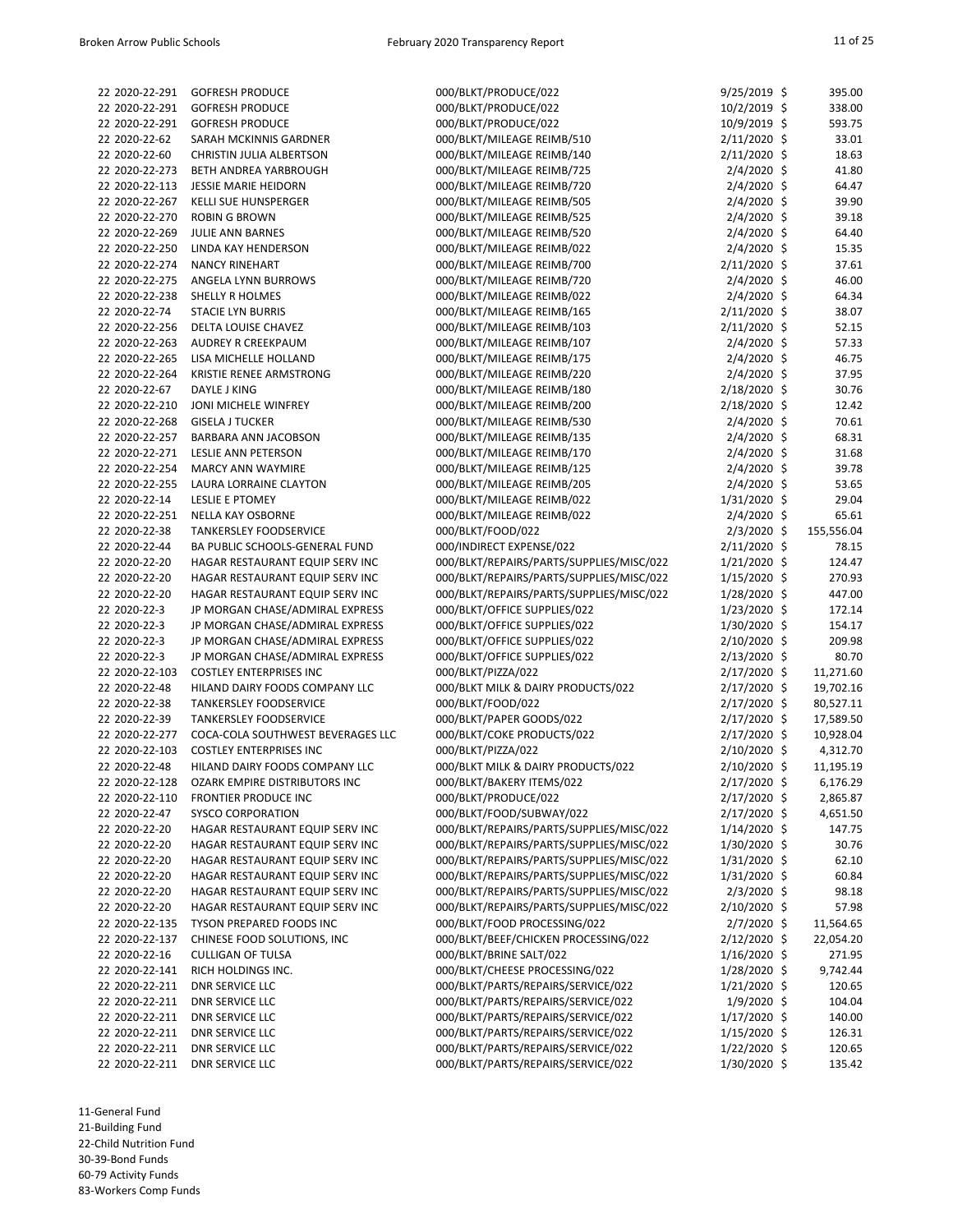| 22 2020-22-292                   | <b>REGINA BURKE / REFUND</b>            | 000/REFUND/505                           | $1/14/2020$ \$                 | 23.35   |
|----------------------------------|-----------------------------------------|------------------------------------------|--------------------------------|---------|
| 22 2020-22-26                    | <b>LOCKE SUPPLY</b>                     | 000/BLKT/REPAIRS/PARTS/SUPPLIES/MISC/022 | $1/22/2020$ \$                 | 9.28    |
| 22 2020-22-26                    | <b>LOCKE SUPPLY</b>                     | 000/BLKT/REPAIRS/PARTS/SUPPLIES/MISC/022 | 1/28/2020 \$                   | 6.02    |
| 22 2020-22-26                    | <b>LOCKE SUPPLY</b>                     | 000/BLKT/REPAIRS/PARTS/SUPPLIES/MISC/022 | 1/29/2020 \$                   | 29.23   |
| 22 2020-22-26                    | <b>LOCKE SUPPLY</b>                     | 000/BLKT/REPAIRS/PARTS/SUPPLIES/MISC/022 | 2/14/2020 \$                   | 5.59    |
| 22 2020-22-29                    | MEDNOW URGENT CARE CENTER LLC           | 000/BLKT/EMPLOYEE PHYSICALS/022          | $1/7/2020$ \$                  | 300.00  |
| 22 2020-22-297                   | <b>GLORIA CHERRY / REFUND</b>           | 000/REFUND/150                           | $1/10/2020$ \$                 | 17.80   |
| 22 2020-22-293                   | JOSEFINA REATEGUI / REFUND              | 000/REFUND/510                           | 12/20/2019 \$                  | 38.60   |
| 22 2020-22-296                   | JENNIFER WEARSTLER / REFUND             | 000/REFUND/510                           | $1/17/2020$ \$                 | 108.25  |
| 22 2020-22-295                   | WILLIAM BUFFINGTON / REFUND             | 000/REFUND/720/505                       | $1/10/2020$ \$                 | 17.90   |
| 22 2020-22-295                   | WILLIAM BUFFINGTON / REFUND             | 000/REFUND/720/505                       | $1/10/2020$ \$                 | 15.55   |
| 22 2020-22-301                   | DARREN THOMAS / REFUND                  | 000/REFUND/170                           | 1/29/2020 \$                   | 45.20   |
| 22 2020-22-297                   | <b>GLORIA CHERRY / REFUND</b>           | 000/REFUND/150                           | $1/10/2020$ \$                 | 13.60   |
| 22 2020-22-297                   | <b>GLORIA CHERRY / REFUND</b>           | 000/REFUND/150                           | $1/10/2020$ \$                 | 15.00   |
| 22 2020-22-298                   | DEANNA DE SOUSA / REFUND                | 000/REFUND/100                           | $1/17/2020$ \$                 | 31.35   |
| 22 2020-22-294                   | <b>MARQUITTA CARNES / REFUND</b>        | 000/REFUND/150                           | $1/9/2020$ \$                  | 10.00   |
| 22 2020-22-300                   | AARON ROBINSON / REFUND                 | 000/REFUND/140                           | 1/16/2020 \$                   | 9.45    |
| 22 2020-22-163                   | <b>FESCO INC</b>                        | 000/BLKT/PARTS/022                       | $1/22/2020$ \$                 | 89.05   |
| 22 2020-22-37                    | REASOR'S HOLDING COMPANY, INC           | 000/BLKT/GROCERIES/022                   | 2/10/2020 \$                   | 33.85   |
| 22 2020-22-116                   | <b>DUTY STATION UNIFORMS &amp; GEAR</b> | 000/BLKT/UNIFORM SHIRTS/JACKETS/022      | $2/12/2020$ \$                 | 48.71   |
| 22 2020-22-305                   | TTW FOOD EQUIPMENT GROUP LLC            | 000/BLKT/SERVICE/PARTS/REPAIRS/MISC/022  | 1/30/2020 \$                   | 116.68  |
| 22 2020-22-9                     | <b>BEN E KEITH FOODS</b>                | 147/BLKT/FOOD/CATERING/022               | 1/13/2020 \$                   | 541.11  |
| 22 2020-22-8                     | <b>BEN E KEITH FOODS</b>                | 147/BLKT/PAPER GOODS/CATERING/022        | $1/13/2020$ \$                 | 48.60   |
| 22 2020-22-9                     | <b>BEN E KEITH FOODS</b>                | 147/BLKT/FOOD/CATERING/022               | $1/21/2020$ \$                 | 392.72  |
| 22 2020-22-9                     | <b>BEN E KEITH FOODS</b>                | 147/BLKT/FOOD/CATERING/022               | 1/29/2020 \$                   | 417.80  |
| 22 2020-22-8                     | <b>BEN E KEITH FOODS</b>                | 147/BLKT/PAPER GOODS/CATERING/022        | $1/29/2020$ \$                 | 5.60    |
| 22 2020-22-9                     | <b>BEN E KEITH FOODS</b>                | 147/BLKT/FOOD/CATERING/022               | $2/13/2020$ \$                 | 323.83  |
| 22 2020-22-8                     | <b>BEN E KEITH FOODS</b>                | 147/BLKT/PAPER GOODS/CATERING/022        | 2/13/2020 \$                   | 62.25   |
| 22 2020-22-37                    | REASOR'S HOLDING COMPANY, INC           | 000/BLKT/GROCERIES/022                   | 1/30/2020 \$                   | 15.15   |
| 22 2020-22-37                    | REASOR'S HOLDING COMPANY, INC           | 000/BLKT/GROCERIES/022                   | 2/13/2020 \$                   | 25.68   |
| 22 2020-22-41                    | UNITED REFRIGERATION INC                | 000/BLKT/PARTS/SUPPLIES/REPAIRS/MISC/022 | $1/14/2020$ \$                 | 34.09   |
| 22 2020-22-41                    | UNITED REFRIGERATION INC                | 000/BLKT/PARTS/SUPPLIES/REPAIRS/MISC/022 | 1/16/2020 \$                   | 35.83   |
| 22 2020-22-41                    | UNITED REFRIGERATION INC                | 000/BLKT/PARTS/SUPPLIES/REPAIRS/MISC/022 | $1/21/2020$ \$                 | 185.45  |
| 22 2020-22-41                    | UNITED REFRIGERATION INC                | 000/BLKT/PARTS/SUPPLIES/REPAIRS/MISC/022 | $1/24/2020$ \$                 | 121.46  |
| 22 2020-22-41                    | UNITED REFRIGERATION INC                | 000/BLKT/PARTS/SUPPLIES/REPAIRS/MISC/022 | $2/4/2020$ \$                  | 27.38   |
| 22 2020-22-41                    | UNITED REFRIGERATION INC                | 000/BLKT/PARTS/SUPPLIES/REPAIRS/MISC/022 | 2/6/2020 \$                    | (45.00) |
| 22 2020-22-41                    | UNITED REFRIGERATION INC                | 000/BLKT/PARTS/SUPPLIES/REPAIRS/MISC/022 | $2/6/2020$ \$                  | 45.00   |
| 22 2020-22-41                    | UNITED REFRIGERATION INC                | 000/BLKT/PARTS/SUPPLIES/REPAIRS/MISC/022 | $2/6/2020$ \$                  | 327.64  |
| 22 2020-22-41                    | UNITED REFRIGERATION INC                | 000/BLKT/PARTS/SUPPLIES/REPAIRS/MISC/022 | 2/11/2020 \$                   | 67.50   |
| 22 2020-22-41                    | UNITED REFRIGERATION INC                | 000/BLKT/PARTS/SUPPLIES/REPAIRS/MISC/022 | 2/11/2020 \$                   | 96.80   |
| 22 2020-22-41                    | UNITED REFRIGERATION INC                | 000/BLKT/PARTS/SUPPLIES/REPAIRS/MISC/022 | 2/12/2020 \$                   | 118.00  |
| 22 2020-22-37                    | REASOR'S HOLDING COMPANY, INC           | 000/BLKT/GROCERIES/022                   | $1/14/2020$ \$                 | 14.52   |
| 22 2020-22-299                   | <b>BANK OF OKLAHOMA</b>                 | 000/BLKT/BANK FEES/022                   | 2/14/2020 \$                   | 598.96  |
| 22 2020-22-252                   | WESTLAKE ACE HARDWARE INC               | 000/BLKT/REPAIRS/PARTS/SUPPLIES/022      | $1/3/2020$ \$                  | 12.99   |
| 22 2020-22-252                   | WESTLAKE ACE HARDWARE INC               | 000/BLKT/REPAIRS/PARTS/SUPPLIES/022      | $1/3/2020$ \$                  | 16.50   |
| 22 2020-22-252                   | WESTLAKE ACE HARDWARE INC               | 000/BLKT/REPAIRS/PARTS/SUPPLIES/022      | $1/10/2020$ \$                 | 35.16   |
| 22 2020-22-252                   | WESTLAKE ACE HARDWARE INC               | 000/BLKT/REPAIRS/PARTS/SUPPLIES/022      | $1/13/2020$ \$                 | 51.93   |
| 22 2020-22-252                   | WESTLAKE ACE HARDWARE INC               | 000/BLKT/REPAIRS/PARTS/SUPPLIES/022      | $1/13/2020$ \$                 | 33.99   |
| 22 2020-22-17                    | <b>CUMMINS SOUTHERN PLAINS LLC</b>      | 000/BLKT/MAINTENANCE/022                 | $2/5/2020$ \$                  | 328.00  |
| 22 2020-22-43                    | W W GRAINGER INC                        | 000/BLKT/PARTS/022                       | 2/13/2020 \$                   | 62.00   |
| 22 2020-22-43                    | W W GRAINGER INC                        | 000/BLKT/PARTS/022                       | 2/14/2020 \$                   | 12.43   |
| 22 2020-22-43                    | W W GRAINGER INC                        | 000/BLKT/PARTS/022                       | 2/14/2020 \$                   | 32.94   |
| 22 2020-22-37                    | REASOR'S HOLDING COMPANY, INC           | 000/BLKT/GROCERIES/022                   | $1/21/2020$ \$                 | 17.08   |
|                                  | <b>C &amp; C TILE &amp; CARPET CO</b>   |                                          |                                |         |
| 22 2020-22-286<br>22 2020-22-129 | URBAN PEST AND WILDLIFE MANAGEMENT      | 000/TILE/107                             | $1/13/2020$ \$<br>2/11/2020 \$ | 200.00  |
| 22 2020-22-49                    | JOHNSTONE SUPPLY OF TULSA               | 000/BLKT/PEST CONTROL/022                |                                | 700.00  |
|                                  |                                         | 000/BLKT/PARTS/REPAIRS/SUPPLIES/MISC/022 | $1/16/2020$ \$                 | 12.59   |
| 22 2020-22-49                    | JOHNSTONE SUPPLY OF TULSA               | 000/BLKT/PARTS/REPAIRS/SUPPLIES/MISC/022 | $1/16/2020$ \$                 | 66.03   |
| 22 2020-22-49                    | JOHNSTONE SUPPLY OF TULSA               | 000/BLKT/PARTS/REPAIRS/SUPPLIES/MISC/022 | $1/17/2020$ \$                 | 32.94   |
| 22 2020-22-49                    | JOHNSTONE SUPPLY OF TULSA               | 000/BLKT/PARTS/REPAIRS/SUPPLIES/MISC/022 | $1/21/2020$ \$                 | 17.10   |
| 22 2020-22-49                    | JOHNSTONE SUPPLY OF TULSA               | 000/BLKT/PARTS/REPAIRS/SUPPLIES/MISC/022 | $1/22/2020$ \$                 | 48.93   |
| 22 2020-22-49                    | JOHNSTONE SUPPLY OF TULSA               | 000/BLKT/PARTS/REPAIRS/SUPPLIES/MISC/022 | 1/24/2020 \$                   | 103.04  |
| 22 2020-22-49                    | JOHNSTONE SUPPLY OF TULSA               | 000/BLKT/PARTS/REPAIRS/SUPPLIES/MISC/022 | 1/28/2020 \$                   | 5.60    |
| 22 2020-22-49                    | JOHNSTONE SUPPLY OF TULSA               | 000/BLKT/PARTS/REPAIRS/SUPPLIES/MISC/022 | 1/29/2020 \$                   | 6.18    |

11-General Fund

21-Building Fund

22-Child Nutrition Fund

30-39-Bond Funds

60-79 Activity Funds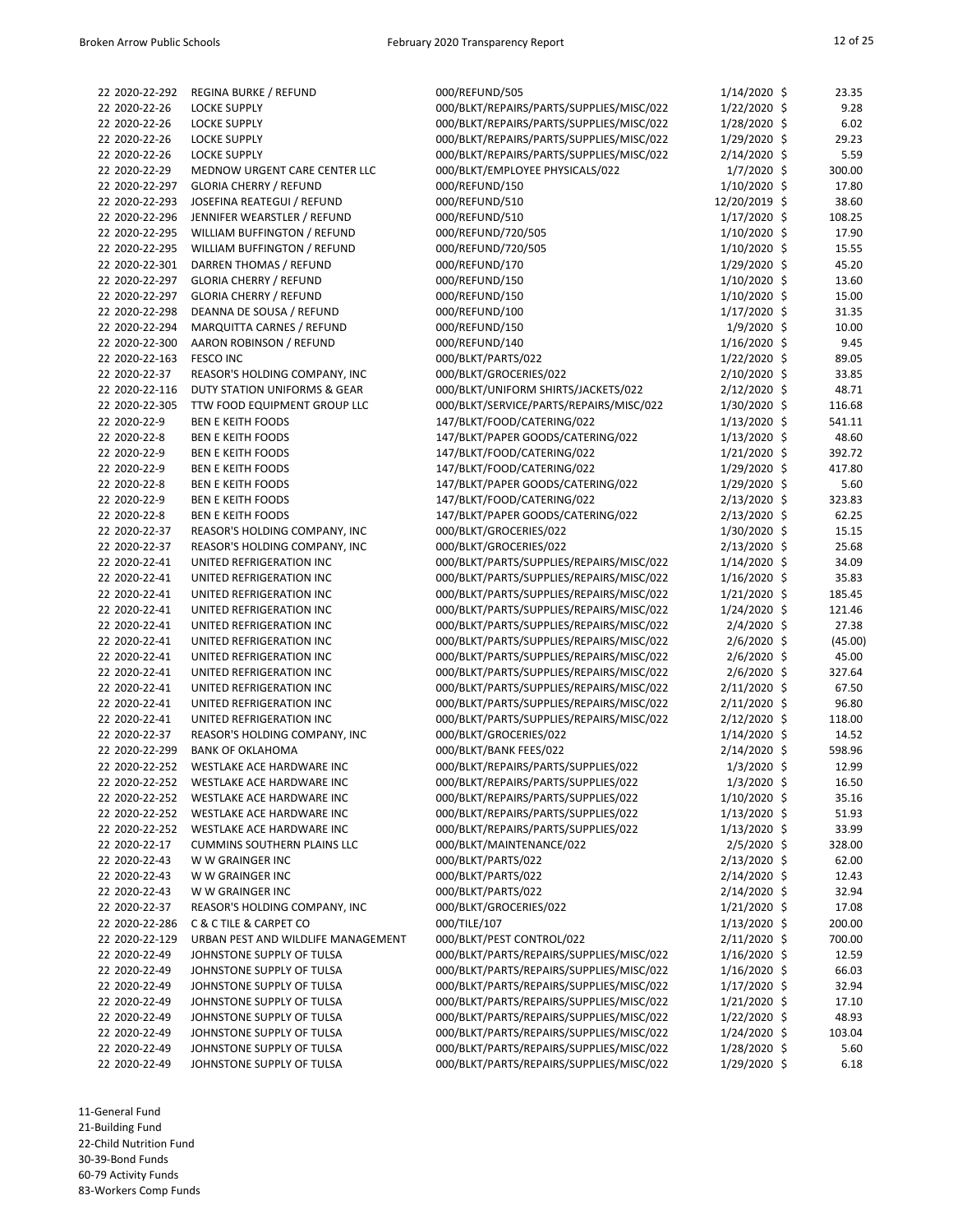| 22 2020-22-49  | JOHNSTONE SUPPLY OF TULSA             | 000/BLKT/PARTS/REPAIRS/SUPPLIES/MISC/022 | $2/4/2020$ \$   | 51.78     |
|----------------|---------------------------------------|------------------------------------------|-----------------|-----------|
| 22 2020-22-49  | JOHNSTONE SUPPLY OF TULSA             | 000/BLKT/PARTS/REPAIRS/SUPPLIES/MISC/022 | $2/6/2020$ \$   | 49.88     |
| 22 2020-22-253 | JOHNSTONE SUPPLY OF TULSA             | 000/BLKT/PARTS/SUPPLIES/REPAIRS/022      | 2/10/2020 \$    | 20.90     |
| 22 2020-22-253 | JOHNSTONE SUPPLY OF TULSA             | 000/BLKT/PARTS/SUPPLIES/REPAIRS/022      | 2/11/2020 \$    | (82.99)   |
| 22 2020-22-253 | JOHNSTONE SUPPLY OF TULSA             | 000/BLKT/PARTS/SUPPLIES/REPAIRS/022      | 2/18/2020 \$    | 470.26    |
| 34 2020-34-7   | WALLACE ENGINEERING STRUCT CONSULT    | 037/ENGR SERV/PAC PRKING LOT/051         | $1/22/2020$ \$  | 2,145.00  |
| 34 2020-34-8   | BEEN VISUAL COMMUNICATIONS LLC        | 160/MEDIA BACK DROP/003                  | $1/22/2020$ \$  | 2,891.00  |
| 35 2020-35-4   | CLEAN SOURCE SERVICE CO INC           | 160/HS WRESTLING W&D/003                 | $2/3/2020$ \$   | 13,168.00 |
| 39 2020-39-179 | <b>GARRETT OPERATING COMPANY LLC</b>  | 133/MEDIA/BOOKS/510                      | $1/27/2020$ \$  | 1,261.28  |
| 39 2020-39-192 | PLATINUM VENTURES INC                 | 132/REFRIGERATOR/505                     | $1/31/2020$ \$  | 3,000.00  |
|                |                                       |                                          |                 |           |
| 39 2020-39-105 | PERMA BOUND                           | 112/MEDIA/BOOKS/150                      | $1/23/2020$ \$  | 11.54     |
| 39 2020-39-123 | PERMA BOUND                           | 109/MEDIA/BOOKS/140                      | 11/18/2019 \$   | 2,312.67  |
| 39 2020-39-123 | PERMA BOUND                           | 109/MEDIA/BOOKS/140                      | $1/15/2020$ \$  | 1,634.22  |
| 39 2020-39-176 | PERMA BOUND                           | 110/MEDIA BOOKS/220                      | 12/26/2019 \$   | 577.85    |
| 39 2020-39-176 | PERMA BOUND                           | 110/MEDIA BOOKS/220                      | $1/20/2020$ \$  | 164.94    |
| 39 2020-39-176 | PERMA BOUND                           | 110/MEDIA BOOKS/220                      | $2/5/2020$ \$   | 8.46      |
| 39 2020-39-111 | FOLLETT SCHOOL SOLUTIONS INC          | 137/MEDIA/BOOKS/525                      | 10/11/2019 \$   | 797.49    |
| 39 2020-39-111 | FOLLETT SCHOOL SOLUTIONS INC          | 137/MEDIA/BOOKS/525                      | $11/11/2019$ \$ | 329.17    |
| 39 2020-39-111 | FOLLETT SCHOOL SOLUTIONS INC          | 137/MEDIA/BOOKS/525                      | 11/20/2019 \$   | 86.91     |
| 39 2020-39-181 | FOLLETT SCHOOL SOLUTIONS INC          | 142/MEDIA/BOOKS/700                      | $1/8/2020$ \$   | 307.64    |
| 39 2020-39-181 | FOLLETT SCHOOL SOLUTIONS INC          | 142/MEDIA/BOOKS/700                      | $1/15/2020$ \$  | 646.99    |
| 39 2020-39-193 | UNITED REFRIGERATION INC              | 041/ICE MACHINE/FIELD HOUSE /720         | $2/3/2020$ \$   | 3,093.39  |
| 39 2020-39-154 | W W GRAINGER INC                      | 110/FURNITURE/220                        | 11/21/2019 \$   | 1,406.71  |
| 39 2020-39-154 | W W GRAINGER INC                      | 110/FURNITURE/220                        | $2/4/2020$ \$   | (19.27)   |
| 39 2020-39-68  | ALL AMERICAN SPORTS CORP              | 160/SPEEDFLEX HELMETS/003                | $8/1/2019$ \$   | 5,862.45  |
| 39 2020-39-195 | <b>APPLE INC</b>                      | 163/IMAC DESKTOP COMPUTER/030            | $2/5/2020$ \$   | 1,699.00  |
| 39 2020-39-195 | <b>APPLE INC</b>                      | 163/IMAC DESKTOP COMPUTER/030            | $2/6/2020$ \$   | 19.00     |
| 39 2020-39-195 | <b>APPLE INC</b>                      | 163/IMAC DESKTOP COMPUTER/030            | $2/7/2020$ \$   | 119.00    |
| 39 2020-39-56  | <b>C &amp; C TILE &amp; CARPET CO</b> | 041/CARPET/TILE/PLOPS/055                | $2/11/2020$ \$  | 23,846.00 |
| 39 2020-39-190 | FULL COMPASS SYSTEMS                  | 163/AMPLIFIERS/030                       | $2/3/2020$ \$   | 354.94    |
| 39 2020-39-96  | A & M CONSTRUCTIVE SOLUTIONS INC      | 041/BASEBALL/SOFTBALL ENTRY/720          | 11/20/2019 \$   | 46,373.30 |
| 39 2020-39-191 | CDW LLC                               | 163/PROJECTORS/050                       | 1/29/2020 \$    | 7,503.20  |
| 39 2020-39-191 | CDW LLC                               | 163/PROJECTORS/050                       |                 | 748.80    |
|                |                                       |                                          | $2/3/2020$ \$   |           |
| 60 2020-60-30  | CHICK-FIL-A BROKEN ARROW              | 987/BLKT/INSTRUCTION/MEETINGS            | $1/9/2020$ \$   | 58.82     |
| 60 2020-60-46  | CHICK-FIL-A BROKEN ARROW              | 987/BLKT/SUPPLIES/PERRY/015              | $2/3/2020$ \$   | 92.32     |
| 60 2020-60-115 | CHICK-FIL-A BROKEN ARROW              | 987/BLKT/INSTRUCTION MEETINGS/015        | $2/6/2020$ \$   | 68.24     |
| 60 2020-60-36  | MAZZIO'S LLC                          | 987/BLKT/STUDENT ADVISORY/SUPT/015       | $1/17/2020$ \$  | 133.45    |
| 60 2020-60-32  | REASOR'S HOLDING COMPANY, INC         | 987/BLKT/INSTRUCTION/MEETING/015         | $1/7/2020$ \$   | 28.02     |
| 60 2020-60-123 | SHEILA HULSMAN                        | 987/REFRESHMENTS/SUPERINTENDENT/015      | 2/17/2020 \$    | 117.50    |
| 60 2020-60-125 | COCA-COLA SOUTHWEST BEVERAGES LLC     | 987/BEVERAGES/JACKSON/015                | $2/10/2020$ \$  | 149.40    |
| 60 2020-60-126 | COCA-COLA SOUTHWEST BEVERAGES LLC     | 987/BEVERAGES/NEWMAN/015                 | $2/10/2020$ \$  | 44.82     |
| 60 2020-60-114 | OKLAHOMA JOE'S BBQ OF BA INC          | 987/CATERING FOR LRP/BERGWALL/050        | 12/20/2019 \$   | 797.50    |
| 60 2020-60-119 | CHILD NUTRITION PROGRAMS DEPT         | 987/STUDENT&LEGISLATIVE FORUM/015        | $1/28/2020$ \$  | 212.30    |
| 60 2020-60-24  | <b>TIGER THREADS</b>                  | 987/BLKT/SUPPLIES/SUPT/015               | $1/6/2020$ \$   | 250.00    |
| 60 2020-60-106 | BA PUBLIC SCHOOLS-GENERAL FUND        | 901/BLKT/REIMBURSEMENT/015               | $1/31/2020$ \$  | 937.59    |
| 60 2020-60-106 | BA PUBLIC SCHOOLS-GENERAL FUND        | 901/BLKT/REIMBURSEMENT/015               | $2/11/2020$ \$  | 15,601.25 |
| 60 2020-60-40  | <b>IMPERIAL LLC</b>                   | 987/BLKT/TRANSPORTATION COFFEE/BERGWALL  | 12/17/2019 \$   | 126.40    |
| 60 2020-60-4   | <b>IMPERIAL LLC</b>                   | 987/BLKT/ESC/MJANEY                      | $1/15/2020$ \$  | 123.80    |
| 60 2020-60-5   | <b>IMPERIAL LLC</b>                   | 987/BLKT/COFFEE/REESE/COM/015            | 2/18/2020 \$    | 92.85     |
| 60 2020-60-4   | <b>IMPERIAL LLC</b>                   | 987/BLKT/ESC/MJANEY                      | $2/12/2020$ \$  | 61.90     |
| 60 2020-60-19  | <b>SUSAN S EFFRON</b>                 | 987/BLKT/CATERING/SUPT/015               | 12/18/2019 \$   | 1,259.00  |
| 60 2020-60-21  | BA CHAMBER OF COMMERCE                | 987/BLKT/DINNER/SUPT/015                 | 12/31/2019 \$   | 3,000.00  |
| 60 2020-60-12  | <b>BANK OF OKLAHOMA</b>               | 987/BLKT/BANK FEES AND SUPPLIES/DOLLAHON | 2/14/2020 \$    | 15.83     |
| 60 2020-60-25  | <b>SAM'S CLUB DIRECT</b>              | 987/BLKT/SUPPLIES/SUPT/015               | $1/27/2020$ \$  | 115.42    |
| 60 2020-60-95  | L & M OFFICE FURNITURE LLC            | 989/LOCKING CABINETS/PAC/015             | 11/21/2019 \$   | 997.92    |
| 60 2020-60-15  | <b>HOBBY LOBBY STORES INC</b>         | 987/BLK/SUPPLIES/SUPT/015                | $1/10/2020$ \$  | 26.00     |
| 60 2020-60-15  | <b>HOBBY LOBBY STORES INC</b>         | 987/BLK/SUPPLIES/SUPT/015                | $1/30/2020$ \$  | 45.17     |
| 60 2020-60-14  | PAYPAL                                | 901/BLKT/MONTHLY SERVICE/015             | $1/31/2020$ \$  | 30.00     |
| 60 2020-60-130 | EDUCATIONAL TESTING SERVICE (ETS)     | 987/SPED/TESTING/015                     | 2/14/2020 \$    | 1,100.00  |
| 60 2020-60-124 | <b>CHARLES ALAN HANNEMA</b>           |                                          |                 |           |
|                |                                       | 903/ONE CLUB/YETI/HANNEMA/050            | $2/10/2020$ \$  | 1,595.52  |
| 61 2020-61-514 | BA TIGER TENNIS BOOSTER CLUB INC      | 941/BALANCE TRANSFER TO SANCTIO ACCT/003 | 10/29/2019 \$   | 13,727.36 |
| 61 2020-61-473 | FOREST RIDGE DEVEL, LTD               | 863/ GOLF BAGS /003                      | $1/18/2020$ \$  | 1,440.00  |
| 61 2020-61-524 | COCA-COLA SOUTHWEST BEVERAGES LLC     | 803/OFFICE BEVERAGES PD WRONG VENDOR/003 | 7/29/2019 \$    | 252.88    |

11-General Fund 21-Building Fund 22-Child Nutrition Fund 30-39-Bond Funds 60-79 Activity Funds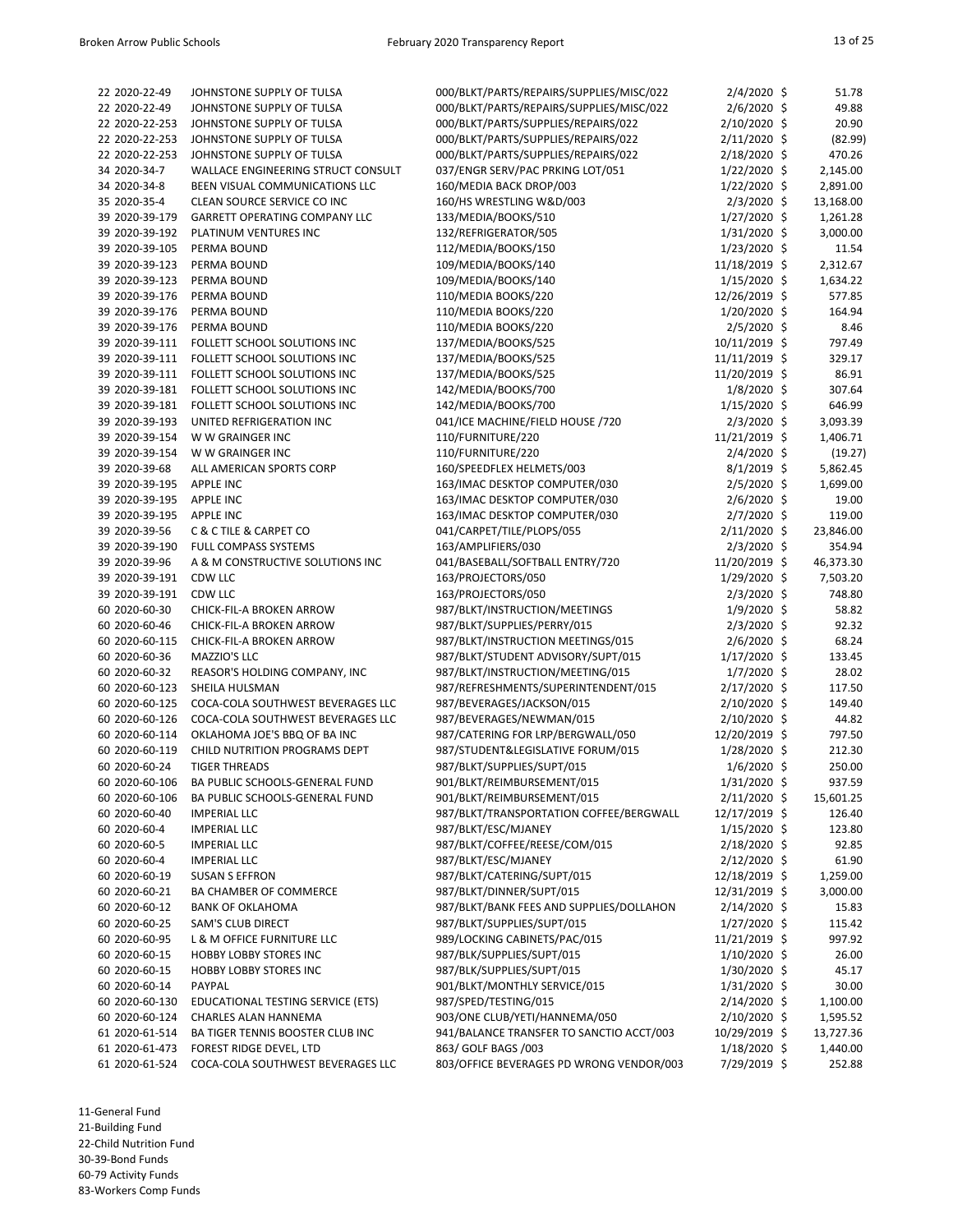| 61 2020-61-524                   | COCA-COLA SOUTHWEST BEVERAGES LLC      | 803/OFFICE BEVERAGES PD WRONG VENDOR/003 | $8/19/2019$ \$ | 171.52   |
|----------------------------------|----------------------------------------|------------------------------------------|----------------|----------|
| 61 2020-61-524                   | COCA-COLA SOUTHWEST BEVERAGES LLC      | 803/OFFICE BEVERAGES PD WRONG VENDOR/003 | $9/9/2019$ \$  | 960.00   |
| 61 2020-61-524                   | COCA-COLA SOUTHWEST BEVERAGES LLC      | 803/OFFICE BEVERAGES PD WRONG VENDOR/003 | $9/23/2019$ \$ | 278.64   |
| 61 2020-61-524                   | COCA-COLA SOUTHWEST BEVERAGES LLC      | 803/OFFICE BEVERAGES PD WRONG VENDOR/003 | 11/11/2019 \$  | 291.52   |
| 61 2020-61-477                   | COCA-COLA SOUTHWEST BEVERAGES LLC      | 803/BLKT/OFFICE BEVERAGES/003            | 1/27/2020 \$   | 360.00   |
| 61 2020-61-23                    | TEAM NEXT LEVEL INC                    | 803/BLKT/LUNCH FOR MEETINGS/003          | 1/22/2020 \$   | 56.00    |
| 61 2020-61-14                    | REASOR'S HOLDING COMPANY, INC          | 803/BLKT/HOSPITALITY ITEMS/003           | 2/10/2020 \$   | 74.85    |
| 61 2020-61-360                   | <b>FAMILY AND CHILDREN'S SERVICES</b>  | 976/BLKT/COUNSELING ASSESSMENT FEES/003  | 2/13/2020 \$   | 520.00   |
| 61 2020-61-339                   | <b>TIGER THREADS</b>                   | 936/BLKT/APPAREL AND CAR DECALS/003      | $9/27/2019$ \$ | 280.00   |
| 61 2020-61-357                   | <b>CHILD NUTRITION PROGRAMS DEPT</b>   | 936/BLKT/MEALS FOR SWIM TEAM/003         | $1/15/2020$ \$ | 234.85   |
| 61 2020-61-357                   | CHILD NUTRITION PROGRAMS DEPT          | 936/BLKT/MEALS FOR SWIM TEAM/003         | 1/28/2020 \$   | 231.70   |
| 61 2020-61-124                   | BA PUBLIC SCHOOLS-GENERAL FUND         | 803/VOLLEYBALL OFFICIAL/003              | 11/8/2019 \$   | 186.00   |
| 61 2020-61-127                   | BA PUBLIC SCHOOLS-GENERAL FUND         | 803/VOLLEYBALL OFFICIAL/003              | 11/8/2019 \$   | 186.00   |
| 61 2020-61-134                   | BA PUBLIC SCHOOLS-GENERAL FUND         | 803/VOLLEYBALL OFFICIAL/003              | 11/8/2019 \$   | 129.00   |
| 61 2020-61-176                   | BA PUBLIC SCHOOLS-GENERAL FUND         | 803/VARSITY FOOTBALL OFFICIAL/003        | 11/8/2019 \$   | 100.00   |
| 61 2020-61-529                   | JP MORGAN CHASE BANK                   | 803/DUAL STATE HOTEL ROOMS/WR/003        | 2/14/2020 \$   | 891.00   |
| 61 2020-61-338                   | H & A SCREEN PRINTING INC              | 936/BLKT/TEAM SHIRTS/003                 | 11/13/2019 \$  | 1,200.00 |
| 61 2020-61-499                   | H & A SCREEN PRINTING INC              | 936/BLKT/TEAM SHIRTS/003                 | 11/13/2019 \$  | 732.00   |
| 61 2020-61-19                    | MIDWEST RACQUETBALL & SPORTING INC     | 803/RO 1477 & BLKT/EMBROIDERY/003        | 12/18/2019 \$  | 28.00    |
| 61 2020-61-474                   | MIDWEST RACQUETBALL & SPORTING INC     | 974/BLKT/UNIFORMS & ACCESSORIES/003      | 12/6/2019 \$   | 721.61   |
| 61 2020-61-19                    | MIDWEST RACQUETBALL & SPORTING INC     | 803/RO 1477 & BLKT/EMBROIDERY/003        | 12/18/2019 \$  | 16.00    |
| 61 2020-61-19                    | MIDWEST RACQUETBALL & SPORTING INC     | 803/RO 1477 & BLKT/EMBROIDERY/003        | 12/18/2019 \$  | 54.70    |
| 61 2020-61-19                    | MIDWEST RACQUETBALL & SPORTING INC     | 803/RO 1477 & BLKT/EMBROIDERY/003        | 12/18/2019 \$  | 84.00    |
| 61 2020-61-19                    | MIDWEST RACQUETBALL & SPORTING INC     | 803/RO 1477 & BLKT/EMBROIDERY/003        | 11/26/2019 \$  | 178.20   |
| 61 2020-61-19                    | MIDWEST RACQUETBALL & SPORTING INC     | 803/RO 1477 & BLKT/EMBROIDERY/003        | 12/13/2019 \$  | 269.00   |
| 61 2020-61-481                   | MIDWEST RACQUETBALL & SPORTING INC     | 803/MEN'S SOCCER BALL AND MINI CONES/003 | 12/16/2019 \$  | 54.00    |
| 61 2020-61-508                   | ZOMBIFRED PHOENIX REPURPOSING LLC      | 974/CHILI COOK OFF MUGS/003              | 1/30/2020 \$   | 180.00   |
| 61 2020-61-505                   | <b>BAPS BUILDING FUND</b>              | 970/CUSTODIAL FOR HOLIDAY PARTY/003      | 1/6/2020 \$    | 148.75   |
| 61 2020-61-509                   | <b>SAM'S CLUB DIRECT</b>               | 974/BLKT/CHILI COOK OFF FR SUPPLIES/003  | 1/25/2020 \$   | 461.59   |
| 61 2020-61-13                    | DRUGS OF ABUSE TESTING LABORATORY      | 976/BLKT/RO-1466/DRUG-TESTING/003        | $1/2/2020$ \$  | 706.45   |
| 61 2020-61-501                   | <b>BLACK &amp; PINK DANCE SUPPLIES</b> | 974/ADD ON UNIFORM/003                   | 11/6/2019 \$   | 60.00    |
| 61 2020-61-301                   | <b>SAM'S CLUB DIRECT</b>               | 970/BLKT/SNACKS AND SUPPLIES/003         | 1/17/2020 \$   | 187.82   |
| 61 2020-61-23                    | TEAM NEXT LEVEL INC                    | 803/BLKT/LUNCH FOR MEETINGS/003          | $1/29/2020$ \$ | 56.00    |
| 61 2020-61-512                   | OTC BRANDS INC                         | 974/BOXES & DECOR FOR CHILI COOKOFF/003  | $1/23/2020$ \$ | 335.38   |
| 61 2020-61-509                   | <b>SAM'S CLUB DIRECT</b>               | 974/BLKT/CHILI COOK OFF FR SUPPLIES/003  | $1/27/2020$ \$ | 179.32   |
| 61 2020-61-502                   | <b>HOBBY LOBBY STORES INC</b>          | 803/BLKT/FRAMES/SUPPLIES/ITEMS/003       | $2/3/2020$ \$  | 165.14   |
| 61 2020-61-515                   | BROKEN ARROW BASEBALL BOOSTER CLUB     | 822/BALANCE TRANSFER TO SANCTIO ACCT/003 | $9/3/2019$ \$  | 325.15   |
| 61 2020-61-478                   | <b>BIXBY PUBLIC SCHOOLS</b>            | 803/JH SOFTBALL ENTRY FEE/8.23-24/003    | $8/23/2019$ \$ | 175.00   |
| 61 2020-61-426                   | DAVID A GROVES                         | 803/BASKETBALL OFFICIAL/003              | $1/16/2020$ \$ | 70.00    |
| 61 2020-61-424                   | <b>JOEL HALE</b>                       | 803/BASKETBALL OFFICIAL/003              | $1/16/2020$ \$ | 90.00    |
| 61 2020-61-440                   | JAYME T THOMPSON                       | 803/BASKETBALL OFFICIAL/003              | $1/16/2020$ \$ | 90.00    |
| 61 2020-61-425                   | <b>SCOTT JOHNSON</b>                   | 803/BASKETBALL OFFICIAL/003              | $1/16/2020$ \$ | 70.00    |
| 61 2020-61-430                   | <b>DAVID REYNAERT</b>                  | 803/BASKETBALL OFFICIAL/003              | $1/17/2020$ \$ | 110.00   |
| 61 2020-61-427                   | <b>JAMES R MCKENZIE</b>                | 803/BASKETBALL OFFICIAL/003              | $1/17/2020$ \$ | 70.00    |
| 61 2020-61-429                   | <b>KYLE WILSON</b>                     | 803/BASKETBALL OFFICIAL/003              | $1/17/2020$ \$ | 110.00   |
| 61 2020-61-428                   | PETER KNUTSON                          |                                          |                | 110.00   |
|                                  |                                        | 803/BASKETBALL OFFICIAL/003              | $1/17/2020$ \$ |          |
| 61 2020-61-431<br>61 2020-61-433 | DAVID SOMMERS                          | 803/BASKETBALL OFFICIAL/003              | $1/21/2020$ \$ | 70.00    |
|                                  | <b>ERIC MOHAUPT</b>                    | 803/BASKETBALL OFFICIAL/003              | $1/21/2020$ \$ | 110.00   |
| 61 2020-61-432                   | <b>RICK SMITH</b>                      | 803/BASKETBALL OFFICIAL/003              | $1/21/2020$ \$ | 110.00   |
| 61 2020-61-437                   | <b>ANTHONY BENJAMIN</b>                | 803/BASKETBALL OFFICIAL/003              | 1/23/2020 \$   | 70.00    |
| 61 2020-61-435                   | AL CAP                                 | 803/BASKETBALL OFFICIAL/003              | $1/23/2020$ \$ | 70.00    |
| 61 2020-61-436                   | RICHARD AARON HUGHES                   | 803/BASKETBALL OFFICIAL/003              | $1/23/2020$ \$ | 70.00    |
| 61 2020-61-434                   | DANIEL K HODGES                        | 803/BASKETBALL OFFICIAL/003              | 1/23/2020 \$   | 70.00    |
| 61 2020-61-438                   | <b>BRENT NICHOLS</b>                   | 803/BASKETBALL OFFICIAL/003              | $1/27/2020$ \$ | 35.00    |
| 61 2020-61-439                   | DARREN POORE                           | 803/BASKETBALL OFFICIAL/003              | $1/27/2020$ \$ | 35.00    |
| 61 2020-61-445                   | <b>BRENT NICHOLS</b>                   | 803/BASKETBALL OFFICIAL/003              | 1/30/2020 \$   | 70.00    |
| 61 2020-61-444                   | <b>CHASITY WORKMAN</b>                 | 803/BASKETBALL OFFICIAL/003              | 1/30/2020 \$   | 70.00    |
| 61 2020-61-446                   | DARREN POORE                           | 803/BASKETBALL OFFICIAL/003              | 1/30/2020 \$   | 70.00    |
| 61 2020-61-443                   | <b>JAMES FRANCIS</b>                   | 803/BASKETBALL OFFICIAL/003              | 1/30/2020 \$   | 35.00    |
| 61 2020-61-447                   | AL THORNTON                            | 803/BASKETBALL OFFICIAL/003              | $1/31/2020$ \$ | 110.00   |
| 61 2020-61-449                   | IRA R WILLIS, JR                       | 803/BASKETBALL OFFICIAL/003              | 1/31/2020 \$   | 110.00   |
| 61 2020-61-450                   | <b>JAMES LOGAN SMITH</b>               | 803/BASKETBALL OFFICIAL/003              | $1/31/2020$ \$ | 70.00    |
| 61 2020-61-448                   | <b>RICK SMITH</b>                      | 803/BASKETBALL OFFICIAL/003              | 1/31/2020 \$   | 110.00   |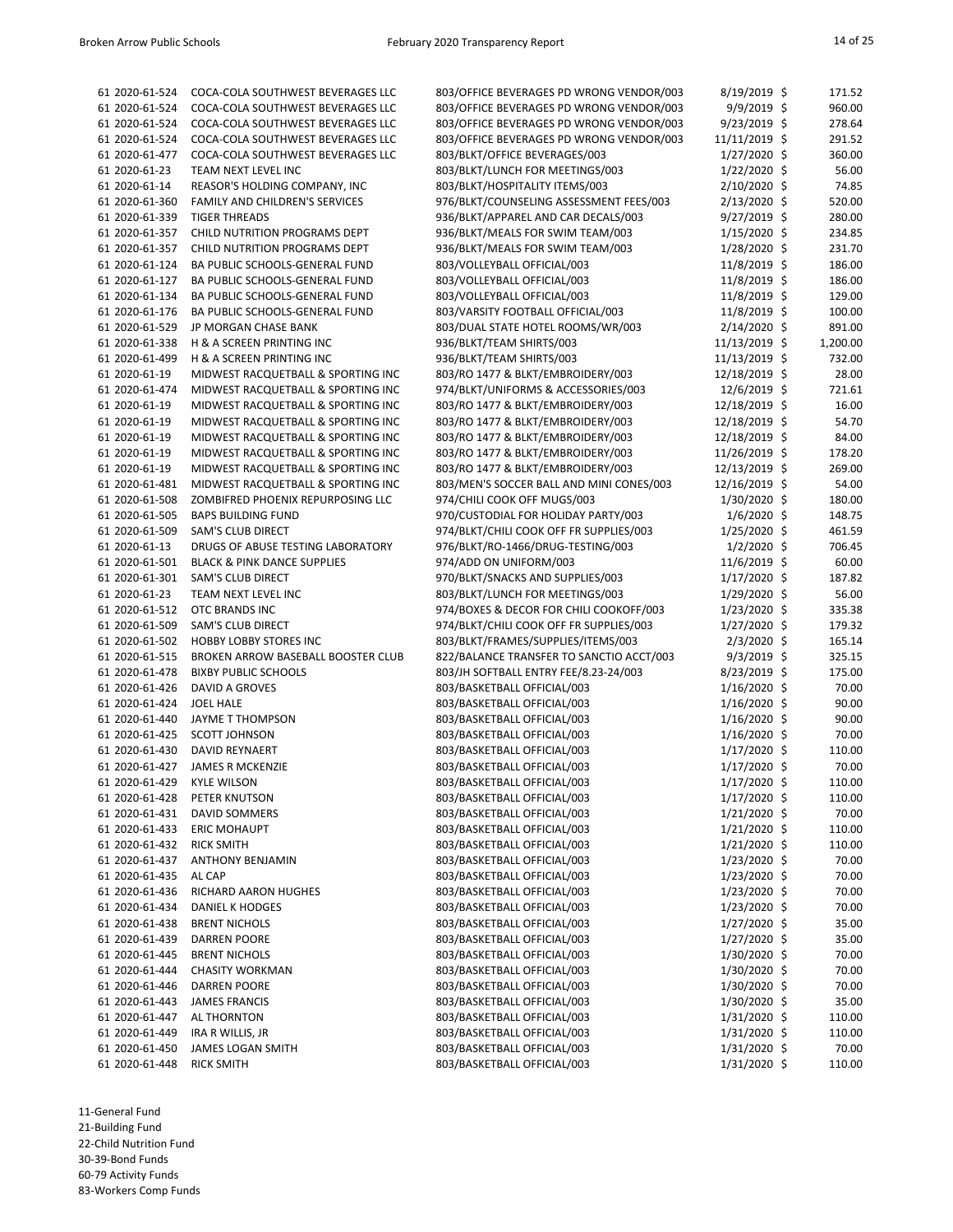| 61 2020-61-451 | <b>SHAUN JONES</b>                  | 803/BASKETBALL OFFICIAL/003             | $1/31/2020$ \$ | 70.00    |
|----------------|-------------------------------------|-----------------------------------------|----------------|----------|
| 61 2020-61-441 | <b>DERRICK REYNOLDS</b>             | 803/BASKETBALL OFFICIAL/003             | 1/30/2020 \$   | 70.00    |
| 61 2020-61-452 | <b>BRENT NICHOLS</b>                | 803/BASKETBALL OFFICIAL/003             | $2/3/2020$ \$  | 70.00    |
| 61 2020-61-455 | <b>DANIEL K HODGES</b>              | 803/BASKETBALL OFFICIAL/003             | $2/3/2020$ \$  | 35.00    |
| 61 2020-61-453 | <b>DARREN POORE</b>                 | 803/BASKETBALL OFFICIAL/003             | $2/3/2020$ \$  | 70.00    |
| 61 2020-61-454 | <b>TONY FRYER</b>                   | 803/BASKETBALL OFFICIAL/003             | $2/3/2020$ \$  | 35.00    |
| 61 2020-61-517 | <b>CUSTOM CRAFT AWARDS LLC</b>      | 803/WR PLAQUES/003                      | $2/5/2020$ \$  | 190.00   |
| 61 2020-61-495 | WALSH JESUIT HIGH SCHOOL            | 803/WR ENTRY FEE/12.13-14/003           | 12/13/2019 \$  | 600.00   |
| 61 2020-61-494 | <b>GARDNER EDGERTON HIGH SCHOOL</b> | 803/WR ENTRY FEE/12.7/003               | 12/7/2019 \$   | 200.00   |
| 61 2020-61-471 | PERFORMANCE HEALTH SUPPLY INC       | 803/SPORTS MED/TAPING SUPPLIES/003      | $1/15/2020$ \$ | 67.79    |
| 61 2020-61-471 | PERFORMANCE HEALTH SUPPLY INC       |                                         |                | 130.00   |
|                |                                     | 803/SPORTS MED/TAPING SUPPLIES/003      | $1/22/2020$ \$ |          |
| 61 2020-61-487 | <b>CHRIS E BARBEE</b>               | 803/WRESTLING OFFICIAL/003              | $1/14/2020$ \$ | 120.00   |
| 61 2020-61-486 | <b>ENOCH CLINT COX</b>              | 803/WRESTLING OFFICIAL/003              | $1/14/2020$ \$ | 120.00   |
| 61 2020-61-485 | <b>JOHNNY R BLOSE</b>               | 803/WRESTLING OFFICIAL/003              | $1/14/2020$ \$ | 120.00   |
| 61 2020-61-485 | <b>JOHNNY R BLOSE</b>               | 803/WRESTLING OFFICIAL/003              | $1/21/2020$ \$ | 225.00   |
| 61 2020-61-488 | <b>ROY BRASHEARS</b>                | 803/WRESTLING OFFICIAL/003              | $1/21/2020$ \$ | 225.00   |
| 61 2020-61-485 | <b>JOHNNY R BLOSE</b>               | 803/WRESTLING OFFICIAL/003              | 1/23/2020 \$   | 120.00   |
| 61 2020-61-489 | PATRICK STEWART                     | 803/WRESTLING OFFICIAL/003              | 1/23/2020 \$   | 85.00    |
| 61 2020-61-490 | <b>STEVEN L DALTON</b>              | 803/WRESTLING OFFICIAL/003              | $1/23/2020$ \$ | 85.00    |
| 62 2020-62-579 | ARROW FLOWER & GIFTS INC            | 938/STAFF FLOWERS/KENNEDY/720           | 12/31/2019 \$  | 67.95    |
| 62 2020-62-605 | FUTURE FARMERS OF AMERICA           | 853/CONTRIBUTION/ARTHUR/720             | $1/24/2020$ \$ | 200.00   |
| 62 2020-62-470 | INDEPENDENT SCHOOL DISTRICT NO. 11  | 893/940/REGISTRATION/NULF/720           | $1/20/2020$ \$ | 525.00   |
| 62 2020-62-374 | IT'S GREEK TO ME INC                | 925/BLKTMERCH/TIGERTHREADS/720          | 11/29/2019 \$  | 60.00    |
| 62 2020-62-508 | BROKEN ARROW BAND BOOSTER CLUB      | 905/ALL STATE HOTEL/RICARD              | $1/24/2020$ \$ | 796.86   |
| 62 2020-62-646 | BROKEN ARROW BAND BOOSTER CLUB      | 819/REFUND FOR VOIDED CHECK 18-19/BAND  | $1/31/2020$ \$ | 1,454.14 |
| 62 2020-62-38  | <b>BANKCARD CENTER</b>              | 925/BLKBANKFEES/TIGER THREADS/720       | $1/17/2020$ \$ | 59.95    |
| 62 2020-62-215 | MAZZIO'S LLC                        | 854/PIZZA/BREWSTER/720                  | $10/2/2019$ \$ | 141.13   |
| 62 2020-62-215 | MAZZIO'S LLC                        | 854/PIZZA/BREWSTER/720                  | $10/2/2019$ \$ | 59.32    |
| 62 2020-62-507 | MAZZIO'S LLC                        | 938/PIZZA/BURNS/720                     | $1/9/2020$ \$  | 83.95    |
| 62 2020-62-534 | MAZZIO'S LLC                        | 934/BLANKET MEALS/SPRING EVENTS/STECKER | $1/6/2020$ \$  | 279.42   |
| 62 2020-62-215 | MAZZIO'S LLC                        | 854/PIZZA/BREWSTER/720                  | $2/7/2020$ \$  | 76.40    |
|                |                                     |                                         |                |          |
| 62 2020-62-530 | <b>SAM'S CLUB DIRECT</b>            | 877/SUPPLIES/LIM/720                    | 2/7/2020 \$    | 36.39    |
| 62 2020-62-440 | LOWE'S HOME CENTERS                 | 934/BLANKET SUPPLIES/STECKER/720        | $2/3/2020$ \$  | 121.11   |
| 62 2020-62-440 | LOWE'S HOME CENTERS                 | 934/BLANKET SUPPLIES/STECKER/720        | 2/13/2020 \$   | 188.76   |
| 62 2020-62-502 | LUCK'S MUSIC LIBRARY                | 905/BLKT/MUSIC/720                      | $1/13/2020$ \$ | 320.26   |
| 62 2020-62-502 | LUCK'S MUSIC LIBRARY                | 905/BLKT/MUSIC/720                      | 1/31/2020 \$   | 51.44    |
| 62 2020-62-136 | <b>JENKINS ENTERPRISES</b>          | 925/BLKTMERCH/TIGERTHREADS/720          | 12/10/2019 \$  | 259.20   |
| 62 2020-62-594 | OK SECONDARY SCHOOL ACT ASSOC       | 905/BLKT/FEES/HS/20                     | $1/27/2020$ \$ | 450.00   |
| 62 2020-62-578 | BA PUBLIC SCHOOLS-GENERAL FUND      | 925/SALARYREIMB/TIGERTHREADS/720        | $1/9/2020$ \$  | 7,097.00 |
| 62 2020-62-166 | <b>BROKEN ARROW PUBLIC SCHOOLS</b>  | 934/BLKT TRANSPORT/AMY STECKER/7        | $1/13/2020$ \$ | 973.60   |
| 62 2020-62-572 | <b>BROKEN ARROW PUBLIC SCHOOLS</b>  | 934/BLANKET TRANSPORTATION/STECKER      | $1/13/2020$ \$ | 1,500.00 |
| 62 2020-62-291 | <b>BROKEN ARROW PUBLIC SCHOOLS</b>  | 934/BLANKET/TRANSPORTATION/STECKER/720  | $1/13/2020$ \$ | 447.80   |
| 62 2020-62-495 | JP MORGAN CHASE/ADMIRAL EXPRESS     | 934/BLANKET SUPPLIES/STECKER/720        | $2/11/2020$ \$ | 1,106.07 |
| 62 2020-62-397 | JP MORGAN CHASE/ADMIRAL EXPRESS     | 807/SUPPLIES/SPENCER/720                | 2/11/2020 \$   | 392.16   |
| 62 2020-62-651 | JP MORGAN CHASE/ADMIRAL EXPRESS     | 807/BLKT SUPPLIES/SPENCER/720           | $2/14/2020$ \$ | 498.72   |
| 62 2020-62-464 | JW PEPPER & SON INC                 | 818/BLKT/MUSIC/BAND                     | 12/16/2019 \$  | 198.54   |
| 62 2020-62-464 | JW PEPPER & SON INC                 | 818/BLKT/MUSIC/BAND                     | 12/16/2019 \$  | 69.00    |
| 62 2020-62-524 | MIDWEST RACQUETBALL & SPORTING INC  | 925/BLKTMERCH/TIGERTHREADS/720          | 12/20/2019 \$  | 6,365.12 |
| 62 2020-62-464 | JW PEPPER & SON INC                 | 818/BLKT/MUSIC/BAND                     | $1/8/2020$ \$  | 160.29   |
| 62 2020-62-31  | MIDWEST RACQUETBALL & SPORTING INC  | 925/BLKTMERCH/TIGERTHREADS/720          | $10/1/2019$ \$ | 5,187.38 |
| 62 2020-62-258 | MIDWEST RACQUETBALL & SPORTING INC  | 925/BLKTMERCH/TIGERTHREADS/720          | $1/8/2020$ \$  | 980.56   |
| 62 2020-62-524 | MIDWEST RACQUETBALL & SPORTING INC  | 925/BLKTMERCH/TIGERTHREADS/720          | 1/30/2020 \$   | 4,388.29 |
| 62 2020-62-258 | MIDWEST RACQUETBALL & SPORTING INC  | 925/BLKTMERCH/TIGERTHREADS/720          | 1/30/2020 \$   | 412.00   |
| 62 2020-62-23  | TIM SPENCER ENTERPRISES INC DBA     |                                         | 7/17/2019 \$   | 131.00   |
|                |                                     | 910/FORMS/OFFICE/720                    |                |          |
| 62 2020-62-464 | JW PEPPER & SON INC                 | 818/BLKT/MUSIC/BAND                     | $1/23/2020$ \$ | 38.99    |
| 62 2020-62-450 | <b>INDONESHA LLC</b>                | 925/BLKTMERCH/TIGERTHREADS/720          | $2/4/2020$ \$  | 1,420.20 |
| 62 2020-62-501 | <b>BLICK ART MATERIALS LLC</b>      | 811/SUPPLIES/720                        | $1/14/2020$ \$ | 557.40   |
| 62 2020-62-569 | <b>BLICK ART MATERIALS LLC</b>      | 811/SUPPLIES/720                        | $1/17/2020$ \$ | 686.94   |
| 62 2020-62-530 | <b>SAM'S CLUB DIRECT</b>            | 877/SUPPLIES/LIM/720                    | $2/3/2020$ \$  | 314.22   |
| 62 2020-62-492 | <b>COHLMIA'S INC</b>                | 926/PLANTS/SWISHER/720                  | $5/7/2019$ \$  | 730.00   |
| 62 2020-62-13  | REASOR'S HOLDING COMPANY, INC       | 854/SUPPLIES/BREWSTER/720               | $2/3/2020$ \$  | 18.18    |
| 62 2020-62-546 | OKLAHOMA MUSIC EDUCATORS ASSOC      | 905/BLKT/REGISTRATION/720               | $1/8/2020$ \$  | 95.00    |
| 62 2020-62-445 | <b>QUALITY SIGNS AND BANNERS</b>    | 938/TOY BANNERS/720                     | 12/9/2019 \$   | 198.00   |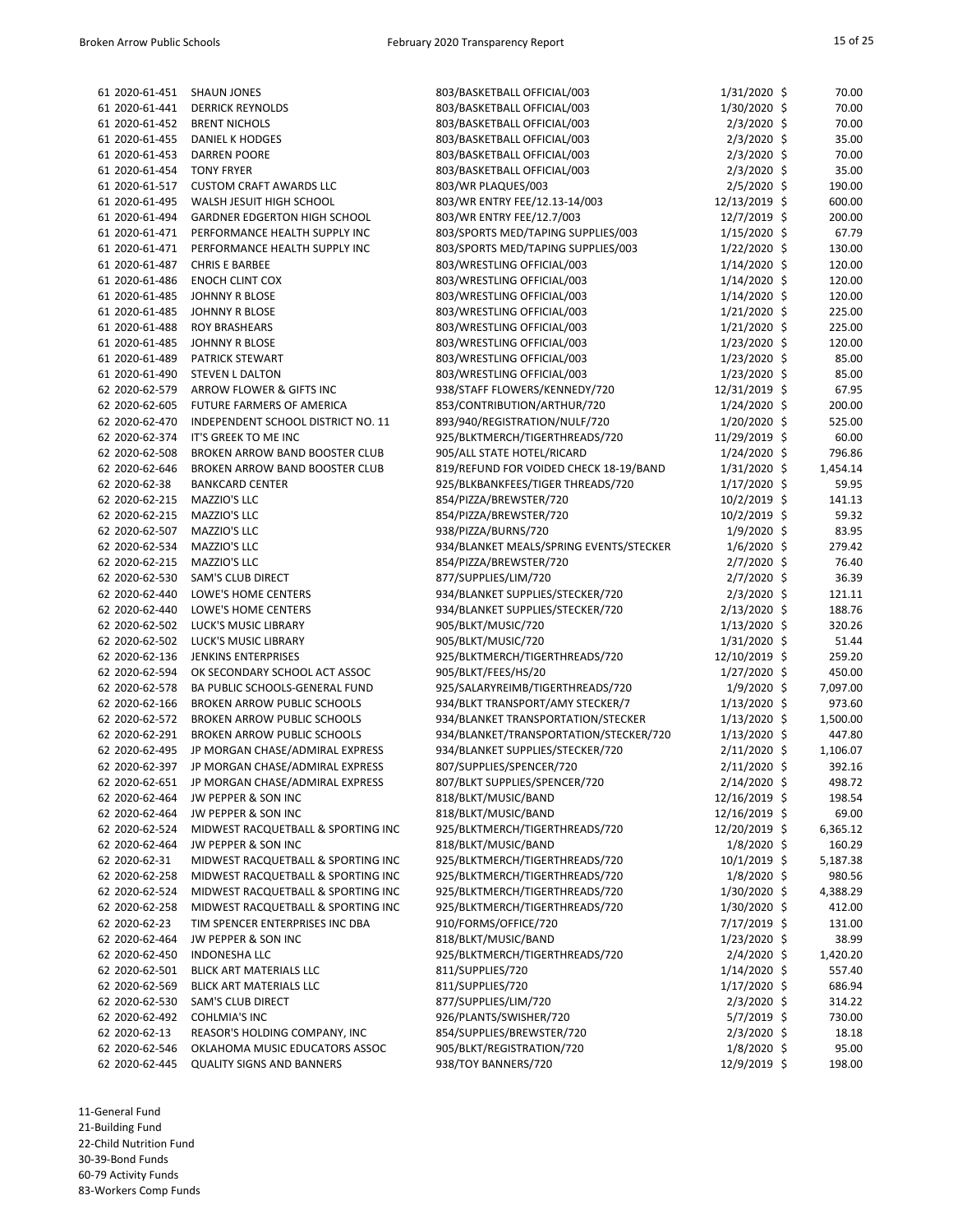| 62 2020-62-394 | BRANDED CUSTOM SPORTSWEAR INC        | 925/BLKT FOR MERCH/TIGER THREADS/720 | 10/18/2019 \$  | 808.44   |
|----------------|--------------------------------------|--------------------------------------|----------------|----------|
| 62 2020-62-28  | BRANDED CUSTOM SPORTSWEAR INC        | 925/BLKTMERCH/TIGERTHREADS/720       | $1/20/2020$ \$ | 223.02   |
| 62 2020-62-580 | <b>BRANDED CUSTOM SPORTSWEAR INC</b> | 925/BLKTMERCH/TIGERTHREADS/720       | 10/18/2019 \$  | 73.08    |
| 62 2020-62-580 | <b>BRANDED CUSTOM SPORTSWEAR INC</b> | 925/BLKTMERCH/TIGERTHREADS/720       | $1/20/2020$ \$ | 1,731.64 |
| 62 2020-62-580 | BRANDED CUSTOM SPORTSWEAR INC        | 925/BLKTMERCH/TIGERTHREADS/720       | $1/9/2020$ \$  | 1,269.12 |
| 62 2020-62-580 | BRANDED CUSTOM SPORTSWEAR INC        | 925/BLKTMERCH/TIGERTHREADS/720       | $1/13/2020$ \$ | 775.50   |
| 62 2020-62-449 | MV CORP INC                          | 925/BLKTMERCH/TIGER THREADS/720      | 12/16/2019 \$  | 20.00    |
| 62 2020-62-493 | <b>SAM'S CLUB DIRECT</b>             | 843/SUPPLIES/COFFEY/720              | 12/12/2019 \$  | 81.38    |
| 62 2020-62-593 | <b>SAM'S CLUB DIRECT</b>             | 902/SUPPLIES/GAGAJEWSKI/720          | $1/23/2020$ \$ | 462.34   |
| 62 2020-62-373 | <b>GORFAM MARKETING INC</b>          | 925/BLKTMERCH/TIGERTHREADS/720       | 11/29/2019 \$  | 5,162.20 |
| 62 2020-62-401 | <b>GORFAM MARKETING INC</b>          | 925/BLKTMERCH/TIGERTHREADS/720       | 12/5/2019 \$   | 228.00   |
|                |                                      |                                      |                |          |
| 62 2020-62-401 | <b>GORFAM MARKETING INC</b>          | 925/BLKTMERCH/TIGERTHREADS/720       | 12/6/2019 \$   | 143.50   |
| 62 2020-62-401 | <b>GORFAM MARKETING INC</b>          | 925/BLKTMERCH/TIGERTHREADS/720       | 12/12/2019 \$  | 511.85   |
| 62 2020-62-401 | <b>GORFAM MARKETING INC</b>          | 925/BLKTMERCH/TIGERTHREADS/720       | 12/12/2019 \$  | 774.35   |
| 62 2020-62-401 | <b>GORFAM MARKETING INC</b>          | 925/BLKTMERCH/TIGERTHREADS/720       | 12/12/2019 \$  | 17.50    |
| 62 2020-62-581 | <b>GORFAM MARKETING INC</b>          | 925/BLKTMERCH/TIGERTHREADS/720       | $1/15/2020$ \$ | 1,284.35 |
| 62 2020-62-581 | <b>GORFAM MARKETING INC</b>          | 925/BLKTMERCH/TIGERTHREADS/720       | $1/15/2020$ \$ | 48.50    |
| 62 2020-62-581 | <b>GORFAM MARKETING INC</b>          | 925/BLKTMERCH/TIGERTHREADS/720       | $1/15/2020$ \$ | 9.50     |
| 62 2020-62-581 | <b>GORFAM MARKETING INC</b>          | 925/BLKTMERCH/TIGERTHREADS/720       | $1/15/2020$ \$ | 10.30    |
| 62 2020-62-581 | <b>GORFAM MARKETING INC</b>          | 925/BLKTMERCH/TIGERTHREADS/720       | 1/15/2020 \$   | 702.00   |
| 62 2020-62-581 | <b>GORFAM MARKETING INC</b>          | 925/BLKTMERCH/TIGERTHREADS/720       | $1/15/2020$ \$ | 1,340.80 |
| 62 2020-62-581 | <b>GORFAM MARKETING INC</b>          | 925/BLKTMERCH/TIGERTHREADS/720       | $1/15/2020$ \$ | 150.00   |
| 62 2020-62-581 | <b>GORFAM MARKETING INC</b>          | 925/BLKTMERCH/TIGERTHREADS/720       | $1/15/2020$ \$ | 12.00    |
| 62 2020-62-581 | <b>GORFAM MARKETING INC</b>          | 925/BLKTMERCH/TIGERTHREADS/720       | $1/15/2020$ \$ | 112.80   |
| 62 2020-62-581 | <b>GORFAM MARKETING INC</b>          | 925/BLKTMERCH/TIGERTHREADS/720       | $1/15/2020$ \$ | 688.10   |
|                |                                      |                                      |                |          |
| 62 2020-62-581 | <b>GORFAM MARKETING INC</b>          | 925/BLKTMERCH/TIGERTHREADS/720       | 1/15/2020 \$   | 4.00     |
| 62 2020-62-581 | <b>GORFAM MARKETING INC</b>          | 925/BLKTMERCH/TIGERTHREADS/720       | 1/15/2020 \$   | 945.00   |
| 62 2020-62-581 | <b>GORFAM MARKETING INC</b>          | 925/BLKTMERCH/TIGERTHREADS/720       | $1/15/2020$ \$ | 168.00   |
| 62 2020-62-581 | <b>GORFAM MARKETING INC</b>          | 925/BLKTMERCH/TIGERTHREADS/720       | $1/15/2020$ \$ | 25.75    |
| 62 2020-62-581 | <b>GORFAM MARKETING INC</b>          | 925/BLKTMERCH/TIGERTHREADS/720       | $1/16/2020$ \$ | 1,038.70 |
| 62 2020-62-581 | <b>GORFAM MARKETING INC</b>          | 925/BLKTMERCH/TIGERTHREADS/720       | $1/16/2020$ \$ | 1,200.00 |
| 62 2020-62-581 | <b>GORFAM MARKETING INC</b>          | 925/BLKTMERCH/TIGERTHREADS/720       | $1/20/2020$ \$ | 440.00   |
| 62 2020-62-581 | <b>GORFAM MARKETING INC</b>          | 925/BLKTMERCH/TIGERTHREADS/720       | 1/20/2020 \$   | 58.00    |
| 62 2020-62-581 | <b>GORFAM MARKETING INC</b>          | 925/BLKTMERCH/TIGERTHREADS/720       | 1/20/2020 \$   | 104.80   |
| 62 2020-62-581 | <b>GORFAM MARKETING INC</b>          | 925/BLKTMERCH/TIGERTHREADS/720       | 1/20/2020 \$   | 117.00   |
| 62 2020-62-581 | <b>GORFAM MARKETING INC</b>          | 925/BLKTMERCH/TIGERTHREADS/720       | $1/20/2020$ \$ | 47.70    |
| 62 2020-62-581 | <b>GORFAM MARKETING INC</b>          | 925/BLKTMERCH/TIGERTHREADS/720       | 1/20/2020 \$   | 934.00   |
| 62 2020-62-633 | <b>GORFAM MARKETING INC</b>          | 925/BLKTMERCH/TIGERTHREADS/720       | $2/5/2020$ \$  | 614.25   |
| 62 2020-62-633 | <b>GORFAM MARKETING INC</b>          | 925/BLKTMERCH/TIGERTHREADS/720       | $2/5/2020$ \$  | 195.00   |
| 62 2020-62-633 | <b>GORFAM MARKETING INC</b>          | 925/BLKTMERCH/TIGERTHREADS/720       | $2/5/2020$ \$  | 359.20   |
| 62 2020-62-633 | <b>GORFAM MARKETING INC</b>          | 925/BLKTMERCH/TIGERTHREADS/720       | $2/5/2020$ \$  | 87.00    |
| 62 2020-62-633 | <b>GORFAM MARKETING INC</b>          | 925/BLKTMERCH/TIGERTHREADS/720       | $2/5/2020$ \$  | 93.60    |
| 62 2020-62-633 | <b>GORFAM MARKETING INC</b>          | 925/BLKTMERCH/TIGERTHREADS/720       | $2/5/2020$ \$  | 90.00    |
| 62 2020-62-633 | <b>GORFAM MARKETING INC</b>          | 925/BLKTMERCH/TIGERTHREADS/720       | $2/5/2020$ \$  | 420.00   |
| 62 2020-62-633 | <b>GORFAM MARKETING INC</b>          |                                      | $2/5/2020$ \$  | 279.45   |
|                |                                      | 925/BLKTMERCH/TIGERTHREADS/720       |                |          |
| 62 2020-62-633 | <b>GORFAM MARKETING INC</b>          | 925/BLKTMERCH/TIGERTHREADS/720       | $2/5/2020$ \$  | 330.30   |
| 62 2020-62-633 | <b>GORFAM MARKETING INC</b>          | 925/BLKTMERCH/TIGERTHREADS/720       | $2/5/2020$ \$  | 251.05   |
| 62 2020-62-633 | <b>GORFAM MARKETING INC</b>          | 925/BLKTMERCH/TIGERTHREADS/720       | $2/6/2020$ \$  | 324.00   |
| 62 2020-62-633 | <b>GORFAM MARKETING INC</b>          | 925/BLKTMERCH/TIGERTHREADS/720       | $2/6/2020$ \$  | 426.60   |
| 62 2020-62-633 | <b>GORFAM MARKETING INC</b>          | 925/BLKTMERCH/TIGERTHREADS/720       | $2/6/2020$ \$  | 401.00   |
| 62 2020-62-633 | <b>GORFAM MARKETING INC</b>          | 925/BLKTMERCH/TIGERTHREADS/720       | $2/6/2020$ \$  | 379.30   |
| 62 2020-62-633 | <b>GORFAM MARKETING INC</b>          | 925/BLKTMERCH/TIGERTHREADS/720       | $2/6/2020$ \$  | 112.20   |
| 62 2020-62-633 | <b>GORFAM MARKETING INC</b>          | 925/BLKTMERCH/TIGERTHREADS/720       | $2/6/2020$ \$  | 122.50   |
| 62 2020-62-633 | <b>GORFAM MARKETING INC</b>          | 925/BLKTMERCH/TIGERTHREADS/720       | $2/7/2020$ \$  | 147.00   |
| 62 2020-62-633 | <b>GORFAM MARKETING INC</b>          | 925/BLKTMERCH/TIGERTHREADS/720       | $2/7/2020$ \$  | 113.25   |
| 62 2020-62-633 | <b>GORFAM MARKETING INC</b>          | 925/BLKTMERCH/TIGERTHREADS/720       | $2/11/2020$ \$ | 517.75   |
| 62 2020-62-633 | <b>GORFAM MARKETING INC</b>          | 925/BLKTMERCH/TIGERTHREADS/720       | 2/11/2020 \$   | 186.15   |
| 62 2020-62-633 | <b>GORFAM MARKETING INC</b>          | 925/BLKTMERCH/TIGERTHREADS/720       | 2/12/2020 \$   | 30.00    |
| 62 2020-62-633 | <b>GORFAM MARKETING INC</b>          | 925/BLKTMERCH/TIGERTHREADS/720       | 2/19/2020 \$   | 174.00   |
| 62 2020-62-633 | <b>GORFAM MARKETING INC</b>          | 925/BLKTMERCH/TIGERTHREADS/720       | $2/19/2020$ \$ | 60.00    |
| 62 2020-62-633 | <b>GORFAM MARKETING INC</b>          | 925/BLKTMERCH/TIGERTHREADS/720       | 2/19/2020 \$   | 14.00    |
| 62 2020-62-633 | <b>GORFAM MARKETING INC</b>          | 925/BLKTMERCH/TIGERTHREADS/720       | 2/19/2020 \$   | 150.80   |
| 62 2020-62-633 | <b>GORFAM MARKETING INC</b>          | 925/BLKTMERCH/TIGERTHREADS/720       | 2/19/2020 \$   | 118.30   |
|                |                                      |                                      |                |          |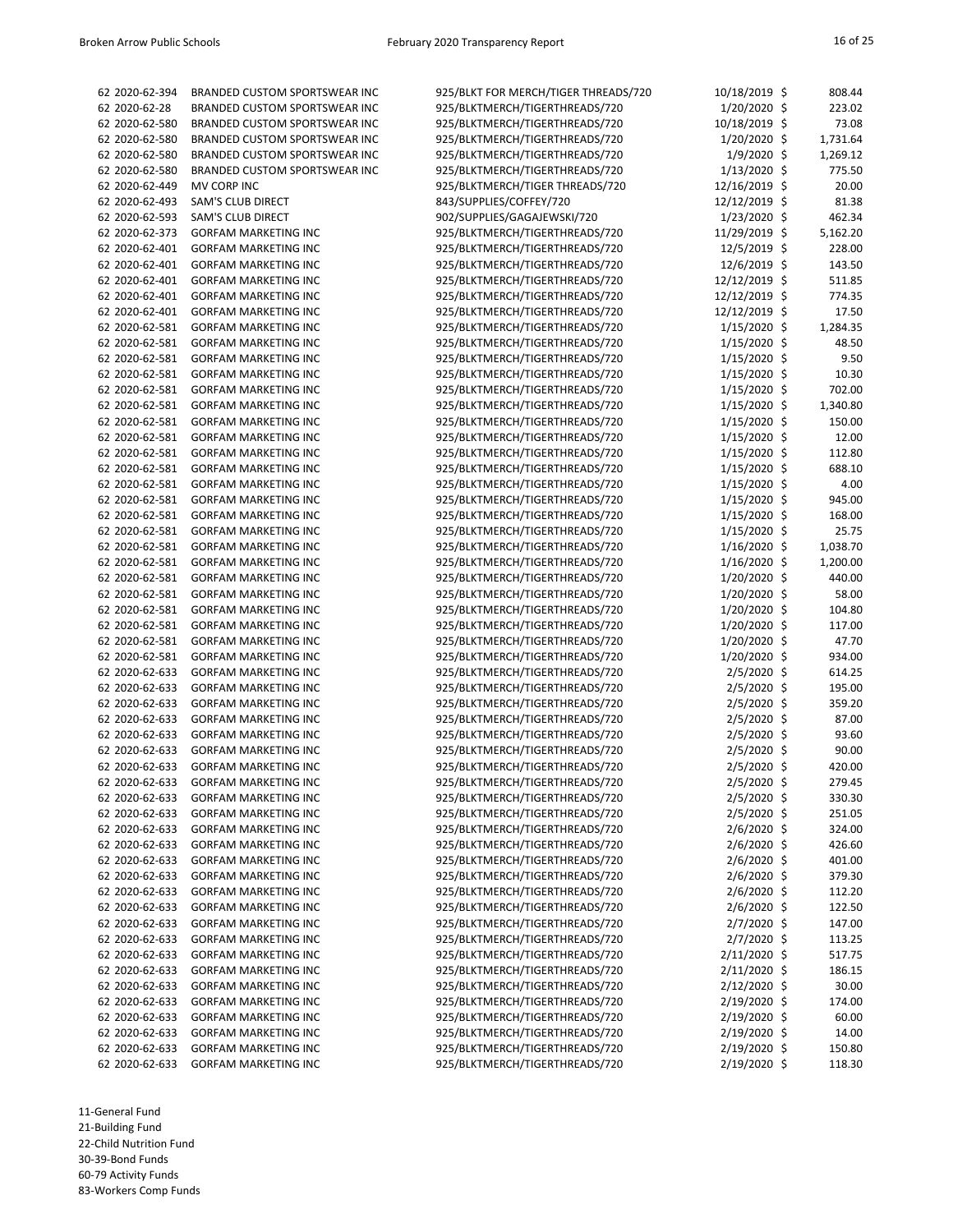| 62 2020-62-571 | REASOR'S HOLDING COMPANY, INC        | 934/BLANKET/SUPPLIES/STECKER             | $1/29/2020$ \$  | 150.48   |
|----------------|--------------------------------------|------------------------------------------|-----------------|----------|
| 62 2020-62-520 | <b>WHITNEY HOSTETTER</b>             | 934/PHOTO BOOTH SADIES/STECKER           | $2/3/2020$ \$   | 1,190.00 |
| 62 2020-62-566 | OTC BRANDS INC                       | 934/BLANKET SUPPLIES/STECKER             | $1/14/2020$ \$  | 26.97    |
| 62 2020-62-593 | <b>SAM'S CLUB DIRECT</b>             | 902/SUPPLIES/GAGAJEWSKI/720              | $1/24/2020$ \$  | 317.06   |
| 62 2020-62-623 | EHRLE'S PARTY & CARNIVAL SUPPLY INC  | 934/BLANKET/SUPPLIES                     | $1/31/2020$ \$  | 257.94   |
| 62 2020-62-97  | <b>BANK OF OKLAHOMA</b>              | 925/BANK FEES/TIGER THREADS/720          | 2/14/2020 \$    | 10.71    |
| 62 2020-62-497 | <b>BANK OF OKLAHOMA</b>              | 892/BANK FEES AND SUPPLIES/720           | 2/14/2020 \$    | 40.77    |
| 62 2020-62-11  | <b>HOBBY LOBBY STORES INC</b>        | 854/SUPPLIES/BREWSTER/720                | 11/16/2019 \$   | 37.69    |
| 62 2020-62-99  | <b>HOBBY LOBBY STORES INC</b>        | 925/BLKT STORE SUPPLIES/TT/72            | 12/5/2019 \$    | 17.52    |
| 62 2020-62-11  | <b>HOBBY LOBBY STORES INC</b>        | 854/SUPPLIES/BREWSTER/720                | 12/9/2019 \$    | 21.50    |
| 62 2020-62-304 | <b>SAM'S CLUB DIRECT</b>             | 874/SNACKS/OGILVIE/720                   | 10/8/2019 \$    | 457.80   |
| 62 2020-62-122 | <b>CHEAPER T'S</b>                   | 925/BLKTMERCH/TIGER THREADS/720          | $1/16/2020$ \$  | 407.00   |
| 62 2020-62-11  | <b>HOBBY LOBBY STORES INC</b>        | 854/SUPPLIES/BREWSTER/720                | $1/21/2020$ \$  |          |
|                |                                      |                                          |                 | 50.11    |
| 62 2020-62-567 | <b>HOBBY LOBBY STORES INC</b>        | 934/BLANKET/SUPPLIES/STECKER             | $1/27/2020$ \$  | 422.78   |
| 62 2020-62-610 | <b>HOBBY LOBBY STORES INC</b>        | 896/SUPPLIES/TAYLOR/720                  | $1/28/2020$ \$  | 46.74    |
| 62 2020-62-674 | <b>HOBBY LOBBY STORES INC</b>        | 809/BLANKET/SUPPLIES/STECKER             | $2/21/2020$ \$  | 10.76    |
| 62 2020-62-11  | <b>HOBBY LOBBY STORES INC</b>        | 854/SUPPLIES/BREWSTER/720                | 1/30/2020 \$    | 108.85   |
| 62 2020-62-642 | <b>WORLDS FINEST CHOCOLATES</b>      | 801/FUNDRAISER/ROWE/720                  | $1/22/2020$ \$  | 360.00   |
| 62 2020-62-648 | <b>CHEAPER T'S</b>                   | 934/SHIRTS/GYM NIGHT/STECKER             | 2/13/2020 \$    | 1,007.00 |
| 62 2020-62-393 | YALE CLEANERS LLC                    | 902/CLEANING/DAVIS/720                   | 10/29/2019 \$   | 23.55    |
| 62 2020-62-393 | YALE CLEANERS LLC                    | 902/CLEANING/DAVIS/720                   | 10/29/2019 \$   | 28.65    |
| 62 2020-62-439 | <b>SAM'S CLUB DIRECT</b>             | 934/BLNKT SUPPLIES/REFRESH/STECKER/720   | $1/31/2020$ \$  | 323.46   |
| 62 2020-62-613 | <b>SAM'S CLUB DIRECT</b>             | 938/SUPPLIES/720                         | $1/31/2020$ \$  | 131.96   |
| 62 2020-62-563 | THE PROPHET CORPORATION              | 934/BLANKET/SUPPLIES/STECKER             | $1/13/2020$ \$  | 122.73   |
| 62 2020-62-678 | <b>VERIZON WIRELESS SERVICES LLC</b> | 934/BLANKET/DATA PLAN/STECKER            | $2/6/2020$ \$   | 80.02    |
| 62 2020-62-365 | HEARTLAND PAYMENT SYSTEMS INC        | 925/BLKT/FEES&SERVICES/TIGER THREADS/720 | $1/31/2020$ \$  | 293.76   |
| 62 2020-62-565 | <b>CHRISTIAN DIXON WELBORN</b>       | 934/PERSONAL REIMBURSEMENT/STECKER       | $1/31/2020$ \$  | 114.44   |
| 62 2020-62-630 | <b>CHRISTIAN DIXON WELBORN</b>       | 934/PERSONAL REIMBURSEMENT/STECKER       | $2/8/2020$ \$   | 150.73   |
| 62 2020-62-69  | OKLAHOMA FCCLA                       | 854/REGISTRATION/BREWSTER/720            | $1/10/2020$ \$  | 85.00    |
| 62 2020-62-591 | <b>WALTER A GAGAJEWSKI</b>           | 902/REIMBURSEMENT/GAGAJEWSKI/720         | 1/22/2020 \$    | 75.00    |
| 62 2020-62-580 | <b>BRANDED CUSTOM SPORTSWEAR INC</b> | 925/BLKTMERCH/TIGERTHREADS/720           | 11/22/2019 \$   | (46.00)  |
| 62 2020-62-580 | BRANDED CUSTOM SPORTSWEAR INC        | 925/BLKTMERCH/TIGERTHREADS/720           |                 | (143.75) |
|                |                                      |                                          | 1/9/2020 \$     |          |
| 62 2020-62-580 | <b>BRANDED CUSTOM SPORTSWEAR INC</b> | 925/BLKTMERCH/TIGERTHREADS/720           | $1/9/2020$ \$   | (33.00)  |
| 62 2020-62-580 | <b>BRANDED CUSTOM SPORTSWEAR INC</b> | 925/BLKTMERCH/TIGERTHREADS/720           | $1/9/2020$ \$   | (43.50)  |
| 62 2020-62-638 | JP MORGAN CHASE BANK                 | 860/RESERVATIONS/WALTERS/720             | 2/15/2020 \$    | 553.00   |
| 62 2020-62-650 | DRAGONFLY ROAD LLC                   | 934/PHOTO BOOTH/SPRING FEST/STECKER      | 2/21/2020 \$    | 250.00   |
| 62 2020-62-587 | <b>BAPS ATHLETIC DEPT.</b>           | 925/REIMTICKETSALES/TIGERTHREADS/720     | 1/30/2020 \$    | 9,916.00 |
| 62 2020-62-645 | OKLAHOMA YOUTH EXPOSITION INC        | 853/SUPPLIES/ARTHUR/720                  | 2/13/2020 \$    | 1,200.00 |
| 62 2020-62-582 | KIMBERLY L GARRETT                   | 938/REIMBURSEMENT/720                    | $1/13/2020$ \$  | 13.01    |
| 62 2020-62-597 | <b>CARRIE MEEKS LLC</b>              | 844/BLKT/MERCHADISE/MUSICAL/720          | $1/21/2020$ \$  | 2,187.50 |
| 62 2020-62-511 | TISHA RENAE MACDONALD                | 938/REIMBURSEMENT/BURNS/720              | 12/16/2019 \$   | 128.70   |
| 62 2020-62-448 | MONDO BLOC INC                       | 925/BLKTMERCH/TIGERTHREADS/720           | $11/1/2019$ \$  | 45.50    |
| 62 2020-62-448 | MONDO BLOC INC                       | 925/BLKTMERCH/TIGERTHREADS/720           | $11/1/2019$ \$  | 72.00    |
| 62 2020-62-448 | MONDO BLOC INC                       | 925/BLKTMERCH/TIGERTHREADS/720           | 12/4/2019 \$    | 319.75   |
| 62 2020-62-448 | MONDO BLOC INC                       | 925/BLKTMERCH/TIGERTHREADS/720           | 12/12/2019 \$   | 642.00   |
| 62 2020-62-448 | MONDO BLOC INC                       | 925/BLKTMERCH/TIGERTHREADS/720           | 12/2/2019 \$    | 357.00   |
| 62 2020-62-448 | MONDO BLOC INC                       | 925/BLKTMERCH/TIGERTHREADS/720           | 12/20/2019 \$   | 575.00   |
| 62 2020-62-448 | MONDO BLOC INC                       | 925/BLKTMERCH/TIGERTHREADS/720           | $1/15/2020$ \$  | 420.00   |
| 62 2020-62-620 | MONDO BLOC INC                       | 925/BLKTMERCH/TIGERTHREADS/720           | 1/20/2020 \$    | 1,168.00 |
| 62 2020-62-620 | MONDO BLOC INC                       | 925/BLKTMERCH/TIGERTHREADS/720           | 1/20/2020 \$    | 770.00   |
| 62 2020-62-448 | MONDO BLOC INC                       | 925/BLKTMERCH/TIGERTHREADS/720           | $1/20/2020$ \$  | 126.00   |
| 62 2020-62-535 | NATIONAL FFA ORGANIZATION            | 853/SUPPLIES/LAWHORN/720                 | $1/10/2020$ \$  | 94.00    |
| 62 2020-62-565 | CHRISTIAN DIXON WELBORN              | 934/PERSONAL REIMBURSEMENT/STECKER       | $2/1/2020$ \$   | 51.00    |
| 62 2020-62-643 | JP MORGAN CHASE BANK                 | 902/MEALS/GAGAJEWSKI/720                 | 2/14/2020 \$    | 274.70   |
|                |                                      |                                          |                 |          |
| 62 2020-62-316 | <b>MARY DAWN FOWLER</b>              | 005/PERSONAL REIMBURSE/TIGER CHALLEN     | $11/16/2019$ \$ | 153.74   |
| 62 2020-62-616 | NICHOLAS A RICE                      | 804/BLKT/TRAVEL/RICE/720                 | $2/12/2020$ \$  | 141.40   |
| 62 2020-62-559 | JP MORGAN CHASE BANK                 | 854/LUNCHES/BREWSTER/720                 | $2/4/2020$ \$   | 179.46   |
| 62 2020-62-72  | OKLAHOMA FCCLA                       | 854/REGISTRATION/BREWSTER/720            | $1/31/2020$ \$  | 495.00   |
| 62 2020-62-488 | JP MORGAN CHASE BANK                 | 934/BLANKET/SUPPLIES/STECKER             | 2/25/2020 \$    | 225.81   |
| 62 2020-62-622 | JP MORGAN CHASE BANK                 | 934/BLANKET SUPPLIES/STECKER             | $2/11/2020$ \$  | 585.61   |
| 62 2020-62-586 | JP MORGAN CHASE BANK                 | 925/BLKTMERCH/TIGERTHREADS/720           | $2/25/2020$ \$  | 3,123.81 |
| 62 2020-62-40  | JP MORGAN CHASE BANK                 | 925/POSTAGE/TIGER THREADS/720            | 2/25/2020 \$    | 31.00    |
| 62 2020-62-488 | JP MORGAN CHASE BANK                 | 934/BLANKET/SUPPLIES/STECKER             | 2/25/2020 \$    | 443.09   |

11-General Fund 21-Building Fund 22-Child Nutrition Fund 30-39-Bond Funds 60-79 Activity Funds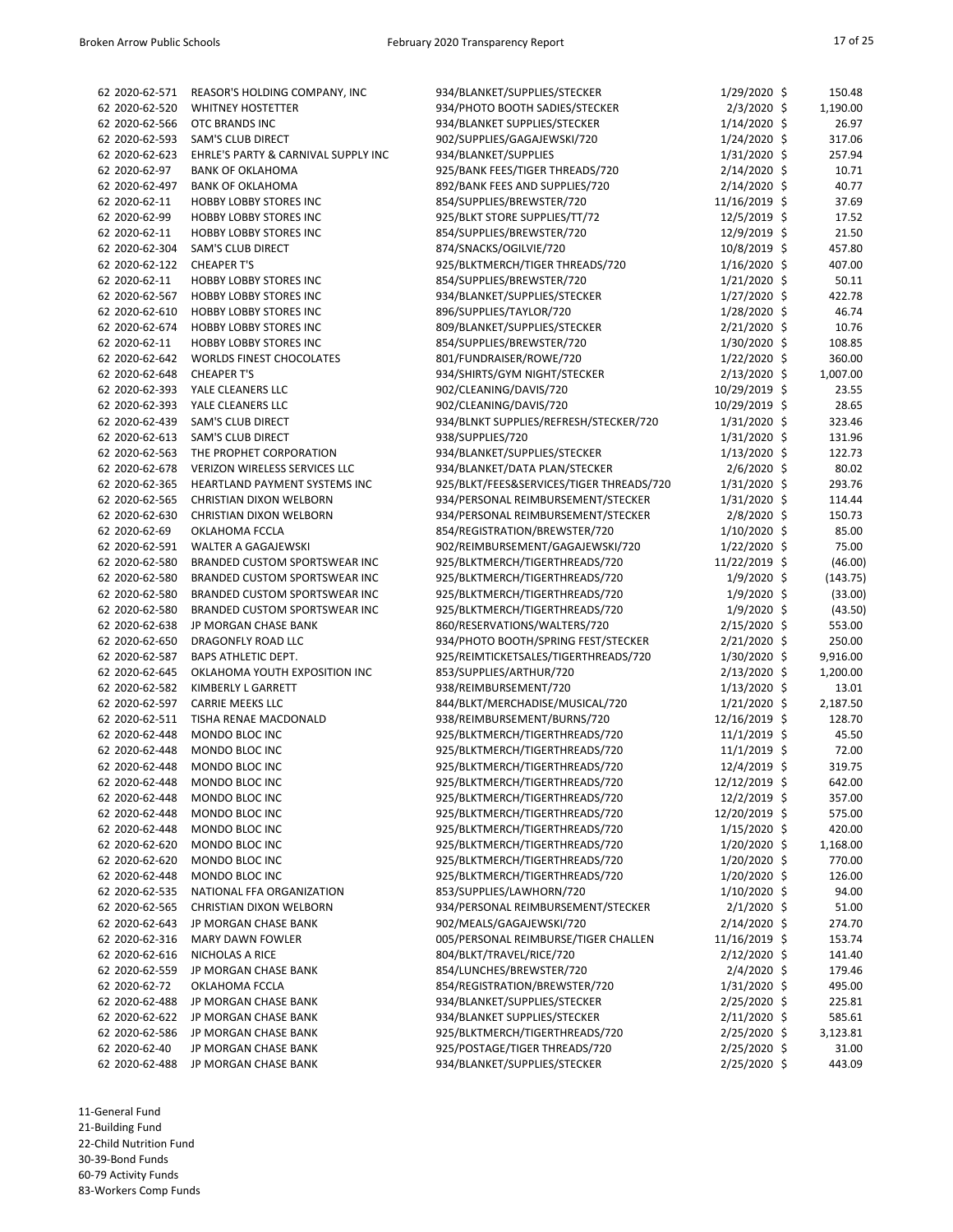| 62 2020-62-525 | JP MORGAN CHASE BANK                         | 854/SUPPLIES/BREWSTER/720            | $1/30/2020$ \$  | 78.19    |
|----------------|----------------------------------------------|--------------------------------------|-----------------|----------|
| 62 2020-62-525 | JP MORGAN CHASE BANK                         | 854/SUPPLIES/BREWSTER/720            | 2/13/2020 \$    | 46.72    |
| 62 2020-62-630 | <b>CHRISTIAN DIXON WELBORN</b>               | 934/PERSONAL REIMBURSEMENT/STECKER   | 2/11/2020 \$    | 321.15   |
| 62 2020-62-657 | JP MORGAN CHASE BANK                         | 934/BLANKET SUPPLIES/STECKER         | $2/14/2020$ \$  | 74.08    |
| 62 2020-62-670 | JP MORGAN CHASE BANK                         | 889/SUPPLIES/THOMAS/720              | 2/24/2020 \$    | 152.62   |
| 62 2020-62-675 | STUMP PRINTING COMPANY INC                   | 809/BLANKET DECORATIONS/STECKER      | $1/17/2020$ \$  | 85.03    |
|                | SIGNATURE FUNDRAISING INC                    |                                      |                 |          |
| 65 2020-65-128 |                                              | 833/CHOCOLATE SALES/505              | $1/28/2020$ \$  | 2,490.00 |
| 65 2020-65-101 | REASOR'S HOLDING COMPANY, INC                | 934/REFRESHMENTS/505                 | 12/19/2019 \$   | 24.95    |
| 65 2020-65-125 | OK SECONDARY SCHOOL ACT ASSOC                | 818/REGISTRATION/505                 | $1/17/2020$ \$  | 260.00   |
| 65 2020-65-125 | OK SECONDARY SCHOOL ACT ASSOC                | 818/REGISTRATION/505                 | $1/17/2020$ \$  | 100.00   |
| 65 2020-65-112 | BA PUBLIC SCHOOLS-GENERAL FUND               | 818/MASTER CLASSES/505               | 10/10/2019 \$   | 260.00   |
| 65 2020-65-112 | BA PUBLIC SCHOOLS-GENERAL FUND               | 818/MASTER CLASSES/505               | 11/8/2019 \$    | 500.00   |
| 65 2020-65-112 | BA PUBLIC SCHOOLS-GENERAL FUND               | 818/MASTER CLASSES/505               | $1/10/2020$ \$  | 420.00   |
| 65 2020-65-75  | BA PUBLIC SCHOOLS-GENERAL FUND               | 833/CLINICIAN FEE/505                | $1/10/2020$ \$  | 300.00   |
| 65 2020-65-97  | BA PUBLIC SCHOOLS-GENERAL FUND               | 892/SUB/505                          | $1/10/2020$ \$  | 60.87    |
|                |                                              |                                      |                 |          |
| 65 2020-65-44  | <b>BROKEN ARROW PUBLIC SCHOOLS</b>           | 833/TRANSPORTATION/505               | $1/10/2020$ \$  | 35.85    |
| 65 2020-65-68  | BA SCHOOLS GENERAL FUND                      | 844/BUS/505                          | 1/10/2020 \$    | 66.90    |
| 65 2020-65-126 | BA SCHOOLS GENERAL FUND                      | 818/MASTERCLASSES/505                | 2/10/2020 \$    | 480.00   |
| 65 2020-65-100 | BA PUBLIC SCHOOLS-GENERAL FUND               | 833/ACCOMPANIST/505                  | 2/10/2020 \$    | 175.00   |
| 65 2020-65-62  | <b>SAIED MUSIC COMPANY</b>                   | 818/BLANKET SUPPLIES/MUSIC/505       | 12/16/2019 \$   | 68.30    |
| 65 2020-65-62  | SAIED MUSIC COMPANY                          | 818/BLANKET SUPPLIES/MUSIC/505       | 12/18/2019 \$   | 52.00    |
| 65 2020-65-123 | BLICK ART MATERIALS LLC                      | 811/SUPPLIES/RHOADES/505             | $1/24/2020$ \$  | 85.00    |
| 65 2020-65-106 | A & A WHOLESALE SCREEN PRINT                 | 818/BAND SHIRTS/505                  | $1/21/2020$ \$  | 706.00   |
| 65 2020-65-12  | PALEN MUSIC CENTER                           |                                      |                 | 49.00    |
|                |                                              | 818/MUSIC SUPPLIES/INSTR. REPAIR/505 | 1/24/2020 \$    |          |
| 65 2020-65-127 | SOUTHEASTERN CAREER APPAREL DBA              | 833/COSTUMES/505                     | $1/22/2020$ \$  | 246.10   |
| 65 2020-65-139 | <b>SAM'S CLUB DIRECT</b>                     | 825/FOOD FOR STUDENT FOOD BAGS/505   | $1/30/2020$ \$  | 292.53   |
| 65 2020-65-59  | <b>AVB BANK</b>                              | 892/BANK FEES/505                    | $1/31/2020$ \$  | 7.50     |
| 65 2020-65-121 | ROBOTICS EDUCATION & COMPETITION             | 940/REG FOR 2/8/20/505               | $1/14/2020$ \$  | 75.00    |
| 65 2020-65-120 | ROBOTICS EDUCATION & COMPETITION             | 940/REGISTRATION/505                 | $1/14/2020$ \$  | 150.00   |
| 65 2020-65-119 | ARROW FLOWER & GIFTS INC                     | 938/FLOWERS/GILBERT/505              | $1/31/2020$ \$  | 66.90    |
| 65 2020-65-134 | <b>DEMCO INC</b>                             | 889/SUPPLIES/505                     | 1/28/2020 \$    | 103.66   |
|                | 65 2020-65-140 REASOR'S HOLDING COMPANY, INC | 934/VALENTINE GRAMS/505              | 2/13/2020 \$    | 102.24   |
|                |                                              |                                      |                 |          |
| 65 2020-65-124 | CALLIOPE YOUTH CIRCUS FOUNDATION             | 844/MASTERCLASS/505                  | $1/17/2020$ \$  | 200.00   |
| 65 2020-65-102 | OKLAHOMA CHORAL DIRECTORS ASSOC              | 833/Registration/505                 | $12/17/2019$ \$ | 45.00    |
| 65 2020-65-115 | IND SCH DIST #57 OF GARFLD CTY OK            | 897/NJHS STATE DUES                  | $1/16/2020$ \$  | 30.00    |
| 65 2020-65-129 | NBDA: NATALIE AUNKO, TREASURER               | 818/REGISTRATION/505                 | $1/15/2020$ \$  | 770.00   |
| 65 2020-65-105 | SCHOLASTIC CORPORATION                       | 889/BOOK FAIR/505                    | 12/11/2019 \$   | 1,722.93 |
| 65 2020-65-146 | JP MORGAN CHASE BANK                         | 825/WILLIAMS GRANT/505               | $2/20/2020$ \$  | 153.12   |
| 66 2020-66-105 | <b>CHRISTOPHER S TURNER</b>                  | 833/FUNDRAISER/520                   | $1/10/2020$ \$  | 1,913.25 |
| 66 2020-66-13  | JW PEPPER & SON INC                          | 833/BLKT SUPPLIES/520                | $8/21/2019$ \$  | 410.25   |
| 66 2020-66-102 |                                              | 818/STANDS/520                       |                 |          |
|                | MUSIC STORE INC                              |                                      | 12/18/2019 \$   | 875.00   |
| 66 2020-66-27  | JW PEPPER & SON INC                          | 833/SUPPLIES/520                     | 10/9/2019 \$    | 41.98    |
| 66 2020-66-27  | JW PEPPER & SON INC                          | 833/SUPPLIES/520                     | 10/9/2019 \$    | 132.49   |
| 66 2020-66-78  | OKLAHOMA MUSIC EDUCATORS ASSOC               | 905/REGISTRATION/520                 | $1/31/2020$ \$  | 95.00    |
| 66 2020-66-99  | OK SECONDARY SCHOOL ACT ASSOC                | 833/FEE/520                          | $1/15/2020$ \$  | 180.00   |
| 66 2020-66-22  | JW PEPPER & SON INC                          | 818/SUPPLIES/520                     | 10/22/2019 \$   | 9.95     |
| 66 2020-66-98  | DUNCAN PUBLIC SCHOOLS                        | 833/FEE/520                          | 2/14/2020 \$    | 100.00   |
| 66 2020-66-14  | BA PUBLIC SCHOOLS-GENERAL FUND               | 833/CHOREOGRAPHY/520                 | 12/10/2019 \$   | 218.75   |
| 66 2020-66-21  | BA PUBLIC SCHOOLS-GENERAL FUND               | 833/ACCOMPANIST/520                  | 2/19/2020 \$    | 156.25   |
|                |                                              |                                      |                 |          |
| 66 2020-66-37  | BA PUBLIC SCHOOLS-GENERAL FUND               | 818/MASTERCLASS/520                  | $1/10/2020$ \$  | 40.00    |
| 66 2020-66-74  | BA SCHOOLS GENERAL FUND                      | 844/TRANSPORTATION/520               | 1/10/2020 \$    | 32.10    |
| 66 2020-66-19  | BA PUBLIC SCHOOLS-GENERAL FUND               | 833/SUBSTITUTES/520                  | $1/10/2020$ \$  | 121.74   |
| 66 2020-66-41  | BA PUBLIC SCHOOLS-GENERAL FUND               | 905/SUBSTITUTE/520                   | $1/10/2020$ \$  | 71.05    |
| 66 2020-66-83  | BA PUBLIC SCHOOLS-GENERAL FUND               | 877/SUBSTITUTE/520                   | 1/10/2020 \$    | 60.87    |
| 66 2020-66-136 | JP MORGAN CHASE/ADMIRAL EXPRESS              | 905/SUPPLIES/520                     | $2/12/2020$ \$  | 33.83    |
| 66 2020-66-22  | JW PEPPER & SON INC                          | 818/SUPPLIES/520                     | 12/19/2019 \$   | 64.99    |
| 66 2020-66-22  | JW PEPPER & SON INC                          | 818/SUPPLIES/520                     | $1/6/2020$ \$   | 60.00    |
| 66 2020-66-23  | SAIED MUSIC COMPANY                          | 818/SUPPLIES/520                     | $2/11/2020$ \$  | 79.50    |
| 66 2020-66-115 | PIZZA HUT                                    |                                      |                 |          |
|                |                                              | 892/EVENT/520                        | $1/10/2020$ \$  | 50.45    |
| 66 2020-66-93  | OKLAHOMA CHORAL DIRECTORS ASSOC              | 833/FEES/520                         | $1/6/2020$ \$   | 55.00    |
| 66 2020-66-26  | PALEN MUSIC CENTER                           | 818/SUPPLIES/520                     | $1/13/2020$ \$  | 38.50    |
| 66 2020-66-86  | SCHOLASTIC CORPORATION                       | 889/BOOK FAIR/520                    | 11/15/2019 \$   | 2,965.38 |
| 66 2020-66-122 | REASOR'S HOLDING COMPANY, INC                | 892/EVENT/520                        | $2/4/2020$ \$   | 35.94    |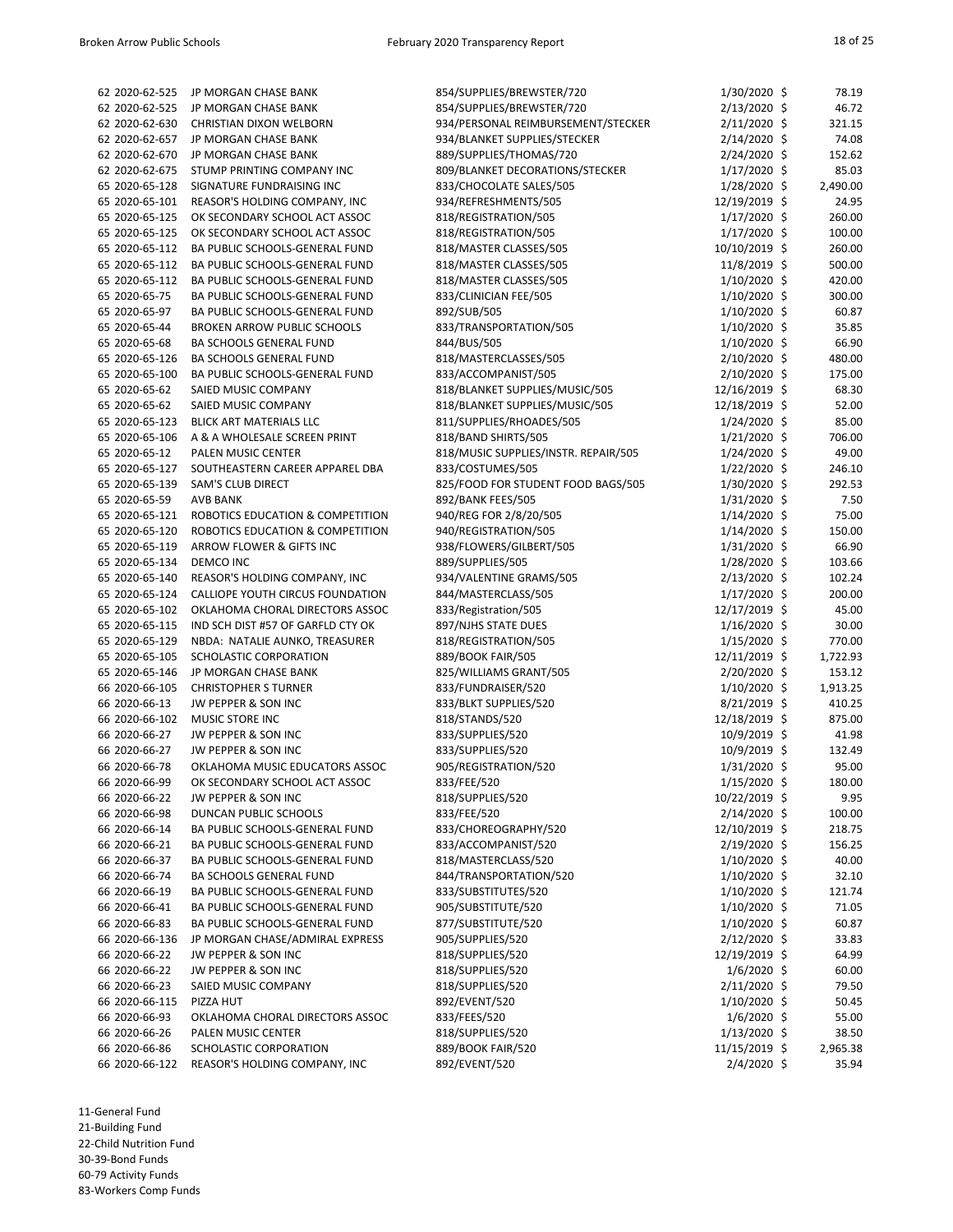| 66 2020-66-56  | SOUTHEASTERN CAREER APPAREL DBA        | 833/UNIFORMS/520        | $12/5/2019$ \$ | 46.00    |
|----------------|----------------------------------------|-------------------------|----------------|----------|
| 66 2020-66-56  | SOUTHEASTERN CAREER APPAREL DBA        | 833/UNIFORMS/520        | 12/5/2019 \$   | 46.00    |
| 66 2020-66-56  | SOUTHEASTERN CAREER APPAREL DBA        | 833/UNIFORMS/520        | 12/10/2019 \$  | 324.00   |
| 66 2020-66-56  | SOUTHEASTERN CAREER APPAREL DBA        | 833/UNIFORMS/520        | $1/13/2020$ \$ | 583.15   |
| 66 2020-66-42  | <b>BLACK &amp; PINK DANCE SUPPLIES</b> | 833/UNIFORMS/520        | $1/17/2020$ \$ | 2,292.77 |
| 66 2020-66-2   | <b>AVB BANK</b>                        | 892/BANK FEES/520       | $1/31/2020$ \$ | 18.64    |
| 66 2020-66-140 | OTC BRANDS INC                         | 897/EVENT/520           | 2/18/2020 \$   | 274.32   |
| 66 2020-66-81  | <b>BRANSON ON STAGE LIVE</b>           | 833/REGISTRATION/520    | $1/30/2020$ \$ | 100.00   |
| 66 2020-66-70  | TOWNSEND MARKETING INC                 |                         |                |          |
|                |                                        | 833/UNIFORMS/520        | $1/22/2020$ \$ | 2,281.63 |
| 66 2020-66-56  | SOUTHEASTERN CAREER APPAREL DBA        | 833/UNIFORMS/520        | $1/22/2020$ \$ | (324.00) |
| 66 2020-66-66  | NBDA: NATALIE AUNKO, TREASURER         | 818/FEES/520            | $1/15/2020$ \$ | 440.00   |
| 66 2020-66-113 | HEARTLAND MUSIC FESTIVAL INC           | 818/FEES/520            | $2/2/2020$ \$  | 100.00   |
| 66 2020-66-114 | HEARTLAND MUSIC FESTIVAL INC           | 818/FEES/520            | $2/2/2020$ \$  | 4,060.00 |
| 66 2020-66-79  | HEARTLAND MUSIC FESTIVAL INC           | 833/REGISTRATION/520    | $2/3/2020$ \$  | 100.00   |
| 66 2020-66-125 | DARLIN GUNTHER/REFUND                  | 807/REFUND/520          | $2/10/2020$ \$ | 8.00     |
| 66 2020-66-106 | AMERICAN CHORAL DIRECTOR'S ASSOC       | 833/REGISTRATION/520    | 12/20/2019 \$  | 301.00   |
| 66 2020-66-134 | JP MORGAN CHASE BANK                   | 892/EVENT/520           | $2/12/2020$ \$ | 11.64    |
| 66 2020-66-135 | JP MORGAN CHASE BANK                   | 892/EVENT/520           | $2/12/2020$ \$ | 58.75    |
|                |                                        |                         |                |          |
| 67 2020-67-59  | <b>GAIL MCINNIS PRODUCTIONS LLC</b>    | 833/CHOIR/530           | 10/8/2019 \$   | 4,350.34 |
| 67 2020-67-68  | <b>BOREN GROUP LLC</b>                 | 833/CHOIR/530           | 10/31/2019 \$  | 9,427.95 |
| 67 2020-67-89  | FOLLETT SCHOOL SOLUTIONS INC           | 889/MEDIA/530           | 11/25/2020 \$  | 281.82   |
| 67 2020-67-13  | JW PEPPER & SON INC                    | 818/BAND/530            | 10/8/2019 \$   | 147.99   |
| 67 2020-67-137 | OK SECONDARY SCHOOL ACT ASSOC          | 833/CHOIR/530           | $1/20/2020$ \$ | 60.00    |
| 67 2020-67-137 | OK SECONDARY SCHOOL ACT ASSOC          | 833/CHOIR/530           | $1/20/2020$ \$ | 60.00    |
| 67 2020-67-13  | JW PEPPER & SON INC                    | 818/BAND/530            | 12/3/2019 \$   | 125.91   |
| 67 2020-67-122 | JW PEPPER & SON INC                    | 818/BAND/530            | $1/17/2020$ \$ | 115.99   |
| 67 2020-67-42  | SAIED MUSIC COMPANY                    | 905/SUPPLIES/530        | $1/11/2020$ \$ | 49.88    |
|                |                                        |                         |                |          |
| 67 2020-67-38  | ARROW FLOWER & GIFTS INC               | 938/STAFF/530           | 12/31/2019 \$  | 72.95    |
| 67 2020-67-7   | OKLAHOMA CHORAL DIRECTORS ASSOC        | 833/CHOIR/530           | 11/4/2019 \$   | 50.00    |
| 67 2020-67-135 | OKLAHOMA CHORAL DIRECTORS ASSOC        | 833/CHOIR/530           | 11/4/2019 \$   | 760.00   |
| 67 2020-67-102 | OKLAHOMA CHORAL DIRECTORS ASSOC        | 833/CHOIR/530           | $1/13/2020$ \$ | 135.00   |
| 67 2020-67-112 | SOUTHEASTERN CAREER APPAREL DBA        | 833/CHOIR/530           | 12/18/2019 \$  | 171.25   |
| 67 2020-67-58  | <b>SAM'S CLUB DIRECT</b>               | 892/GENERAL/530         | $1/16/2020$ \$ | 132.26   |
| 67 2020-67-2   | <b>AVB BANK</b>                        | 892/BANK FEES/530       | $1/31/2020$ \$ | 9.78     |
| 67 2020-67-90  | DEMCO INC                              | 889/MEDIA/530           | 11/19/2019 \$  | 274.54   |
| 67 2020-67-131 | OTC BRANDS INC                         | 994/TIGER CHALLENGE/530 | $1/17/2020$ \$ | 208.71   |
| 67 2020-67-87  | <b>HOBBY LOBBY STORES INC</b>          | 905/ORCHESTRA/530       | 11/27/2019 \$  | 254.12   |
|                |                                        |                         |                |          |
| 67 2020-67-87  | <b>HOBBY LOBBY STORES INC</b>          | 905/ORCHESTRA/530       | 11/27/2020 \$  | 45.49    |
| 67 2020-67-93  | TULSA BAND INSTRUMENTS INC             | 905/ORCHESTRA/530       | 11/29/2019 \$  | 450.00   |
| 67 2020-67-113 | EZFUND.COM LLC                         | 893/HISTORY CLUB/530    | $2/6/2020$ \$  | 800.00   |
| 67 2020-67-114 | STEFANIE LYN COTTRELL                  | 818/BAND/530            | $1/9/2020$ \$  | 227.00   |
| 67 2020-67-117 | NBDA: NATALIE AUNKO, TREASURER         | 818/BAND/530            | $1/15/2020$ \$ | 480.00   |
| 67 2020-67-77  | TULSA BALLET THEATRE INC               | 844/DRAMA/530           | 12/18/2019 \$  | 390.00   |
| 67 2020-67-78  | TULSA BALLET THEATRE INC               | 908/ORCHESTRA/530       | 12/18/2019 \$  | 421.00   |
| 68 2020-68-129 | KISS INST FOR PRACTICAL ROBOTICS       | 877/REGISTRATION/525    | $1/13/2020$ \$ | 1,250.00 |
| 68 2020-68-29  | <b>GAIL MCINNIS PRODUCTIONS LLC</b>    | 833/SUPPLIES/525        | $1/8/2020$ \$  | 7,460.06 |
| 68 2020-68-20  | JW PEPPER & SON INC                    |                         | 8/27/2019 \$   | 124.99   |
|                |                                        | 833/MUSIC/525           |                |          |
| 68 2020-68-20  | JW PEPPER & SON INC                    | 833/MUSIC/525           | 8/28/2019 \$   | 315.00   |
| 68 2020-68-53  | JW PEPPER & SON INC                    | 833/SUPPLIES/525        | 9/20/2019 \$   | 46.20    |
| 68 2020-68-53  | JW PEPPER & SON INC                    | 833/SUPPLIES/525        | 9/20/2020 \$   | 49.94    |
| 68 2020-68-61  | JW PEPPER & SON INC                    | 833/SUPPLIES/525        | $9/26/2019$ \$ | 52.50    |
| 68 2020-68-110 | ARROW FLOWER & GIFTS INC               | 938/FLOWERS/525         | $1/31/2020$ \$ | 222.80   |
| 68 2020-68-92  | BA PUBLIC SCHOOLS-GENERAL FUND         | 818/MASTERCLASS/525     | $1/10/2020$ \$ | 40.00    |
| 68 2020-68-72  | <b>BROKEN ARROW PUBLIC SCHOOLS</b>     | 892/BUS/525             | $1/10/2020$ \$ | 72.50    |
| 68 2020-68-32  | <b>BROKEN ARROW PUBLIC SCHOOLS</b>     | 844/TRANSPORTATION/525  | $1/10/2020$ \$ | 44.65    |
| 68 2020-68-80  | JW PEPPER & SON INC                    | 833/MUSIC/525           | 11/8/2019 \$   | 225.49   |
| 68 2020-68-125 | SUNSHINE PILOT SCREEN PRINTING         |                         | $2/6/2020$ \$  | 740.00   |
|                |                                        | 833/T-SHIRTS/525        |                |          |
| 68 2020-68-131 | JW PEPPER & SON INC                    | 833/MUSIC/525           | $1/15/2020$ \$ | 79.50    |
| 68 2020-68-131 | JW PEPPER & SON INC                    | 833/MUSIC/525           | $1/15/2020$ \$ | 91.99    |
| 68 2020-68-27  | NATIONAL ASSOCIATION FOR MUSIC ED      | 833/FEE/525             | $1/13/2020$ \$ | 152.00   |
| 68 2020-68-81  | SAIED MUSIC COMPANY                    | 833/MUSIC/525           | 12/17/2019 \$  | 137.50   |
| 68 2020-68-122 | <b>IMPERIAL LLC</b>                    | 938/COFFEE/525          | $1/6/2020$ \$  | 47.90    |
| 68 2020-68-78  | <b>IMPERIAL LLC</b>                    | 938/RENTAL/525          | $1/1/2020$ \$  | 75.00    |

11-General Fund 21-Building Fund 22-Child Nutrition Fund

30-39-Bond Funds

60-79 Activity Funds 83-Workers Comp Funds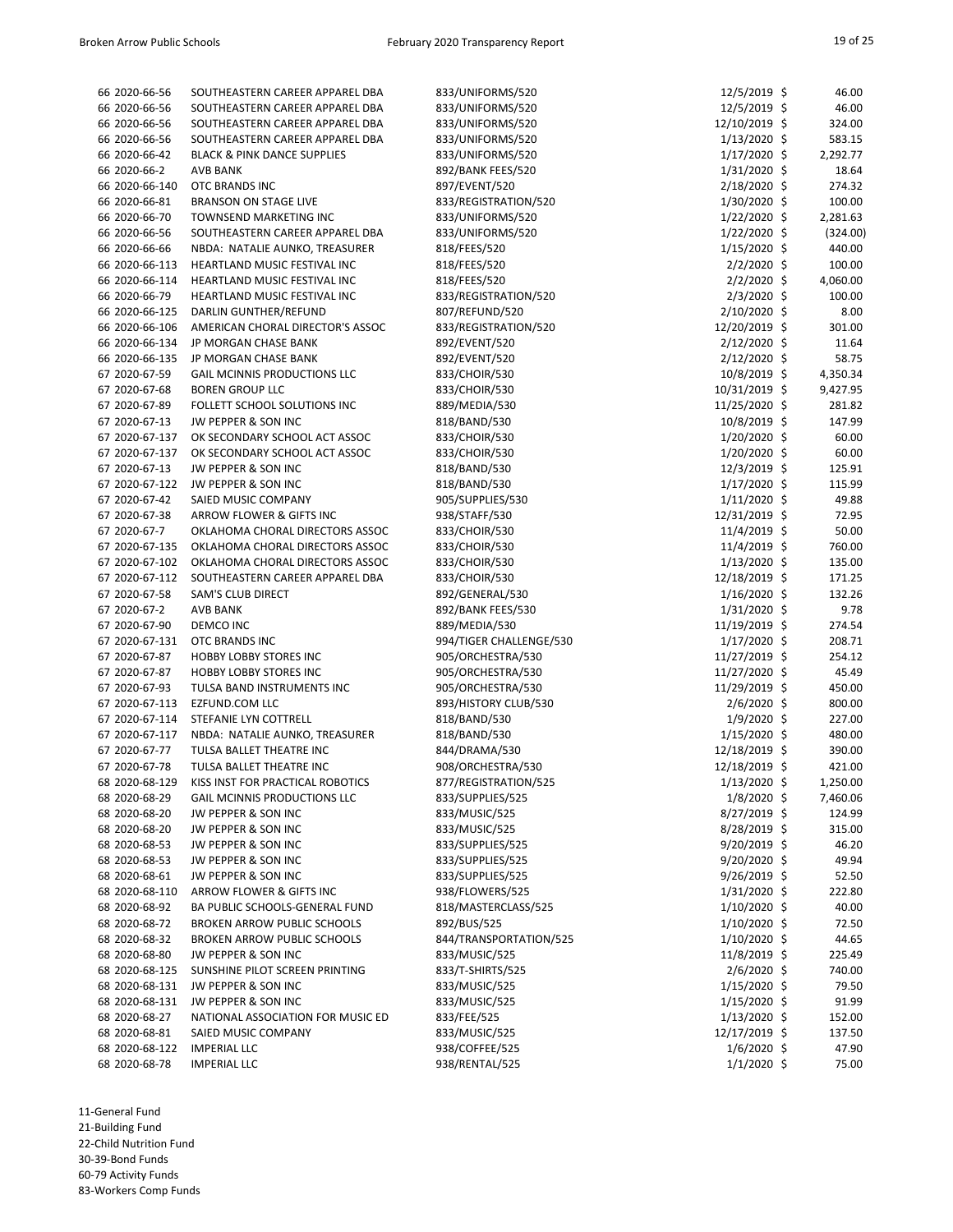| 68 2020-68-22  | <b>IMPERIAL LLC</b>                    | 938/COFFEE/525                      | $1/27/2020$ \$  | 23.95    |
|----------------|----------------------------------------|-------------------------------------|-----------------|----------|
| 68 2020-68-122 | <b>IMPERIAL LLC</b>                    | 938/COFFEE/525                      | $1/27/2020$ \$  | 47.90    |
| 68 2020-68-1   | <b>AVB BANK</b>                        | 892/BANK FEES/525                   | $1/31/2020$ \$  | 14.16    |
| 68 2020-68-132 | <b>SAM'S CLUB DIRECT</b>               | 889/SUPPLIES/525                    | $1/29/2020$ \$  | 340.78   |
| 68 2020-68-82  | <b>CENTURY RESOURCES LLC</b>           | 833/FUNDRAISER/525                  | $12/1/2019$ \$  | 9,663.04 |
| 68 2020-68-82  | <b>CENTURY RESOURCES LLC</b>           | 833/FUNDRAISER/525                  | 12/18/2019 \$   | 64.10    |
| 68 2020-68-76  | CENTURY RESOURCES LLC                  | 818/FUNDRAISER/525                  | 12/19/2019 \$   | 33.04    |
| 69 2020-69-103 | OKLAHOMA MUSIC EDUCATORS ASSOC         | 833/REGISTRATION/510                | $1/17/2020$ \$  | 65.00    |
| 69 2020-69-89  | OKLAHOMA MUSIC EDUCATORS ASSOC         | 818/REGISTRATION/510                | $1/31/2020$ \$  | 95.00    |
| 69 2020-69-96  | OKLAHOMA MUSIC EDUCATORS ASSOC         | 905/ENTRY FEE/510                   | $2/5/2020$ \$   | 125.00   |
| 69 2020-69-18  | <b>BROKEN ARROW PUBLIC SCHOOLS</b>     | 844/BUS/510                         | $1/10/2020$ \$  | 27.20    |
| 69 2020-69-33  | <b>BROKEN ARROW PUBLIC SCHOOLS</b>     | 833/BUS/510                         | $1/10/2020$ \$  | 42.25    |
| 69 2020-69-54  | BROKEN ARROW PUBLIC SCHOOLS            | 833/BUS/510                         | $1/10/2020$ \$  | 67.65    |
| 69 2020-69-60  | <b>BROKEN ARROW PUBLIC SCHOOLS</b>     | 844/BUS/510                         | $1/10/2020$ \$  | 24.60    |
| 69 2020-69-56  | BA PUBLIC SCHOOLS-GENERAL FUND         | 818/MSTRCLASS/510                   | $1/10/2020$ \$  | 120.18   |
| 69 2020-69-58  | BA PUBLIC SCHOOLS-GENERAL FUND         | 818/MSTRCLASS/510                   | $1/10/2020$ \$  | 80.14    |
| 69 2020-69-77  | BA PUBLIC SCHOOLS-GENERAL FUND         | 818/MSTRCLASS/510                   | $1/10/2020$ \$  | 80.14    |
| 69 2020-69-8   | NATIONAL ASSOCIATION FOR MUSIC ED      | 833/REGISTRATION/510                | $8/22/2019$ \$  | 100.00   |
| 69 2020-69-102 | JP MORGAN CHASE/ADMIRAL EXPRESS        | 892/SUPPLIES/510                    | 1/10/2020 \$    | 192.90   |
| 69 2020-69-102 | JP MORGAN CHASE/ADMIRAL EXPRESS        | 892/SUPPLIES/510                    | $1/13/2020$ \$  | 158.80   |
| 69 2020-69-13  | OKLAHOMA CHORAL DIRECTORS ASSOC        | 833/REGISTRATION/510                | $11/4/2019$ \$  | 495.00   |
| 69 2020-69-79  | OKLAHOMA CHORAL DIRECTORS ASSOC        | 833/REGISTRATION/510                | $1/13/2020$ \$  | 90.00    |
| 69 2020-69-1   | AVB BANK                               | 892/BANK FEES/510                   | $1/31/2020$ \$  | 11.06    |
| 69 2020-69-71  | <b>SAM'S CLUB DIRECT</b>               | 938/SNACKS/510                      | 12/17/2019 \$   | 147.34   |
| 69 2020-69-97  | <b>BLACK &amp; PINK DANCE SUPPLIES</b> | 833/COSTUMES/510                    | $1/21/2020$ \$  | 1,273.76 |
| 69 2020-69-113 | <b>SAM'S CLUB DIRECT</b>               | 897/SNACK/SHACK/510                 | $1/27/2020$ \$  | 67.88    |
| 69 2020-69-69  | EZFUND.COM LLC                         | 889/SUCKERS/510                     | $1/14/2020$ \$  | 320.00   |
| 69 2020-69-74  | CD FUND LLC                            | 833/FUNDRAISER/510                  | 11/14/2019 \$   | 1,063.50 |
| 69 2020-69-102 | JP MORGAN CHASE/ADMIRAL EXPRESS        | 892/SUPPLIES/510                    | $2/5/2020$ \$   | (133.40) |
| 69 2020-69-130 | JP MORGAN CHASE BANK                   | 938/STAFF/EVENT/510                 | $2/21/2020$ \$  | 574.55   |
| 69 2020-69-121 | JP MORGAN CHASE BANK                   | 833/COSTUMES/510                    | $2/4/2020$ \$   | 323.61   |
| 69 2020-69-138 | JP MORGAN CHASE BANK                   | 938/JUICE/DONUTS/510                | 2/24/2020 \$    | 25.84    |
| 70 2020-70-737 | <b>COSTLEY ENTERPRISES INC</b>         | 892/STUDENTLUNCHEON/205             | $1/24/2020$ \$  | 35.35    |
| 70 2020-70-677 | ARROW FLOWER & GIFTS INC               | 938/HOSPITALITY/PLANT/180           | 1/31/2020 \$    | 50.95    |
| 70 2020-70-684 | ARROW FLOWER & GIFTS INC               | 938/HOSPITALITY/FLOWERS/180         | $1/31/2020$ \$  | 50.95    |
| 70 2020-70-755 | CHICK-FIL-A BROKEN ARROW               | 892/FOOD FOR PD FACULTY MEETING/220 | 1/29/2020 \$    | 100.50   |
| 70 2020-70-238 | REASOR'S HOLDING COMPANY, INC          | 938/REFRESHMENT, ITEMS, FLOWERS/200 | $1/21/2020$ \$  | (10.00)  |
| 70 2020-70-738 | KISS INST FOR PRACTICAL ROBOTICS       | 877/ROBOTSUPPLIES/205               | $1/23/2020$ \$  | 67.80    |
| 70 2020-70-238 | REASOR'S HOLDING COMPANY, INC          | 938/REFRESHMENT, ITEMS, FLOWERS/200 | 1/20/2020 \$    | 64.60    |
| 70 2020-70-561 | REASOR'S HOLDING COMPANY, INC          | 938/HOSPITALITY SUPPLIES/180        | 12/9/2020 \$    | 66.80    |
| 70 2020-70-582 |                                        | 892/PIZZA/160                       |                 |          |
|                | <b>COSTLEY ENTERPRISES INC</b>         |                                     | 12/17/2019 \$   | 60.50    |
| 70 2020-70-370 | <b>COSTLEY ENTERPRISES INC</b>         | 892/PIZZA/LUNCH WITH THE PRINCIPAL  | $1/10/2020$ \$  | 102.00   |
| 70 2020-70-238 | REASOR'S HOLDING COMPANY, INC          | 938/REFRESHMENT, ITEMS, FLOWERS/200 | $1/23/2020$ \$  | 37.98    |
| 70 2020-70-550 | <b>SAM'S CLUB DIRECT</b>               | 892/STEMNIGHTREFRESHMENTS/150       | $1/13/2020$ \$  | 174.44   |
| 70 2020-70-685 | <b>SAM'S CLUB DIRECT</b>               | 892/STEMNIGHTREFRESHMENTS/150       | $1/13/2020$ \$  | 379.79   |
| 70 2020-70-181 | TEAM NEXT LEVEL INC                    | 892/TOMLUNCHEON/215                 | 11/22/2019 \$   | 51.73    |
| 70 2020-70-697 | <b>TEACHER SYNERGY LLC</b>             | 892/DOWNLOADS/1STGRADE/150          | $1/22/2020$ \$  | 32.98    |
| 70 2020-70-447 | REASOR'S HOLDING COMPANY, INC          | 938/SUPPLIES/170                    | $1/7/2020$ \$   | 34.68    |
| 70 2020-70-658 | REASOR'S HOLDING COMPANY, INC          | 892/SUPPLIES/170                    | $1/7/2020$ \$   | 108.84   |
| 70 2020-70-691 | <b>ULINE INC</b>                       | 892/ CLOTHING RACK/ 175             | $1/15/2020$ \$  | 104.27   |
| 70 2020-70-645 | LAKESHORE EQUIPMENT CO                 | 892/SUPPLIES/135                    | 12/30/2019 \$   | 407.34   |
| 70 2020-70-649 | LAKESHORE EQUIPMENT CO                 | 892/SUPPLIES/135                    | $1/3/2020$ \$   | 273.41   |
| 70 2020-70-622 | <b>READ TO THEM</b>                    | 892/ONESCHOOLONEBOOK/205            | $12/11/2019$ \$ | 1,855.65 |
| 70 2020-70-599 | HERTZBERG-NEW METHOD, INC              | 889/BOOKS/200                       | 12/19/2019 \$   | 595.25   |
| 70 2020-70-599 | HERTZBERG-NEW METHOD, INC              | 889/BOOKS/200                       | 1/10/2020 \$    | 26.29    |
| 70 2020-70-586 | <b>TIGER THREADS</b>                   | 938/STAFF GIFTS/160                 | 12/18/2019 \$   | 132.50   |
| 70 2020-70-334 | <b>TIGER THREADS</b>                   | 938/TOYRUNNERUP/215                 | $1/2/2020$ \$   | 25.00    |
| 70 2020-70-504 | KISS INST FOR PRACTICAL ROBOTICS       | 877/ROBOTICS KIT/180                | 11/15/2019 \$   | 575.00   |
| 70 2020-70-767 | SCHOOL SPECIALTY INC                   | 892/ KRAFT PAPER/175                | $1/30/2020$ \$  | 482.35   |
| 70 2020-70-724 | JP MORGAN CHASE/ADMIRAL EXPRESS        | 892/SUPPLIES/160                    | $1/22/2020$ \$  | 27.89    |
| 70 2020-70-772 | JP MORGAN CHASE/ADMIRAL EXPRESS        | 892/OFFICESUPPLIES/120              | $1/30/2020$ \$  | 187.41   |
| 70 2020-70-769 | JP MORGAN CHASE/ADMIRAL EXPRESS        | 892/SUPPLIES/170                    | $1/30/2020$ \$  | 146.00   |
| 70 2020-70-786 | JP MORGAN CHASE/ADMIRAL EXPRESS        | 892/HEADSETS FOR EL/220             | $2/7/2020$ \$   | 217.40   |

11-General Fund 21-Building Fund

22-Child Nutrition Fund

30-39-Bond Funds

60-79 Activity Funds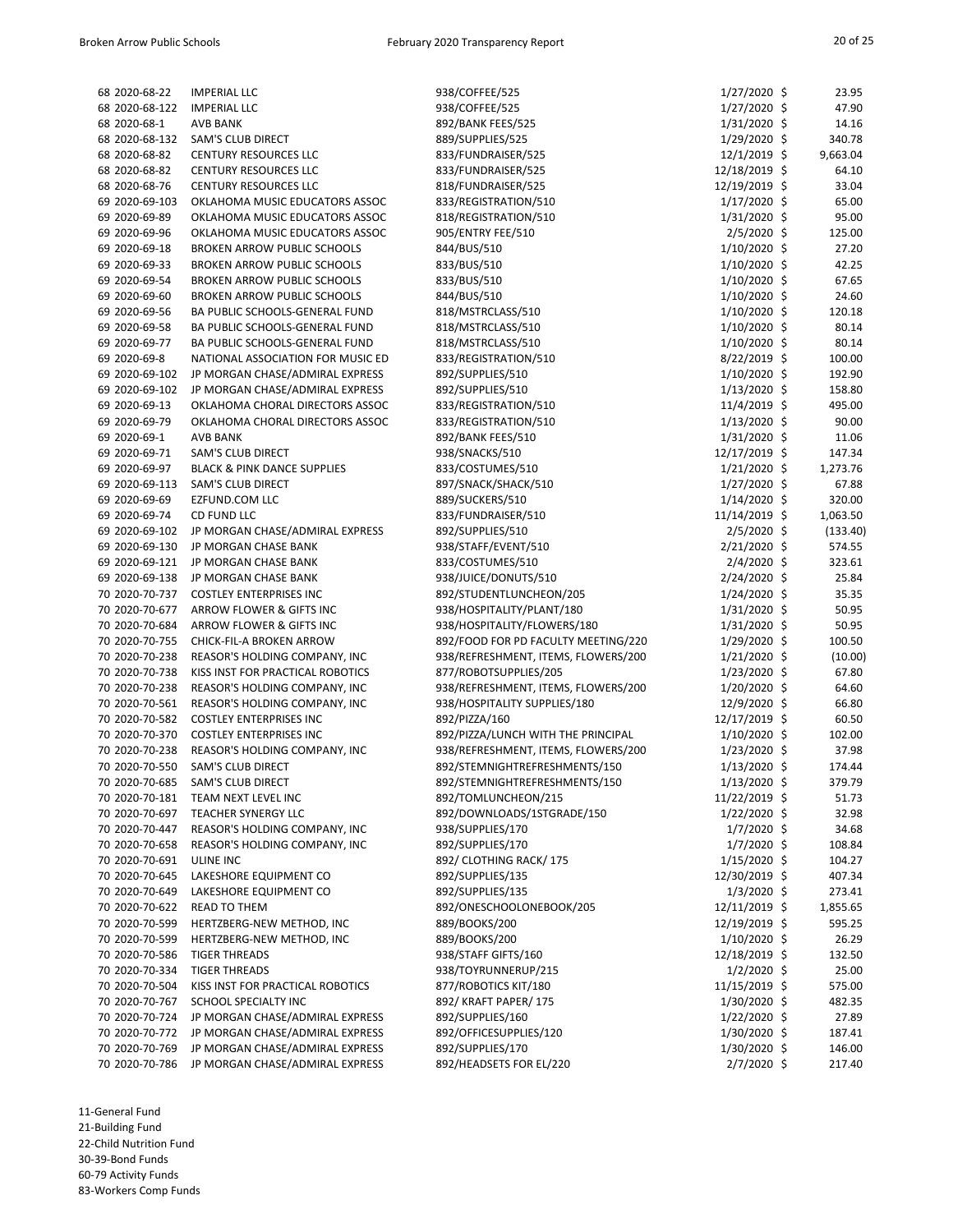| 70 2020-70-788 | JP MORGAN CHASE/ADMIRAL EXPRESS | 892/TIGER CHALLENGE SUPPLIES/220    | $2/7/2020$ \$  | 24.51    |
|----------------|---------------------------------|-------------------------------------|----------------|----------|
| 70 2020-70-802 | JP MORGAN CHASE/ADMIRAL EXPRESS | 892/CHART PAPER/160                 | $2/12/2020$ \$ | 181.53   |
| 70 2020-70-776 | JP MORGAN CHASE/ADMIRAL EXPRESS | 892/BLANKET/SUPPLIES/150            | 2/13/2020 \$   | 41.10    |
| 70 2020-70-597 | REASOR'S HOLDING COMPANY, INC   | 938/TREATSFORTEACHERS/205           | 12/15/2019 \$  | 132.55   |
| 70 2020-70-637 | REASOR'S HOLDING COMPANY, INC   | 938/ HOSPITAL STAY PLANT/ 175       | 12/16/2019 \$  | 18.98    |
| 70 2020-70-414 | REASOR'S HOLDING COMPANY, INC   | 892/ BLANKET/ 175                   | 12/16/2019 \$  | 19.98    |
| 70 2020-70-754 | LAKESHORE EQUIPMENT CO          | 892/WOBBLE CHAIRS/220               | $1/29/2020$ \$ | 113.98   |
| 70 2020-70-674 | REASOR'S HOLDING COMPANY, INC   | 938/SYMPATHY/120                    | $1/10/2020$ \$ | 93.30    |
| 70 2020-70-371 | LAKESHORE EQUIPMENT CO          | 892/SUPPLIES/135                    | 10/18/2019 \$  | 211.75   |
| 70 2020-70-730 | TIM SPENCER ENTERPRISES INC DBA | 892/PRINTING/150                    | $2/4/2020$ \$  | 24.00    |
| 70 2020-70-439 | <b>IMPERIAL LLC</b>             | 938/COFFEE/SUPPLIES/MISC/135        | $1/14/2020$ \$ | 28.95    |
| 70 2020-70-537 | A & A WHOLESALE SCREEN PRINT    | 892/ CHOIR SHIRTS/ 175              | $1/29/2020$ \$ | 173.00   |
| 70 2020-70-521 | REASOR'S HOLDING COMPANY, INC   | 892/INTEGRITYLUNCHEON/165           | 12/31/2019 \$  | 93.57    |
| 70 2020-70-587 | REASOR'S HOLDING COMPANY, INC   | 938/TREATBAR/165                    | 12/31/2019 \$  | 61.50    |
| 70 2020-70-791 | <b>BAUDVILLE</b>                | 892/T.O.Y./205                      | $2/12/2020$ \$ | 436.15   |
| 70 2020-70-760 | REASOR'S HOLDING COMPANY, INC   |                                     |                | 73.89    |
|                |                                 | 892/GRATITUDE-LUNCHEON/165          | $2/5/2020$ \$  |          |
| 70 2020-70-600 | REASOR'S HOLDING COMPANY, INC   | 892/STUDENT AWARDS/200              | 12/16/2019 \$  | 68.22    |
| 70 2020-70-749 | REASOR'S HOLDING COMPANY, INC   | 938/FLOWERS/ SUPPLIES/MISC/135      | $2/3/2020$ \$  | 86.54    |
| 70 2020-70-743 | REASOR'S HOLDING COMPANY, INC   | 889/SCHOLASTIC BOOK FAIR/110        | $2/4/2020$ \$  | 70.17    |
| 70 2020-70-51  | REASOR'S HOLDING COMPANY, INC   | 892/938/REFRESH, ITEMS, FLOWERS/220 | $1/17/2020$ \$ | 32.96    |
| 70 2020-70-51  | REASOR'S HOLDING COMPANY, INC   | 892/938/REFRESH, ITEMS, FLOWERS/220 | 2/7/2020 \$    | 33.96    |
| 70 2020-70-646 | REASOR'S HOLDING COMPANY, INC   | 938/TREATSFORTEACHERS/205           | 12/18/2019 \$  | 72.35    |
| 70 2020-70-436 | <b>BERRY ENTERPRISES INC</b>    | 889/ POPCORN KERNELS/175            | $11/2/2019$ \$ | 28.95    |
| 70 2020-70-729 | <b>B &amp; L PRINTING</b>       | 892/TARDYSLIPS/150                  | 1/29/2020 \$   | 277.00   |
| 70 2020-70-659 | <b>SPEED STACKS INC</b>         | 892/ SPEED STACKS/ 175              | 12/18/2019 \$  | 210.00   |
| 70 2020-70-561 | REASOR'S HOLDING COMPANY, INC   | 938/HOSPITALITY SUPPLIES/180        | $1/23/2020$ \$ | 16.64    |
| 70 2020-70-414 | REASOR'S HOLDING COMPANY, INC   | 892/ BLANKET/ 175                   | 12/16/2019 \$  | 33.59    |
| 70 2020-70-414 | REASOR'S HOLDING COMPANY, INC   | 892/ BLANKET/ 175                   | 12/17/2019 \$  | (33.59)  |
| 70 2020-70-414 | REASOR'S HOLDING COMPANY, INC   | 892/ BLANKET/ 175                   | 12/17/2019 \$  | 30.98    |
| 70 2020-70-720 | DEMCO INC                       | 889/LIBRARY SUPPLIES/200            | $1/22/2020$ \$ | 295.42   |
| 70 2020-70-597 | REASOR'S HOLDING COMPANY, INC   | 938/TREATSFORTEACHERS/205           | 12/10/2019 \$  | 124.65   |
| 70 2020-70-856 | JP MORGAN CHASE BANK            | 70/BLKT NEHS DUES/140               | 2/18/2020 \$   | 84.00    |
| 70 2020-70-329 | <b>OTC BRANDS INC</b>           | 892/ STUDENT INCENTIVES/ 175        | 10/15/2019 \$  | 182.70   |
| 70 2020-70-630 | <b>OTC BRANDS INC</b>           | 892/STUDENTTEACHERACTIVITIES/120    | 12/17/2019 \$  | 53.09    |
| 70 2020-70-666 | OTC BRANDS INC                  | 892/STUDENTREWARDS/165              | $1/10/2020$ \$ | 366.16   |
| 70 2020-70-827 | REASOR'S HOLDING COMPANY, INC   | 938/COUNSELOR'S GIFTS/160           | $2/17/2020$ \$ | 35.94    |
| 70 2020-70-497 | REALLY GOOD STUFF LLC           | 892/SUPPLIES/205                    | 11/15/2019 \$  | 26.93    |
| 70 2020-70-95  | <b>COSTLEY ENTERPRISES INC</b>  | 892/LUNCH WITH PRINCIPAL/200        | 12/3/2019 \$   | 42.00    |
| 70 2020-70-711 | <b>SAM'S CLUB DIRECT</b>        |                                     | 2/8/2020 \$    |          |
|                |                                 | 892/BLANKET SUPPLIES/MISC/135       |                | 175.54   |
| 70 2020-70-712 | <b>SAM'S CLUB DIRECT</b>        | 938/SUPPLIES/REFRESHMENTS/MISC/135  | $2/8/2020$ \$  | 117.86   |
| 70 2020-70-51  | REASOR'S HOLDING COMPANY, INC   | 892/938/REFRESH, ITEMS, FLOWERS/220 | 1/28/2020 \$   | 64.33    |
| 70 2020-70-620 | ARROW FLOWER & GIFTS INC        | 938/SYMPATHY PLANT/180              | 12/31/2019 \$  | 50.00    |
| 70 2020-70-414 | REASOR'S HOLDING COMPANY, INC   | 892/ BLANKET/ 175                   | 12/12/2019 \$  | 4.90     |
| 70 2020-70-414 | REASOR'S HOLDING COMPANY, INC   | 892/ BLANKET/ 175                   | $1/23/2020$ \$ | 6.98     |
| 70 2020-70-759 | <b>SAM'S CLUB DIRECT</b>        | 892/INCENTIVESFORATTENDANCE/215     | $1/29/2020$ \$ | 70.32    |
| 70 2020-70-625 | REASOR'S HOLDING COMPANY, INC   | 938/SUPPLIES/170                    | 1/30/2020 \$   | 21.64    |
| 70 2020-70-512 | <b>SAM'S CLUB DIRECT</b>        | 938/SUPPLIES/MISC/135               | 12/15/2019 \$  | 225.22   |
| 70 2020-70-603 | REASOR'S HOLDING COMPANY, INC   | 892/SPED/125                        | 12/15/2019 \$  | 51.94    |
| 70 2020-70-583 | ALPHA AWARDS & ENGRAVING LLC    | 892/BADGE/160                       | 12/17/2019 \$  | 5.50     |
| 70 2020-70-403 | <b>HOBBY LOBBY STORES INC</b>   | 892/SUPPLIES/170                    | $11/6/2019$ \$ | 42.49    |
| 70 2020-70-706 | ALPHA AWARDS & ENGRAVING LLC    | 892/REPLACEMENT NAME BADGE/180      | $1/23/2020$ \$ | 5.50     |
| 70 2020-70-592 | <b>HOBBY LOBBY STORES INC</b>   | 892/4TH GRADE SUPPLIES/175          | 12/14/2019 \$  | 29.92    |
| 70 2020-70-615 | <b>HOBBY LOBBY STORES INC</b>   | 938/CHRISTMAS/SUPPLIES/MISC/135     | 12/18/2019 \$  | 175.59   |
| 70 2020-70-615 | <b>HOBBY LOBBY STORES INC</b>   | 938/CHRISTMAS/SUPPLIES/MISC/135     | 12/19/2019 \$  | 58.76    |
| 70 2020-70-694 | <b>HOBBY LOBBY STORES INC</b>   | 892/STUDENT SUPPLIES/160            | $1/14/2020$ \$ | 73.88    |
| 70 2020-70-548 | <b>CERAMIC COTTAGE INC</b>      | 892/ARTSUPPLIES/150                 | $1/18/2020$ \$ | 98.85    |
| 70 2020-70-727 | <b>SAM'S CLUB DIRECT</b>        | 877/ ROBOTICS FR/220                | 1/23/2020 \$   | 151.93   |
| 70 2020-70-832 | WORLDS FINEST CHOCOLATES        | 892/CANDYBARFUNDRASIER/215          | $2/11/2020$ \$ | 1,595.00 |
| 70 2020-70-832 | <b>WORLDS FINEST CHOCOLATES</b> | 892/CANDYBARFUNDRASIER/215          | $2/13/2020$ \$ | 4,595.00 |
| 70 2020-70-561 | REASOR'S HOLDING COMPANY, INC   | 938/HOSPITALITY SUPPLIES/180        | 12/18/2019 \$  | 38.40    |
| 70 2020-70-238 | REASOR'S HOLDING COMPANY, INC   | 938/REFRESHMENT, ITEMS, FLOWERS/200 | 12/18/2019 \$  | 70.69    |
| 70 2020-70-658 | REASOR'S HOLDING COMPANY, INC   | 892/SUPPLIES/170                    | $2/3/2020$ \$  | 15.87    |
| 70 2020-70-726 | REASOR'S HOLDING COMPANY, INC   | 892/GIFTFORLONGTERMSUB/120          | $1/21/2020$ \$ | 52.23    |
|                |                                 |                                     |                |          |

11-General Fund

21-Building Fund

22-Child Nutrition Fund

30-39-Bond Funds

60-79 Activity Funds 83-Workers Comp Funds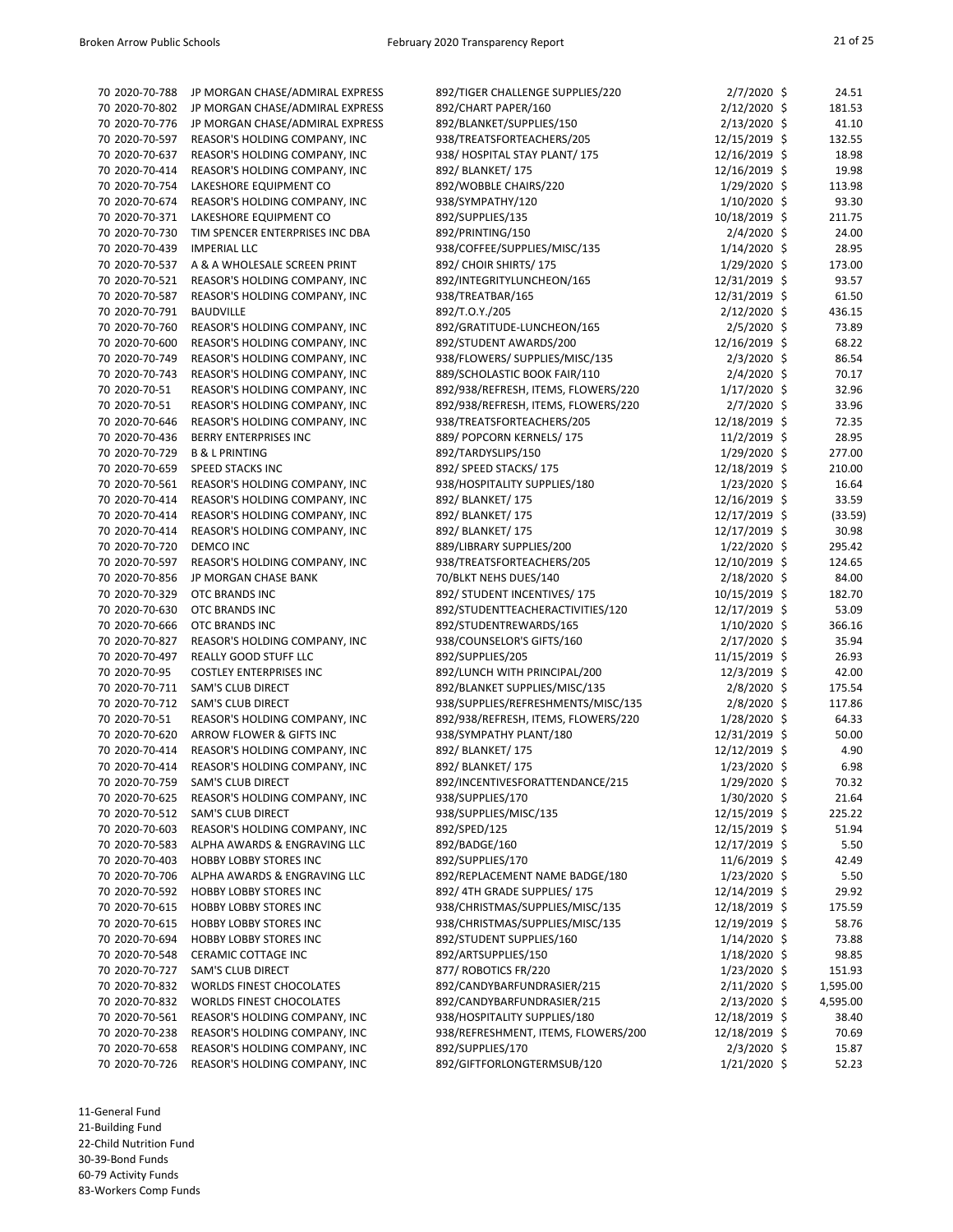| 70 2020-70-541 | BA PUBLIC SCHOOLS-GENERAL FUND     | 892/SUB/205                              | $1/10/2020$ \$  | 52.50    |
|----------------|------------------------------------|------------------------------------------|-----------------|----------|
| 70 2020-70-704 | <b>WILJACKAL LLC FRECKLES</b>      | 892/SUPPLIES/170                         | $2/7/2020$ \$   | 607.50   |
| 70 2020-70-358 | <b>WILJACKAL LLC FRECKLES</b>      | 892/FUNDRAISER/200                       | $1/16/2020$ \$  | 318.60   |
| 70 2020-70-678 | <b>WILJACKAL LLC FRECKLES</b>      | 892/BLKT/FUNDRAISER/150                  | $1/10/2020$ \$  | 216.90   |
| 70 2020-70-678 | <b>WILJACKAL LLC FRECKLES</b>      | 892/BLKT/FUNDRAISER/150                  | $1/17/2020$ \$  | 241.20   |
| 70 2020-70-678 | <b>WILJACKAL LLC FRECKLES</b>      | 892/BLKT/FUNDRAISER/150                  | $1/24/2020$ \$  | 216.90   |
| 70 2020-70-532 | WILJACKAL LLC FRECKLES             | 892/FUNDRAISER/`150                      | 12/13/2019 \$   | 275.40   |
| 70 2020-70-532 | WILJACKAL LLC FRECKLES             | 892/FUNDRAISER/`150                      | 12/20/2019 \$   | 245.70   |
| 70 2020-70-742 | <b>WILJACKAL LLC FRECKLES</b>      | BLKT/CUSTARD SALES JAN-MAY 2020/140      | $1/17/2020$ \$  | 324.90   |
| 70 2020-70-742 | <b>WILJACKAL LLC FRECKLES</b>      | 892/BLKT/CUSTARD-FR/140                  | $2/11/2020$ \$  | 277.20   |
| 70 2020-70-558 | WILJACKAL LLC FRECKLES             | 892/BLKT/FRECKLES/215                    | $1/17/2020$ \$  | 215.10   |
| 70 2020-70-558 | WILJACKAL LLC FRECKLES             | 892/BLKT/FRECKLES/215                    | $1/31/2020$ \$  | 239.40   |
| 70 2020-70-590 | <b>WILJACKAL LLC FRECKLES</b>      | 892/FRECKLES/215                         | 12/13/2019 \$   | 215.10   |
| 70 2020-70-590 | WILJACKAL LLC FRECKLES             | 892/FRECKLES/215                         | 12/19/2019 \$   | 223.20   |
| 70 2020-70-142 | <b>WILJACKAL LLC FRECKLES</b>      | 892/BLKTICE CREAM FUNDRAISER/110         | $1/17/2020$ \$  | 279.00   |
| 70 2020-70-700 | WILJACKAL LLC FRECKLES             | 892/JANFRECKLES/165                      | $1/17/2020$ \$  | 375.30   |
| 70 2020-70-866 | ROY LANCE PETITT/PETTY CASH        | 892/SUPPLIES/170 - Purchase Items        | 2/20/2020 \$    | 300.00   |
| 70 2020-70-728 | <b>REBECCA L LEWIS</b>             | 892/PE SUPPLIES/MISC/135                 | 12/10/2019 \$   | 301.60   |
| 70 2020-70-88  | BA PUBLIC SCHOOLS-GENERAL FUND     | 892/PAPER/180                            | $4/23/2019$ \$  | 711.00   |
| 70 2020-70-89  | <b>BROKEN ARROW PUBLIC SCHOOLS</b> | 892/3RD GRADE FIELD TRIP/180             | 5/9/2019 \$     | 637.95   |
| 70 2020-70-542 |                                    | 892/PD SUB/180                           |                 | 71.02    |
|                | BA PUBLIC SCHOOLS-GENERAL FUND     |                                          | $1/10/2020$ \$  |          |
| 70 2020-70-543 | BA PUBLIC SCHOOLS-GENERAL FUND     | 892/PD SUB PAY/180                       | $1/10/2020$ \$  | 60.87    |
| 70 2020-70-544 | BA PUBLIC SCHOOLS-GENERAL FUND     | 892/PD SUB PAY/180                       | $1/10/2020$ \$  | 60.87    |
| 70 2020-70-545 | BA PUBLIC SCHOOLS-GENERAL FUND     | 892/PD SUB PAY/180                       | $1/10/2020$ \$  | 60.87    |
| 70 2020-70-546 | BA PUBLIC SCHOOLS-GENERAL FUND     | 892/PD SUB PAY/180                       | $1/10/2020$ \$  | 60.87    |
| 70 2020-70-869 | LEUKEMIA & LYMPHOMA SOCIETY        | 892/DONATION/180                         | $2/14/2020$ \$  | 1,687.99 |
| 70 2020-70-666 | <b>OTC BRANDS INC</b>              | 892/STUDENTREWARDS/165                   | $1/22/2020$ \$  | (33.29)  |
| 70 2020-70-391 | BA PUBLIC SCHOOLS-GENERAL FUND     | 892/SUB/200                              | 12/11/2019 \$   | 60.87    |
| 70 2020-70-478 | BA PUBLIC SCHOOLS-GENERAL FUND     | 892/SUBS/200                             | 12/11/2019 \$   | 213.06   |
| 70 2020-70-484 | BA PUBLIC SCHOOLS-GENERAL FUND     | 892/SUBS/200                             | $12/11/2019$ \$ | 142.04   |
| 70 2020-70-398 | ELIZABETH DYAN BROWN               | 892/VETERANSDAYBREAKFAST/215             | 11/14/2019 \$   | 28.00    |
| 70 2020-70-635 | SAMANTHA JO TROUTMAN               | 892/TRIFOLD BOARDS/160                   | 1/14/2020 \$    | 40.00    |
| 70 2020-70-570 | <b>SUSAN J DOYLE</b>               | 892/CLASSROOMSUPPLIES/150                | 12/24/2019 \$   | 150.00   |
| 70 2020-70-771 | JP MORGAN CHASE BANK               | 892/TRIFOLD BOARDS/180                   | $1/31/2020$ \$  | 100.00   |
| 70 2020-70-580 | LISA ANN WHEELER                   | 938/GIFT/160                             | 12/14/2019 \$   | 83.50    |
| 70 2020-70-723 | JANA LEE WILLIAMS                  | 892/DECORATIONS/215                      | $4/5/2019$ \$   | 38.81    |
| 70 2020-70-639 | FULL COMPASS SYSTEMS               | 892/SUPPLIES/170                         | 12/13/2019 \$   | 335.31   |
| 70 2020-70-717 | <b>FULL COMPASS SYSTEMS</b>        | 892/MICROPHONEPARTS/120                  | $1/20/2020$ \$  | 13.91    |
| 70 2020-70-717 | FULL COMPASS SYSTEMS               | 892/MICROPHONEPARTS/120                  | $1/23/2020$ \$  | 9.98     |
| 70 2020-70-639 | FULL COMPASS SYSTEMS               | 892/SUPPLIES/170                         | 12/27/2019 \$   | 186.30   |
| 70 2020-70-487 | BA PUBLIC SCHOOLS-GENERAL FUND     | 892/ SUBS FOR LB STAFF /175              | $1/10/2020$ \$  | 375.37   |
| 70 2020-70-689 | BA PUBLIC SCHOOLS-GENERAL FUND     | 892/ SUBS FOR PD/ 175                    | $2/10/2020$ \$  | 142.04   |
| 70 2020-70-310 | BA SCHOOLS GENERAL FUND            | 892/5THGRADEFIELDTRIPBUSES/150           | $1/10/2020$ \$  | 315.60   |
| 70 2020-70-309 | BA SCHOOLS GENERAL FUND            | 892/1STGRADEFIELDTRIPBUSES/150           | $1/10/2020$ \$  | 217.70   |
| 70 2020-70-308 | BA SCHOOLS GENERAL FUND            | 892/3RDGRADEFIELDTRIPBUSES/150           | $1/10/2020$ \$  | 322.50   |
| 70 2020-70-313 | <b>BA SCHOOLS GENERAL FUND</b>     | 892/KDGFIELDTRIPBUSES/150                | $1/10/2020$ \$  | 236.35   |
| 70 2020-70-393 | BA SCHOOLS GENERAL FUND            | 892/BUSES/2NDGRADE/150                   | $1/10/2020$ \$  | 280.50   |
| 70 2020-70-715 | JP MORGAN CHASE BANK               | 892/NEHS CERTIFICATES/200                | $1/29/2020$ \$  | 60.00    |
| 70 2020-70-556 | TEAM NEXT LEVEL INC                | 892/SafetyPatrolParty                    | 12/18/2019 \$   | 51.73    |
| 70 2020-70-708 | <b>6CAESARS SAPULPA LLC</b>        | 892/REFRESHMENTS/STEAMNIGHT/150          | $1/16/2020$ \$  | 43.00    |
| 70 2020-70-477 | <b>REBECCA L LEWIS</b>             | 892/PE SUPPLIES/GAMES/MISC/BLANKET/135   | 12/10/2019 \$   | 1,000.00 |
| 70 2020-70-607 | OZARK PIZZA COMPANY LLC            | 892/ SP PIZZA PARTY/ 175                 | 12/18/2019 \$   | 87.57    |
| 70 2020-70-581 | BA PUBLIC SCHOOLS-GENERAL FUND     | 892/SUB/160                              | $1/10/2020$ \$  | 30.44    |
| 70 2020-70-820 | JP MORGAN CHASE BANK               | 938/STAFFREFRESHMENTS/150                | $2/14/2020$ \$  | 92.80    |
| 70 2020-70-878 | JP MORGAN CHASE BANK               | 938/STAFF INCENTIVE/160                  | $2/21/2020$ \$  | 67.19    |
| 70 2020-70-605 | <b>HEATHER DAWN CHERRY</b>         | 938/BABY SHOWER GIFT/SUPPLIES/MISC/ /135 | 12/14/2019 \$   | 33.34    |
| 70 2020-70-403 | <b>HOBBY LOBBY STORES INC</b>      | 892/SUPPLIES/170                         | $1/23/2020$ \$  | (3.58)   |
| 70 2020-70-246 | ULTIMATE OFFICE SOLUTIONS INC      | 892/ORGANIZER/160                        | 12/9/2019 \$    | 66.20    |
| 70 2020-70-647 | SCHOLASTIC CORPORATION             | 889/FUNDRAISER/BOOKFAIR/150              | 12/18/2019 \$   | 2,835.25 |
| 70 2020-70-849 | SCHOLASTIC CORPORATION             | 70/BOOK FAIR/110                         | $2/12/2020$ \$  | 1,395.19 |
| 70 2020-70-662 | <b>JANA LEE WILLIAMS</b>           | 892MEETINGSUPPLIES/215                   | 1/16/2020 \$    | 39.43    |
| 70 2020-70-538 | JANET I DOTSON                     | 892/REIMBURSEMENT/ATTENDANCEPARTY/150    | $1/14/2020$ \$  | 19.20    |
| 70 2020-70-746 | <b>BRANDI ANNETTE ALLTIZER</b>     | 892/BACKDROPMUSICAL/215                  | $1/25/2020$ \$  | 52.74    |

11-General Fund 21-Building Fund 22-Child Nutrition Fund 30-39-Bond Funds 60-79 Activity Funds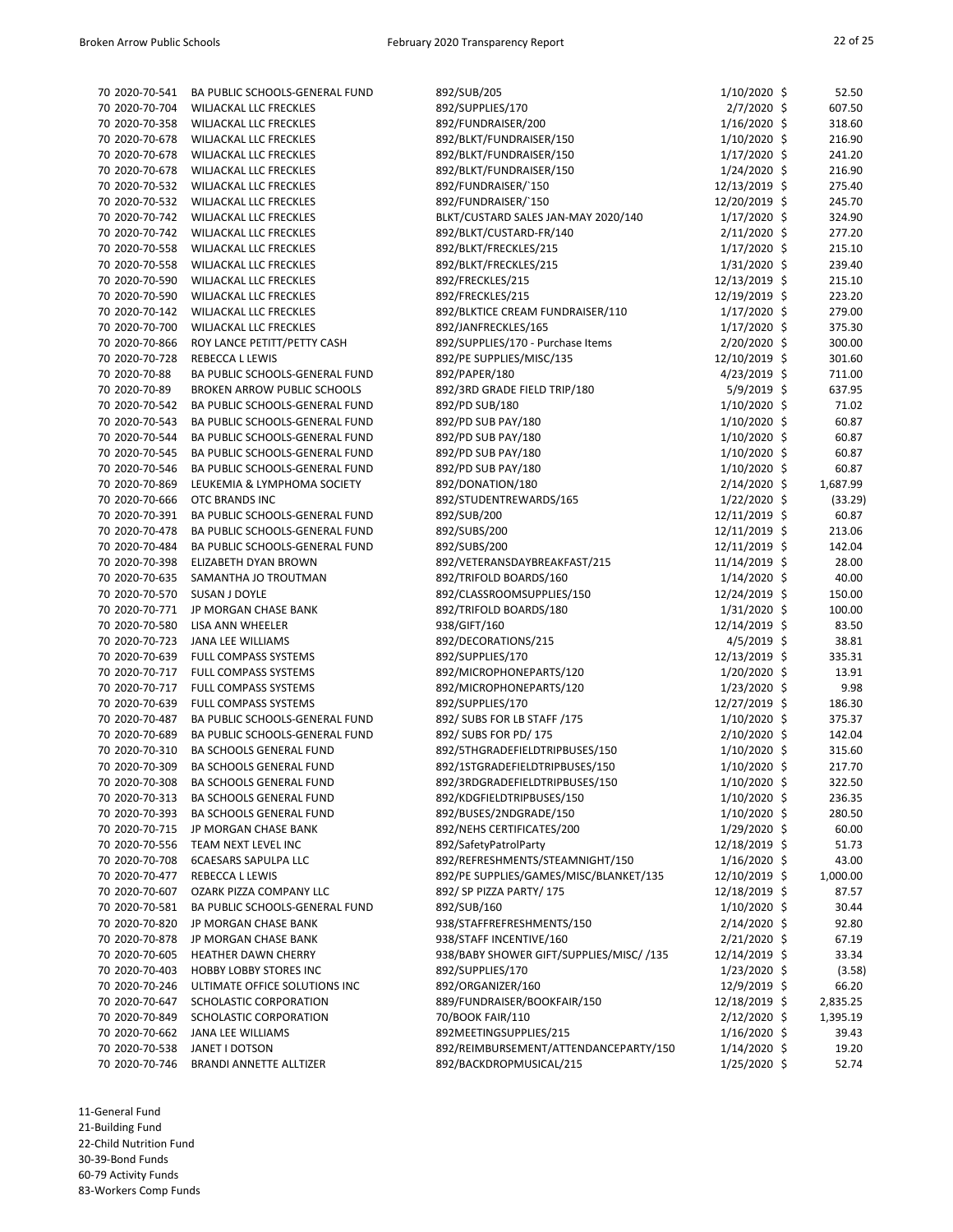| 70 2020-70-400 | ELIZABETH A SCHMIDT                | 892/INCENTIVES/SUPPLIES/MISC            | 12/8/2019 \$   | 28.78     |
|----------------|------------------------------------|-----------------------------------------|----------------|-----------|
| 70 2020-70-657 | JANET I DOTSON                     | 892/REIMBURSEMENT/PD/150                | $1/6/2020$ \$  | 73.68     |
| 70 2020-70-775 | JP MORGAN CHASE BANK               | 892/SUPPLIES/205                        | $2/3/2020$ \$  | 56.24     |
| 70 2020-70-762 | JP MORGAN CHASE BANK               | 892/SUPPLIES/205                        | $2/3/2020$ \$  | 198.50    |
| 70 2020-70-664 | JP MORGAN CHASE BANK               | 892/STUDENT INCENTIVE REWARD/110        | $2/1/2020$ \$  | 94.30     |
| 70 2020-70-830 | JP MORGAN CHASE BANK               | 994/TIGER CHALLENGE SUPPLIES/180        | 2/13/2020 \$   | 63.52     |
| 70 2020-70-838 | JP MORGAN CHASE BANK               | 889/BLANKET/SUPPLIES/MISC/135           | $2/24/2020$ \$ | 186.19    |
| 70 2020-70-840 |                                    | 892/SUPPLIES/160                        |                |           |
|                | JP MORGAN CHASE BANK               |                                         | 2/21/2020 \$   | 149.43    |
| 70 2020-70-778 | JP MORGAN CHASE BANK               | 938/PRIZES/205                          | $2/3/2020$ \$  | 95.42     |
| 70 2020-70-578 | BA PUBLIC SCHOOLS-GENERAL FUND     | 889/CHROMEBOOKREIMBURSE/165             | $2/10/2020$ \$ | 7,190.00  |
| 70 2020-70-526 | <b>BROKEN ARROW PUBLIC SCHOOLS</b> | 892/CHOIRFIELDTRIP/165                  | 2/10/2020 \$   | 61.00     |
| 72 2020-72-41  | FORTE PAYMENT SYSTEMS INC          | 982/BLKT/FEES/082                       | $1/31/2020$ \$ | 4,430.02  |
| 72 2020-72-39  | BA PUBLIC SCHOOLS-GENERAL FUND     | 982/TRSFAFTOGF/082                      | 2/11/2020 \$   | 80,011.49 |
| 72 2020-72-22  | REASOR'S HOLDING COMPANY, INC      | 982/FOOD AND SUPPLIES/082               | $1/28/2020$ \$ | 24.89     |
| 72 2020-72-22  | REASOR'S HOLDING COMPANY, INC      | 982/FOOD AND SUPPLIES/082               | $1/28/2020$ \$ | 80.73     |
| 72 2020-72-22  | REASOR'S HOLDING COMPANY, INC      | 982/FOOD AND SUPPLIES/082               | $1/28/2020$ \$ | 280.19    |
| 72 2020-72-34  | REASOR'S HOLDING COMPANY, INC      | 982/BLKT/SUPPLIES/082                   | 1/28/2020 \$   | 300.24    |
| 72 2020-72-33  | OTC BRANDS INC                     | 982/BLKT/SUPPLIES/082                   | $2/6/2020$ \$  | 67.15     |
| 72 2020-72-33  | OTC BRANDS INC                     | 982/BLKT/SUPPLIES/082                   | $2/6/2020$ \$  | 1,837.86  |
| 72 2020-72-1   | <b>BANK OF OKLAHOMA</b>            | 982/BLKT/2019-2020BANKFEES/082          | $2/14/2020$ \$ | 16.30     |
| 72 2020-72-1   | <b>BANK OF OKLAHOMA</b>            | 982/BLKT/2019-2020BANKFEES/082          | $2/14/2020$ \$ | 11.25     |
| 72 2020-72-35  | CHILD NUTRITION PROGRAMS DEPT      | 982/BKLT/MEALS AND SNACKS/082           | $1/31/2020$ \$ | 19,599.06 |
| 72 2020-72-27  | JP MORGAN CHASE BANK               | 982/BLKT/SUPPLIES/082                   | $2/10/2020$ \$ | 25.86     |
| 73 2020-73-3   | REASOR'S HOLDING COMPANY, INC      | 892/BLANKET/075/AL                      | $1/9/2020$ \$  | 37.25     |
|                |                                    |                                         |                |           |
| 73 2020-73-7   | <b>BROKEN ARROW PUBLIC SCHOOLS</b> | 892/MHP TRIP/725/AL                     | $1/10/2020$ \$ | 24.70     |
| 73 2020-73-5   | <b>BROKEN ARROW PUBLIC SCHOOLS</b> | 892/SEVERAL TRIPS/075/AL                | $1/10/2020$ \$ | 48.75     |
| 73 2020-73-1   | <b>BANK OF OKLAHOMA</b>            | 892/BANK FEES/075                       | 2/14/2020 \$   | 7.00      |
| 73 2020-73-4   | <b>HOBBY LOBBY STORES INC</b>      | 892/BLANKET/075/AL                      | $1/9/2020$ \$  | 123.05    |
| 73 2020-73-3   | REASOR'S HOLDING COMPANY, INC      | 892/BLANKET/075/AL                      | 12/19/2019 \$  | 78.29     |
| 74 2020-74-35  | <b>CNP CATERING</b>                | 934/CELEBRATION/725/AL                  | $1/15/2020$ \$ | 110.00    |
| 74 2020-74-12  | <b>BROKEN ARROW PUBLIC SCHOOLS</b> | 854/TRANSPORTATION FOR FCCLA/725/AL     | $1/10/2020$ \$ | 33.80     |
| 74 2020-74-14  | <b>BROKEN ARROW PUBLIC SCHOOLS</b> | 892/TRIP TO ORU/725/AL                  | $1/10/2020$ \$ | 76.75     |
| 74 2020-74-19  | <b>BROKEN ARROW PUBLIC SCHOOLS</b> | 934/TRANSPORT TO STEM MEETING/725/A     | $1/10/2020$ \$ | 141.55    |
| 74 2020-74-18  | <b>BROKEN ARROW PUBLIC SCHOOLS</b> | 934/SCIENCE TRIP ON 10/25/19/725/AL     | $1/10/2020$ \$ | 32.80     |
| 74 2020-74-31  | BA PUBLIC SCHOOLS-GENERAL FUND     | 934/TRANSPORT TO LASER QUEST/725/AL     | 2/10/2020 \$   | 19.20     |
| 74 2020-74-32  | BA PUBLIC SCHOOLS-GENERAL FUND     | 934/TRANSPORT/ DAVE & BUSTERS/725/AL    | 2/10/2020 \$   | 17.60     |
| 74 2020-74-41  | <b>SAM'S CLUB DIRECT</b>           | 892/MOTIVATIONAL ITEMS FOR STUDENTS/725 | $1/6/2020$ \$  | 78.82     |
| 74 2020-74-38  | <b>SAM'S CLUB DIRECT</b>           | 934/SWEETSHOP/725/AL                    | $1/7/2020$ \$  | 601.88    |
| 74 2020-74-1   | <b>BANK OF OKLAHOMA</b>            | 892/BANK FEES/725                       | 2/14/2020 \$   | 10.02     |
| 75 2020-75-152 | <b>SAM'S CLUB DIRECT</b>           | 938/BLANKET/100                         | $12/3/2019$ \$ | 112.60    |
| 75 2020-75-178 | REASOR'S HOLDING COMPANY, INC      | 892/PD/100                              | $1/5/2020$ \$  | 100.46    |
| 75 2020-75-94  | PETSMART                           | 892/SUPPLIES FOR SCHOOL PET/105         | $1/12/2020$ \$ | 23.25     |
| 75 2020-75-94  | PETSMART                           | 892/SUPPLIES FOR SCHOOL PET/105         | 12/24/2019 \$  | 3.58      |
| 75 2020-75-170 | <b>SAM'S CLUB DIRECT</b>           | 892/PROFESSIONAL DEVELOPMENT/107        | $1/3/2020$ \$  | 258.20    |
| 75 2020-75-226 | LOWE'S HOME CENTERS                |                                         |                | 59.12     |
|                |                                    | 892/SUPPLIES/ARTIST STUDY/ PLAYGRND/107 | $1/29/2020$ \$ |           |
| 75 2020-75-170 | <b>SAM'S CLUB DIRECT</b>           | 892/PROFESSIONAL DEVELOPMENT/107        | $1/5/2020$ \$  | 37.52     |
| 75 2020-75-234 | JP MORGAN CHASE/ADMIRAL EXPRESS    | 892/CLASSROOM SUPPLIES/105              | 1/31/2020 \$   | 181.00    |
| 75 2020-75-218 | LAKESHORE EQUIPMENT CO             | 892/TEACHER CLASS PLAY SETS/103         | $1/22/2020$ \$ | 175.67    |
| 75 2020-75-162 | REASOR'S HOLDING COMPANY, INC      | 938/STAFF CHRISTMAS BREAKFAST/107       | 12/12/2019 \$  | 76.59     |
| 75 2020-75-225 | LAKESHORE EQUIPMENT CO             | 892/SUPPLIES FOR CLASSROOM/107          | $1/28/2020$ \$ | 360.90    |
| 75 2020-75-153 | REASOR'S HOLDING COMPANY, INC      | 938/BLANKET/100                         | $1/29/2020$ \$ | 15.54     |
| 75 2020-75-151 | H & A SCREEN PRINTING INC          | 938/FUNDRAISER/100                      | 12/16/2019 \$  | 506.00    |
| 75 2020-75-194 | J W PEPPER & SON, INC.             | 892/CLASSROOM INSTRUCTION/107           | $1/9/2020$ \$  | 47.98     |
| 75 2020-75-162 | REASOR'S HOLDING COMPANY, INC      | 938/STAFF CHRISTMAS BREAKFAST/107       | 12/17/2019 \$  | 112.79    |
| 75 2020-75-94  | PETSMART                           | 892/SUPPLIES FOR SCHOOL PET/105         | $2/8/2020$ \$  | 6.99      |
| 75 2020-75-207 | PETSMART                           | 892/SCHOOL PET FOOD & SUPPLIES/105      | $2/8/2020$ \$  | 18.22     |
| 75 2020-75-87  | REASOR'S HOLDING COMPANY, INC      | 938/HOSPITALITY SUPPLIES/107            | $1/8/2020$ \$  | 26.45     |
| 75 2020-75-108 | REASOR'S HOLDING COMPANY, INC      | 938/STAFF REFR. & INCENTIVES/105        | $1/5/2020$ \$  | 100.00    |
| 75 2020-75-208 | REASOR'S HOLDING COMPANY, INC      | 938/STAFF REFRESHMENTS/INCENTIVES/10    | $1/5/2020$ \$  | 30.05     |
| 75 2020-75-157 | <b>BARNES &amp; NOBLE INC</b>      | 892/ART BOOKS/103                       | 11/26/2019 \$  | 120.95    |
| 75 2020-75-205 | <b>BARNES &amp; NOBLE INC</b>      | 892/TEACHER BOOKS/107                   | $1/13/2020$ \$ | 36.34     |
| 75 2020-75-223 | <b>BERRY ENTERPRISES INC</b>       | 892/POPCORN SUPPLIES/105                | $2/4/2020$ \$  | 184.75    |
| 75 2020-75-206 | REASOR'S HOLDING COMPANY, INC      | 938/STAFF SUPPLIES & REFRESHMENTS/105   | 1/14/2020 \$   | 31.07     |
|                |                                    |                                         |                |           |

11-General Fund

21-Building Fund 22-Child Nutrition Fund

30-39-Bond Funds

60-79 Activity Funds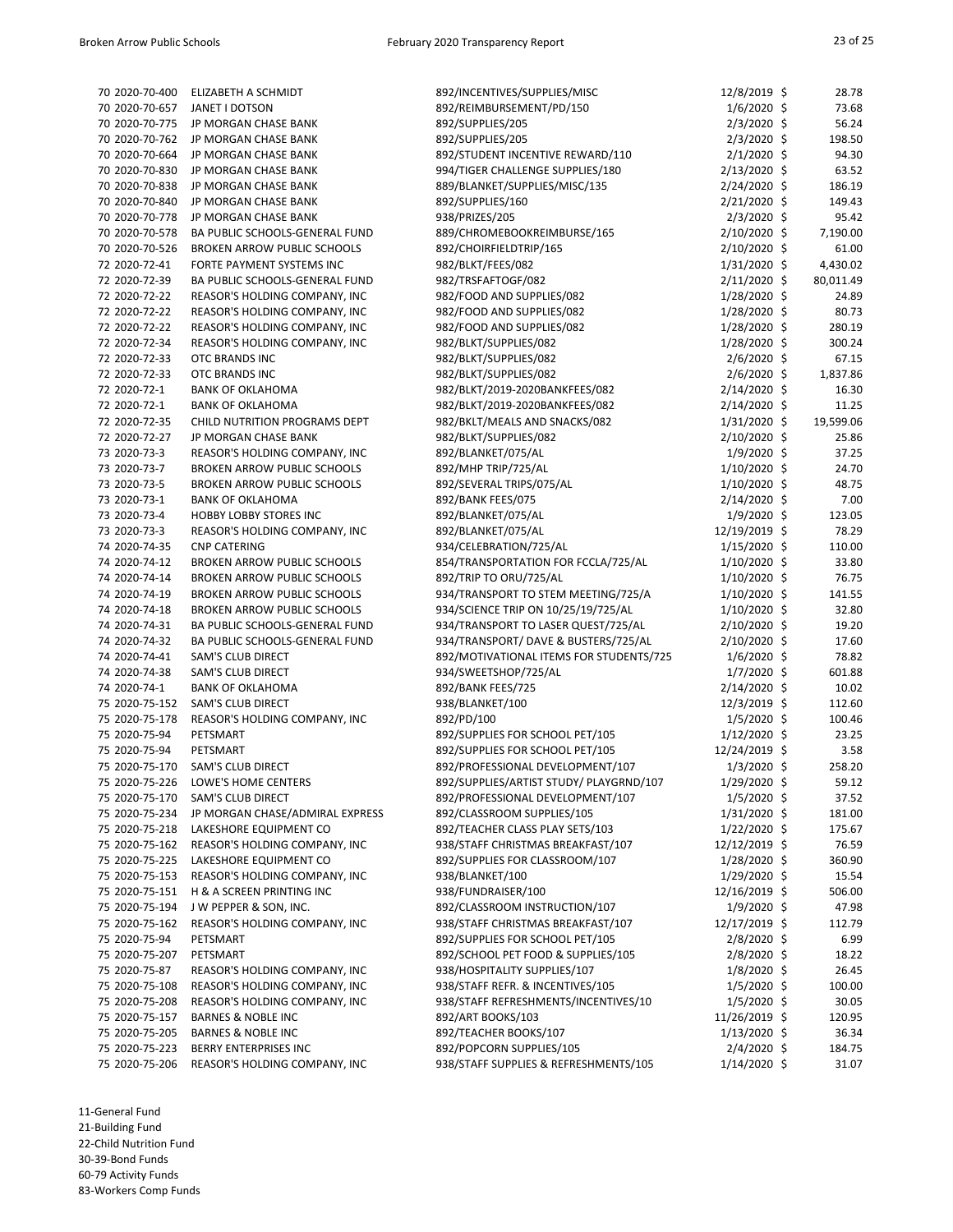| 75 2020-75-209 | <b>SAM'S CLUB DIRECT</b>            | 892/POPCORN & FAMILY FUN NIGHT SUPPLIES | $1/23/2020$ \$ | 49.32    |
|----------------|-------------------------------------|-----------------------------------------|----------------|----------|
| 75 2020-75-209 | <b>SAM'S CLUB DIRECT</b>            | 892/POPCORN & FAMILY FUN NIGHT SUPPLIES | $1/23/2020$ \$ | 157.89   |
| 75 2020-75-203 | OTC BRANDS INC                      | 892/FAMILY NIGHT SUPPLIES/107           | $1/10/2020$ \$ | 142.70   |
| 75 2020-75-105 | REASOR'S HOLDING COMPANY, INC       | 892/TEACHEROFYEAR&VETERANS/103          | 2/18/2020 \$   | 38.10    |
| 75 2020-75-206 | REASOR'S HOLDING COMPANY, INC       | 938/STAFF SUPPLIES & REFRESHMENTS/105   | 2/20/2020 \$   | 19.04    |
| 75 2020-75-165 | ALPHA AWARDS & ENGRAVING LLC        | 892/TEACHER OF YEAR WALL PLAQUE/103     | 12/17/2019 \$  | 99.00    |
| 75 2020-75-142 | <b>HOBBY LOBBY STORES INC</b>       | 892/WINTER CLASSRM CRAFTS/103           | 11/15/2019 \$  | 388.15   |
| 75 2020-75-105 | REASOR'S HOLDING COMPANY, INC       | 892/TEACHEROFYEAR&VETERANS/103          | $1/5/2020$ \$  | 52.09    |
| 75 2020-75-142 | <b>HOBBY LOBBY STORES INC</b>       | 892/WINTER CLASSRM CRAFTS/103           | 11/21/2019 \$  | 75.26    |
| 75 2020-75-142 | <b>HOBBY LOBBY STORES INC</b>       | 892/WINTER CLASSRM CRAFTS/103           | 11/25/2019 \$  | 59.01    |
| 75 2020-75-177 | <b>HOBBY LOBBY STORES INC</b>       | 892/ARTIST STUDY & SUPPLIES/107         | $1/2/2020$ \$  | 79.06    |
| 75 2020-75-15  | <b>HOBBY LOBBY STORES INC</b>       | 892/CLASS, INSTR., & PD SUPPLIES/105    | $1/27/2020$ \$ | 45.63    |
| 75 2020-75-15  | <b>HOBBY LOBBY STORES INC</b>       | 892/CLASS, INSTR., & PD SUPPLIES/105    | $1/27/2020$ \$ | 3.75     |
| 75 2020-75-229 | <b>HOBBY LOBBY STORES INC</b>       | 938/HOSPITALITY SUPPLIES/107            | $2/3/2020$ \$  | 32.57    |
| 75 2020-75-103 | <b>HOBBY LOBBY STORES INC</b>       | 892/SUPPLIES/100                        | 2/12/2020 \$   | 44.48    |
| 75 2020-75-138 | A2R INC                             | 892/FUNDRAISER/100                      | $1/22/2020$ \$ | 122.70   |
| 75 2020-75-227 | JP MORGAN CHASE BANK                | 892/STICKLETS WEBSITE SUPPLY/103        | $2/6/2020$ \$  | 40.40    |
| 75 2020-75-210 | JP MORGAN CHASE BANK                | 892/CONS. DIS. WORKSHOP/105             | 1/31/2020 \$   | 210.00   |
| 75 2020-75-135 | BA PUBLIC SCHOOLS-GENERAL FUND      | 892/SCOOTERS/TRIKES/105                 | $1/10/2020$ \$ | 1,558.19 |
| 75 2020-75-150 | <b>BROKEN ARROW PUBLIC SCHOOLS</b>  | 892/LAMINATING FILM/105                 | $1/10/2020$ \$ | 34.80    |
| 75 2020-75-210 | JP MORGAN CHASE BANK                | 892/CONS. DIS. WORKSHOP/105             | $2/25/2020$ \$ | 315.00   |
| 75 2020-75-192 | SARAH A ANAYA                       | 892/BLKT TRVL CONF/103                  | $2/12/2020$ \$ | 77.96    |
| 75 2020-75-187 | JP MORGAN CHASE BANK                | 892/BLANKET FOR CONF./103               | $1/31/2020$ \$ | 210.00   |
| 75 2020-75-187 | JP MORGAN CHASE BANK                | 892/CONS. DIS. WORKSHOP/105             | $1/31/2020$ \$ | 210.00   |
| 75 2020-75-101 | <b>WILJACKAL LLC FRECKLES</b>       | 892/FUNDRAISER/100                      |                |          |
| 75 2020-75-233 |                                     |                                         | $1/16/2020$ \$ | 243.00   |
|                | <b>BROC RANDALL</b>                 | 892/TSHIRTS/105                         | 1/30/2020 \$   | 1,124.00 |
| 75 2020-75-196 | <b>BARBARA A JONES</b>              | 892/TRAVEL/CONSCIOUS DISCIPLINE WORK    | $2/12/2020$ \$ | 217.00   |
| 75 2020-75-231 | JONNA KELLEY/PETTY CASH             | 892/BOOK FAIR PETTY CASH/103            | $2/4/2020$ \$  | 100.00   |
| 75 2020-75-239 | KOESSEL VICKI/PETTY CASH            | 892/PETTY CASH FOR BOOKFAIR/105         | $2/17/2020$ \$ | 200.00   |
| 75 2020-75-157 | <b>BARNES &amp; NOBLE INC</b>       | 892/ART BOOKS/103                       | $1/16/2020$ \$ | (11.89)  |
| 75 2020-75-197 | <b>RUBY A CORTEZ</b>                | 892/TRAVEL/CONSCIOUS DISCIPLINE WORK    | 2/12/2020 \$   | 79.29    |
|                | 75 2020-75-184 JP MORGAN CHASE BANK | 892/PD/100                              | 1/31/2020 \$   | 105.00   |
| 75 2020-75-59  | <b>BROKEN ARROW PUBLIC SCHOOLS</b>  | 892/PROF DEV/100                        | $1/10/2020$ \$ | 83.45    |
| 75 2020-75-97  | <b>JULIE WALLACE</b>                | 938/STAFF INCENTIVES, MORALE, PARTIE    | 12/12/2019 \$  | 14.00    |
| 75 2020-75-199 | <b>KATHRYN L FIELDS</b>             | 892/TRAVE/CONSCIOUS DISCIPLINE WORK     | $2/12/2020$ \$ | 77.74    |
| 75 2020-75-213 | <b>JERRI LYNN HAMMONS</b>           | 892/CONS. DIS. WORKSHOP/105             | $2/24/2020$ \$ | 86.40    |
| 75 2020-75-201 | <b>BRITTANY C HEMM</b>              | 892/BLKT TRAVEL CONF/103                | $2/24/2020$ \$ | 70.36    |
| 75 2020-75-163 | <b>HOBBY LOBBY STORES INC</b>       | 892/WINTER EVENT SUPPLY/103             | 12/30/2019 \$  | 101.04   |
| 75 2020-75-212 | SONYA KAY LOYD                      | 892/CONS. DIS. WORKSHOP/105             | 2/12/2020 \$   | 208.55   |
| 75 2020-75-193 | <b>SHELLEY MARIE MORGAN</b>         | 892/PD/100                              | $2/14/2020$ \$ | 43.54    |
| 75 2020-75-189 | <b>RUTH ANNE MYER</b>               | 892/TRAVEL CONF/103 - Purchase Items    | $2/24/2020$ \$ | 218.79   |
| 75 2020-75-221 | JP MORGAN CHASE BANK                | 892/CONFERENCES/100                     | $2/13/2020$ \$ | 168.42   |
| 75 2020-75-236 | CHICK-FIL-A AT REGAL PLAZA          | 892/P/T CONFERENCE DINNER/105           | $2/13/2020$ \$ | 184.00   |
| 75 2020-75-214 | MICAH CHRISTINE PERKINS             | 892/CONS. DIS. WORKSHOP/105             | $2/12/2020$ \$ | 69.00    |
| 75 2020-75-195 | JP MORGAN CHASE BANK                | 892/CONSCIOUS DISCIPLINE WORKSHOP/107   | $1/31/2020$ \$ | 210.00   |
| 75 2020-75-47  | <b>BROKEN ARROW PUBLIC SCHOOLS</b>  | 892/BUS DRIVER/MILEAGE/PROF DEVELOP/107 | $1/10/2020$ \$ | 126.50   |
| 75 2020-75-215 | <b>CANDACE N RANDALL</b>            | 892/CONS. DIS. WORKSHOP/105             | $2/12/2020$ \$ | 76.10    |
| 75 2020-75-191 | <b>KORIANN D RAY</b>                | 892/TRAVEL CONF/103                     | $2/14/2020$ \$ | 195.56   |
| 75 2020-75-216 | <b>JAMEE B REMINGTON</b>            | 892/CONS. DIS. WORKSHOP/105             | $2/12/2020$ \$ | 163.18   |
| 75 2020-75-198 | TRACY D SCHUMACHER                  | 892/TRAVEL/CONSCIOUS DISCIPLINE WORK    | $2/12/2020$ \$ | 62.30    |
| 75 2020-75-35  | <b>TERESA D SLANE BOWKER</b>        | 938/HOSPITALITY/100                     | 12/17/2019 \$  | 53.00    |
| 75 2020-75-186 | AMANDA SKY SPEER                    | 892/PD/100                              | $2/12/2020$ \$ | 177.59   |
| 75 2020-75-132 | SCHOLASTIC CORPORATION              | 892/BOOKFAIR FALL/103                   | 11/15/2019 \$  | 321.57   |
| 75 2020-75-52  | <b>JULIE WALLACE</b>                | 892/PHOTO-REIMBURSEMENT/105             | $2/4/2020$ \$  | 6.46     |
| 75 2020-75-211 | <b>JULIE WALLACE</b>                | 892/CONS. DIS. WORKSHOP/105             | $2/14/2020$ \$ | 184.31   |
| 75 2020-75-220 | JP MORGAN CHASE BANK                | 938/HOSPITALITY/100                     | 2/13/2020 \$   | 117.43   |
| 76 2020-76-79  | LOWE'S HOME CENTERS                 | 811/SUPPLIES/700                        | $2/10/2020$ \$ | 144.24   |
| 76 2020-76-11  | BA PUBLIC SCHOOLS-GENERAL FUND      | 818/BLKT/PROVISIONAL/BAND/700           | $2/10/2020$ \$ | 701.00   |
| 76 2020-76-58  | BA PUBLIC SCHOOLS-GENERAL FUND      | 818/MASTER CLASSES/700                  | $2/10/2020$ \$ | 724.54   |
| 76 2020-76-89  | <b>SAM'S CLUB DIRECT</b>            | 897/SUPPLIES/700                        | $2/2/2020$ \$  | 11.58    |
| 76 2020-76-88  | SAIED MUSIC COMPANY                 | 833/SHEET MUSIC/700                     | $1/23/2020$ \$ | 63.00    |
| 76 2020-76-1   | <b>BANK OF OKLAHOMA</b>             | 892/BANK-FEES/700                       | $2/14/2020$ \$ | 16.94    |
| 76 2020-76-85  | <b>SAM'S CLUB DIRECT</b>            | 938/BABY SHOWER GIFT/700                | $1/31/2020$ \$ | 53.76    |

11-General Fund

21-Building Fund

22-Child Nutrition Fund

30-39-Bond Funds 60-79 Activity Funds